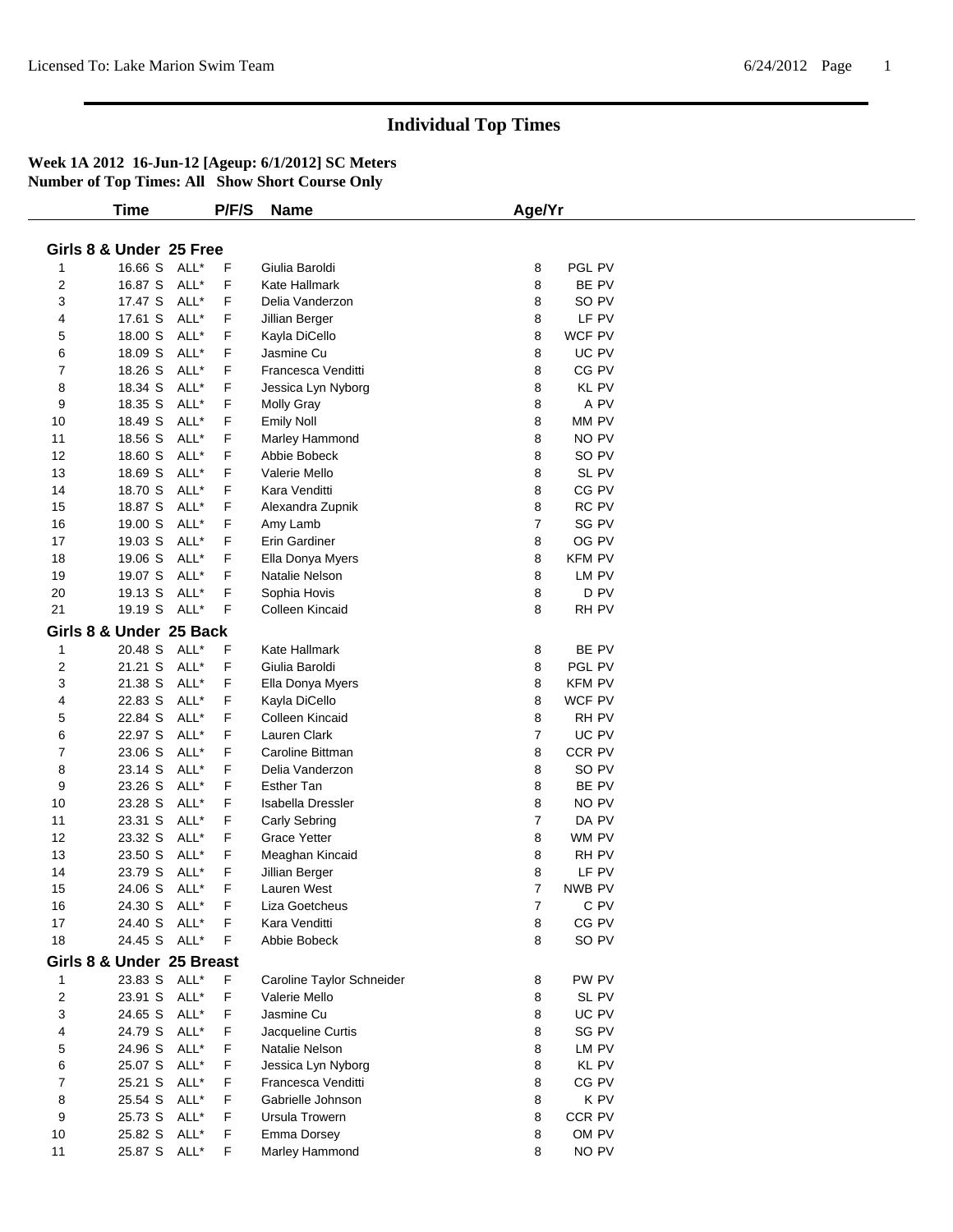|                         | <b>Time</b>             |      | P/F/S       | <b>Name</b>           | Age/Yr         |               |  |
|-------------------------|-------------------------|------|-------------|-----------------------|----------------|---------------|--|
|                         |                         |      |             |                       |                |               |  |
| 12                      | 25.93 S                 | ALL* | F           | <b>Isabella Cross</b> | 8              | RF PV         |  |
| 13                      | 26.00 S                 | ALL* | F           | Stephanie Zoltick     | 8              | IF PV         |  |
| 14                      | 26.05 S                 | ALL* | F           | Rebecca Weiss         | 8              | WL PV         |  |
| 15                      | 26.24 S                 | ALL* | F           | Rachel Sharp          | 8              | LM PV         |  |
| 16                      | 26.47 S ALL*            |      | F.          | Colleen Kincaid       | 8              | RH PV         |  |
|                         | Girls 8 & Under 25 Fly  |      |             |                       |                |               |  |
| $\overline{1}$          | 18.85 S                 | ALL* | F           | Giulia Baroldi        | 8              | PGL PV        |  |
| 2                       | 19.13 S                 | ALL* | F           | Jillian Berger        | 8              | LF PV         |  |
| 3                       | 19.28 S                 | ALL* | F           | Delia Vanderzon       | 8              | SO PV         |  |
| 4                       | 19.29 S                 | ALL* | F           | Kate Hallmark         | 8              | BE PV         |  |
| 5                       | 20.92 S                 | ALL* | F           | <b>Emily Noll</b>     | 8              | MM PV         |  |
| 6                       | 21.02 S                 | ALL* | F           | Stephanie Zoltick     | 8              | IF PV         |  |
| 7                       | 21.09 S                 | ALL* | F           | Abbie Bobeck          | 8              | SO PV         |  |
| 8                       | 21.30 S                 | ALL* | F           | Rebecca Weiss         | 8              | WL PV         |  |
| 9                       | 21.48 S                 | ALL* | F           | Ella Donya Myers      | 8              | <b>KFM PV</b> |  |
| 10                      | 21.57 S                 | ALL* | F           | Jasmine Cu            | 8              | UC PV         |  |
| 11                      | 21.66 S                 | ALL* | F           | Lauren West           | $\overline{7}$ | NWB PV        |  |
| 12                      | 21.88 S                 | ALL* | F           | Kayla DiCello         | 8              | WCF PV        |  |
| 13                      | 21.94 S                 | ALL* | F           | Alanna Li             | 8              | RV PV         |  |
| 14                      | 21.97 S                 | ALL* | F           | Carly Sebring         | $\overline{7}$ | DA PV         |  |
| 15                      | 22.16 S                 | ALL* | F           | Ailey Gold            | 8              | RC PV         |  |
| 16                      | 22.23 S                 | ALL* | F           | Elena Baird           | 8              | WG PV         |  |
| 17                      | 22.39 S                 | ALL* | F           | Kayden Austin-Vaias   | 8              | C PV          |  |
| 18                      | 22.53 S                 | ALL* | F           | Valerie Mello         | 8              | SL PV         |  |
| 19                      | 22.64 S                 | ALL* | F           | Saskia Gonzalez       | 8              | MM PV         |  |
| 20                      | 22.81 S                 | ALL* | F           | Carina Guo            | 8              | RV PV         |  |
| 21                      | 22.94 S                 | ALL* | F           | Caroline Bittman      | 8              | CCR PV        |  |
| 22                      | 23.11 S                 | ALL* | F           | Lauren Clark          | $\overline{7}$ | UC PV         |  |
| 23                      | 23.24 S                 | ALL* | F           | Riley O'Leary         | $\overline{7}$ | UC PV         |  |
| $24*$                   | 23.37 S                 | ALL* | F           | Halisey Howard        | 8              | FV PV         |  |
| $24*$                   | 23.37 S                 | ALL* | F           | Jacqueline Curtis     | 8              | SG PV         |  |
| 26                      | 23.40 S                 | ALL* | F           | Francesca Brown       | 8              | RF PV         |  |
|                         | Girls 12 & Under 100 IM |      |             |                       |                |               |  |
|                         | 1:13.00 S               | ALL* | F           |                       |                | UC PV         |  |
| 1                       |                         |      |             | EmilyT Wang           | 12             |               |  |
| $\overline{\mathbf{c}}$ | 1:13.43 S               | ALL* | F           | Olivia French         | 12             | KL PV         |  |
| 3                       | 1:13.87 S               | ALL* | F           | Sammie Grant          | 11             | D PV          |  |
| 4                       | 1:14.53 S               | ALL* | F           | Celine Nugent         | 12             | TW PV         |  |
| 5                       | 1:15.18 S               | ALL* | F           | Sophia Liu            | 12             | BE PV         |  |
| 6                       | 1:15.23 S ALL*          |      | F           | Rachel Danegger       | 11             | LF PV         |  |
| 7                       | 1:15.65 S               | ALL* | F           | <b>Ellie Matusek</b>  | 12             | MCT PV        |  |
| 8                       | 1:15.66 S               | ALL* | F           | Nefret El-Masry       | 12             | RV PV         |  |
| 9                       | 1:16.53 $S$             | ALL* | F           | Arona Baigal          | 12             | <b>GER PV</b> |  |
| 10                      | 1:16.67 S               | ALL* | F           | Katie Athey           | 12             | HA PV         |  |
| 11                      | $1:16.85$ S             | ALL* | F           | Thiany Riddihough     | 12             | CS PV         |  |
| 12                      | 1:17.39 S               | ALL* | $\mathsf F$ | Hannah Kannan         | 12             | BE PV         |  |
| 13                      | 1:17.60 S               | ALL* | F           | Ophelie Loblack       | 11             | RV PV         |  |
| 14                      | 1:17.90 S               | ALL* | F           | Jocelyn Merkin        | 12             | RS PV         |  |
| 15                      | $1:18.13$ S             | ALL* | F           | Candice Lee           | 12             | WCF PV        |  |
| 16                      | 1:18.22 S               | ALL* | F           | <b>Grace Elliott</b>  | 12             | MCF PV        |  |
| 17                      | 1:18.35 S               | ALL* | F           | Lena Redisch          | 12             | MO PC         |  |
| $18*$                   | 1:18.38 S               | ALL* | F           | Grace Tarbrake        | 12             | SG PV         |  |
| $18*$                   | 1:18.38 S               | ALL* | F           | Alexandra Marquez     | 12             | D PV          |  |
| 20                      | $1:18.55$ S             | ALL* | F           | Caroline Lamb         | 12             | SG PV         |  |
| 21                      | 1:18.89 S               | ALL* | F.          | Julia Wang            | 11             | WL PV         |  |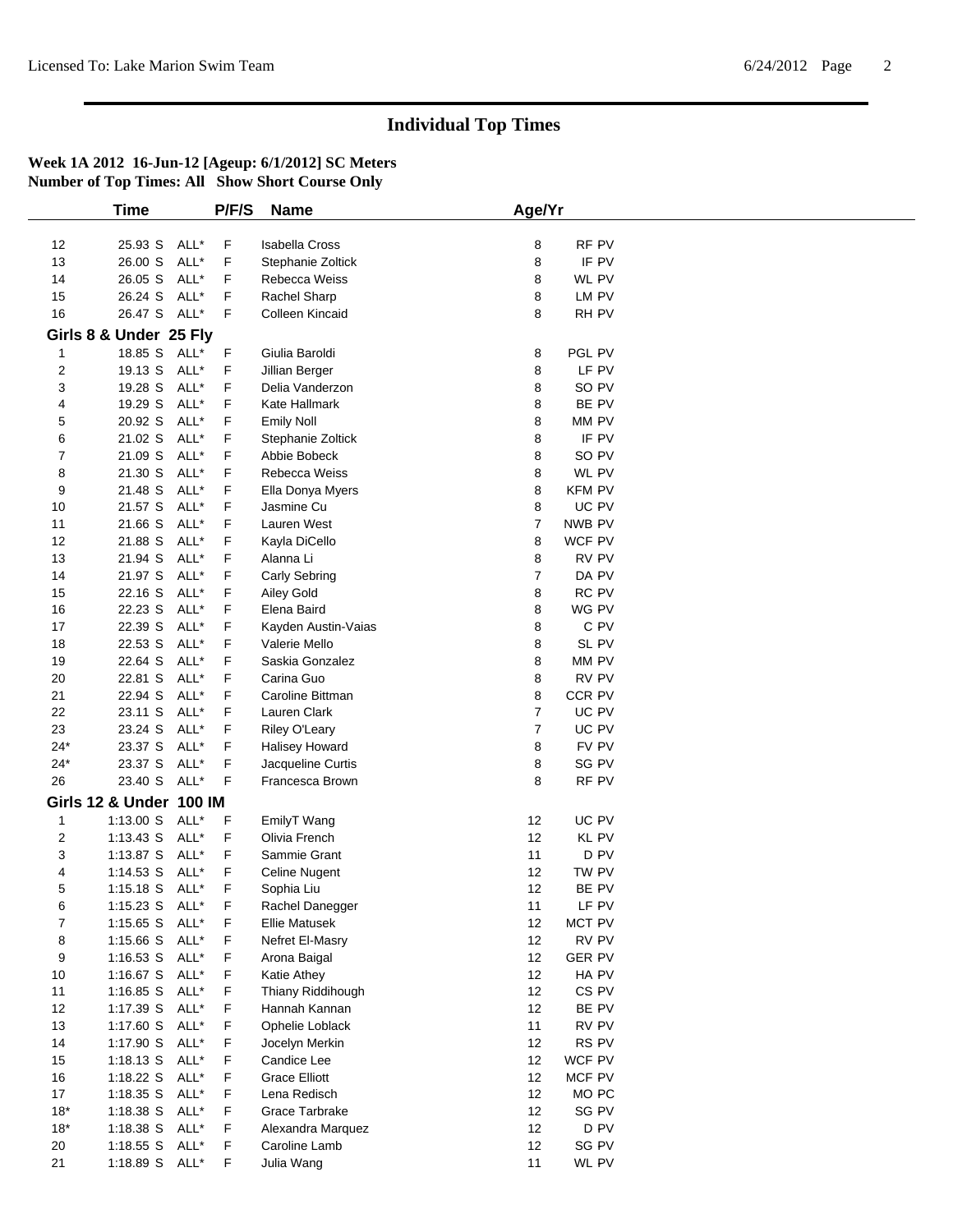|             | <b>Time</b>               |      | P/F/S | <b>Name</b>            | Age/Yr |                  |  |
|-------------|---------------------------|------|-------|------------------------|--------|------------------|--|
|             |                           |      |       |                        |        |                  |  |
| 22          | 1:19.19 S                 | ALL* | F     | Alana Bailey           | 11     | SG PV            |  |
| 23          | 1:19.22 S                 | ALL* | F     | Rafaela Gutierrez      | 12     | PW PV            |  |
| 24          | 1:19.56 S                 | ALL* | F     | Olivia McGrath         | 12     | BE PV            |  |
| $25*$       | 1:19.67 S                 | ALL* | F     | <b>Talia Moss</b>      | 10     | RF PV            |  |
| $25^{\ast}$ | 1:19.67 S                 | ALL* | F     | Caroline Dunn          | 12     | JC PV            |  |
| 27          | 1:19.82 S                 | ALL* | F     | Sophie Reilly          | 11     | PA PV            |  |
| 28          | $1:20.12$ S               | ALL* | F     | Katherine Chlopak      | 11     | SO <sub>PV</sub> |  |
| 29          | 1:20.76 S                 | ALL* | F     | <b>Grace Giddings</b>  | 11     | OM PV            |  |
| 30          | 1:20.99 S ALL*            |      | F     | Kiki Bonetta-Misteli   | 12     | GP PV            |  |
|             |                           |      |       |                        |        |                  |  |
|             | <b>Girls 9-10 50 Free</b> |      |       |                        |        |                  |  |
| 1           | 31.79 S ALL*              |      | F.    | Megan Sharkey          | 10     | PW PV            |  |
| 2           | 32.23 S                   | ALL* | F     | Maya Fischer           | 10     | EG PV            |  |
| 3           | 32.79 S                   | ALL* | F     | <b>Grace Burgett</b>   | 10     | TW PV            |  |
| 4           | 32.84 S                   | ALL* | F     | Amanda Liu             | 10     | BE PV            |  |
| 5           | 33.35 S                   | ALL* | F     | Jordan Wallace         | 10     | SG PV            |  |
| 6           | 33.41 S                   | ALL* | F     | Shannon Lamb           | 10     | SG PV            |  |
| 7           | 33.74 S                   | ALL* | F     | Malia Bush             | 9      | RE PV            |  |
| 8           | 33.86 S                   | ALL* | F     | Caroline Howley        | 10     | PW PV            |  |
| 9           | 33.88 S                   | ALL* | F     | Mei Mei Zuo            | 10     | TH PV            |  |
| 10          | 34.13 S                   | ALL* | F     | Cailynn Leigh Adelman  | 10     | DT PV            |  |
| 11          | 34.37 S                   | ALL* | F     | Jolie LeFauve          | 10     | FV PV            |  |
| 12          | 34.39 S                   | ALL* | F     | Julie Fan              | 9      | IF PV            |  |
|             |                           | ALL* |       | Sofia Ballance         |        |                  |  |
| 13          | 34.59 S                   |      | F     |                        | 10     | PO <sub>PV</sub> |  |
| 14          | 34.63 S                   | ALL* | F     | Caroline Hallmark      | 10     | BE PV            |  |
| 15          | 34.67 S                   | ALL* | F     | Claire Ryland          | 9      | CA PV            |  |
| 16          | 34.82 S                   | ALL* | F     | Michelle Gu            | 10     | UC PV            |  |
| 17          | 34.90 S                   | ALL* | F     | <b>Tatum Zupnik</b>    | 10     | RC PV            |  |
| 18          | 34.91 S                   | ALL* | F     | Ava Claire Mendelsohn  | 10     | PA PV            |  |
| 19          | 34.97 S                   | ALL* | F     | Leah Kannan            | 9      | BE PV            |  |
| 20          | 35.12 S                   | ALL* | F     | <b>Holly Heaton</b>    | 9      | GP PV            |  |
| 21          | 35.14 S                   | ALL* | F     | Eleanor McGrath        | 10     | BE PV            |  |
| 22          | 35.27 S                   | ALL* | F     | Madeline Mara          | 10     | MCF PV           |  |
| 23          | 35.35 S                   | ALL* | F     | Hannah Bush            | 10     | RE PV            |  |
| 24          | 35.40 S                   | ALL* | F     | Abbey Rose             | 10     | TA PV            |  |
| 25          | 35.41 S                   | ALL* | F     | Brianna Sanidad        | 10     | SG PV            |  |
| 26          | 35.45 S                   | ALL* | F     | Sarah Kimmel           | 9      | OG PV            |  |
| 27          | 35.47 S                   | ALL* | F     | <b>Lindsey Brick</b>   | 10     | LLD PV           |  |
| 28          | 35.53 S ALL*              |      | F     | Tia Thomas             | 9      | SG PV            |  |
| 29          | 35.59 S                   | ALL* | F     | Rita Zhang             | 10     | SB PV            |  |
|             |                           |      |       |                        |        |                  |  |
| 30          | 35.70 S ALL*              |      | F     | Victoria Hayes         | 10     | <b>GER PV</b>    |  |
| 31          | 35.76 S                   | ALL* | F     | <b>Grace Noll</b>      | 10     | MM PV            |  |
| 32          | 35.77 S                   | ALL* | F     | Alessandra Mae Sena    | 10     | QO PV            |  |
| 33          | 35.86 S                   | ALL* | F     | <b>Bridget O'Hara</b>  | 9      | MCT PV           |  |
| 34          | 35.91 S                   | ALL* | F     | Sky Bloomer            | 10     | LB PV            |  |
| 35          | 35.93 S                   | ALL* | F     | Makenzie Higgins       | 10     | SB PV            |  |
| 36          | 35.97 S                   | ALL* | F     | Sophia Shuya Wang      | 10     | WCF PV           |  |
| 37          | 36.06 S                   | ALL* | F     | Hannah Owings          | 9      | RH PV            |  |
| 38          | 36.09 S                   | ALL* | F     | Hannah Harnois         | 10     | KL PV            |  |
| 39          | 36.16 S                   | ALL* | F     | Lillie Gonzalez        | 10     | NWB PV           |  |
| 40          | 36.25 S                   | ALL* | F     | Angelina Casimates     | 10     | HA PV            |  |
| 41          | 36.27 S                   | ALL* | F     | <b>Katherine Gould</b> | 9      | TW PV            |  |
| 42          | 36.34 S ALL*              |      | F     | Katie Stevenson        | 10     | CCR PV           |  |
|             |                           |      |       |                        |        |                  |  |
|             | <b>Girls 9-10 25 Back</b> |      |       |                        |        |                  |  |
| 1           | 17.02 S ALL*              |      | F     | Megan Sharkey          | 10     | PW PV            |  |
|             |                           |      |       |                        |        |                  |  |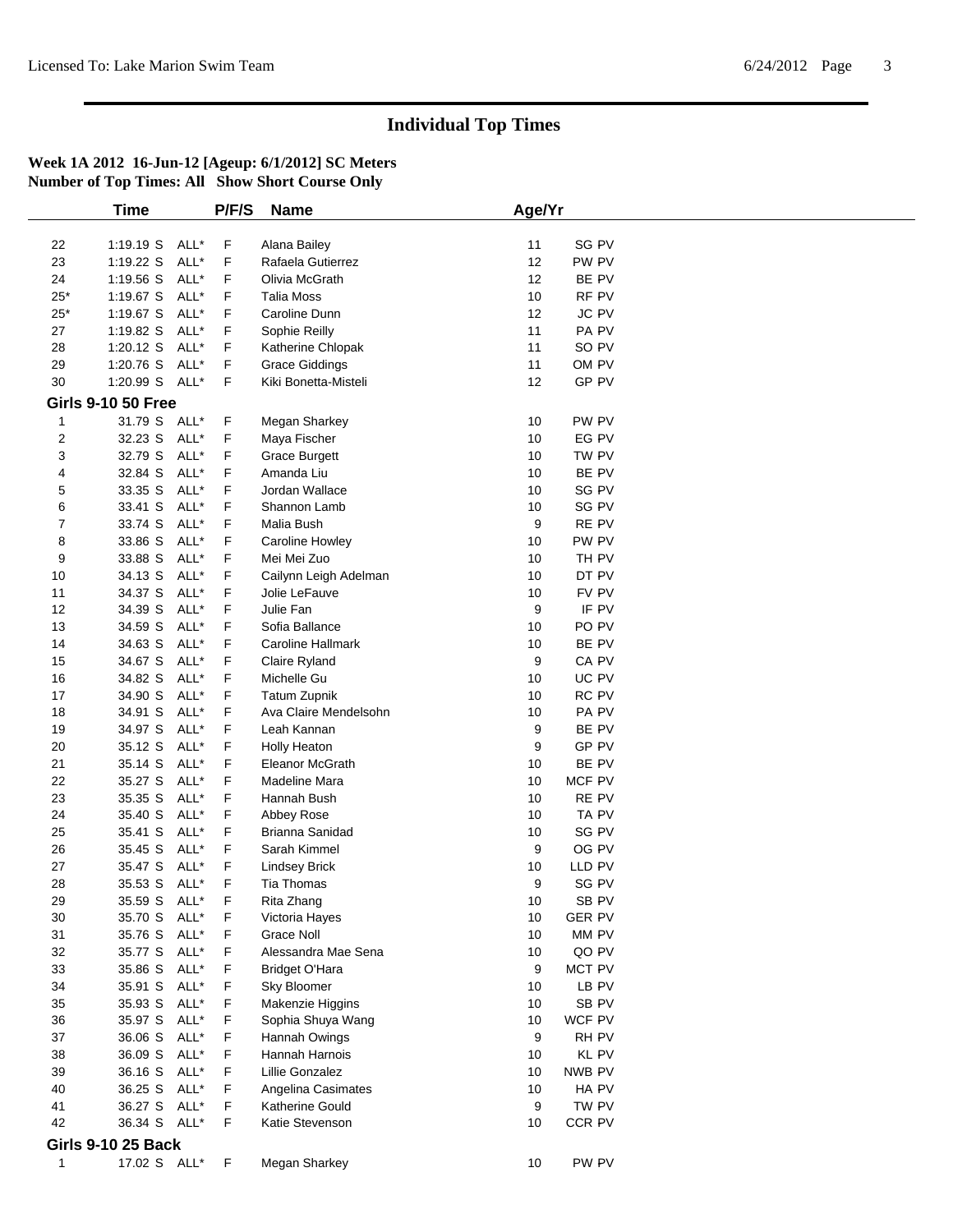|                | <b>Time</b>          |      | P/F/S | <b>Name</b>            | Age/Yr |               |  |
|----------------|----------------------|------|-------|------------------------|--------|---------------|--|
|                |                      |      |       |                        |        |               |  |
| $\overline{c}$ | 17.58 S              | ALL* | F     | Amanda Liu             | 10     | BE PV         |  |
| 3              | 17.63 S              | ALL* | F     | Shannon Lamb           | 10     | SG PV         |  |
| 4              | 17.84 S              | ALL* | F     | <b>Talia Moss</b>      | 10     | RF PV         |  |
| 5              | 18.07 S              | ALL* | F     | Maya Fischer           | 10     | EG PV         |  |
| 6              | 18.40 S              | ALL* | F     | Sky Bloomer            | 10     | LB PV         |  |
| 7              | 18.73 S              | ALL* | F     | Claire Ryland          | 9      | CA PV         |  |
| 8              | 18.76 S              | ALL* | F     | Abbey Rose             | 10     | TA PV         |  |
| 9              | 18.83 S              | ALL* | F     | Phoebe Bacon           | 9      | TH PV         |  |
| 10             | 18.84 S              | ALL* | F     | <b>Tatum Good</b>      | 9      | WM PV         |  |
| $11*$          | 19.12 S              | ALL* | F     | Makenzie Higgins       | 10     | SB PV         |  |
| $11*$          | 19.12 S              | ALL* | F     | Caroline Hallmark      | 10     | BE PV         |  |
| 13             | 19.16 S              | ALL* | F     | Jordan Wallace         | 10     | SG PV         |  |
| $14*$          | 19.24 S              | ALL* | F     | Hannah Owings          | 9      | RH PV         |  |
| $14^*$         | 19.24 S              | ALL* | F     | Alessandra Mae Sena    | 10     | QO PV         |  |
|                |                      |      |       |                        |        |               |  |
| 16             | 19.25 S              | ALL* | F     | Cailynn Leigh Adelman  | 10     | DT PV         |  |
| 17             | 19.28 S              | ALL* | F     | Lambia Katsigiannakis  | 10     | RV PV         |  |
| 18             | 19.36 S              | ALL* | F     | Kasey Cora Anderson    | 9      | KL PV         |  |
| 19             | 19.47 S              | ALL* | F     | <b>Eleanor McGrath</b> | 10     | BE PV         |  |
| 20             | 19.48 S              | ALL* | F     | Autumn Wang            | 10     | WCF PV        |  |
| 21             | 19.58 S              | ALL* | F     | Victoria Hayes         | 10     | <b>GER PV</b> |  |
| 22             | 19.65 S              | ALL* | F     | <b>Lindsey Brick</b>   | 10     | LLD PV        |  |
| 23             | 19.66 S              | ALL* | F     | Ava Claire Mendelsohn  | 10     | PA PV         |  |
| 24             | 19.79 S              | ALL* | F     | Rita Zhang             | 10     | SB PV         |  |
| 25             | 19.84 S              | ALL* | F     | Rachel Illig           | 10     | EW PV         |  |
| 26             | 19.86 S              | ALL* | F     | Joelle Ohr             | 10     | CG PV         |  |
| 27             | 19.90 S              | ALL* | F     | Sacha Feldberg         | 10     | CG PV         |  |
| 28             | 20.09 S              | ALL* | F     | Juliya Harnood         | 10     | <b>GER PV</b> |  |
| $29*$          | 20.13 S              | ALL* | F     | Hannah Bush            | 10     | RE PV         |  |
| $29*$          | 20.13 S              | ALL* | F     | Kassandra Rios         | 10     | LB PV         |  |
| 31             | 20.19 S              | ALL* | F     | Madeline Mara          | 10     | MCF PV        |  |
| 32             | 20.23 S              | ALL* | F     | <b>Haley Phillips</b>  | 9      | RE PV         |  |
| 33             | 20.28 S              | ALL* | F     | Hannah Harnois         | 10     | KL PV         |  |
| 34             | 20.30 S              | ALL* | F     | Mikey Panner           | 10     | SO PV         |  |
| 35             | 20.35 S              | ALL* | F     | Sarah Crocker          | 10     | MCT PV        |  |
|                |                      | ALL* |       |                        | 9      |               |  |
| 36             | 20.37 S              |      | F     | Sarah Kimmel           |        | OG PV         |  |
| 37             | 20.40 S ALL*         |      | F     | Lindsey Lightcap       | 10     | PL PV         |  |
|                | Girls 9-10 25 Breast |      |       |                        |        |               |  |
| 1              | 18.35 S ALL*         |      | F     | <b>Talia Moss</b>      | 10     | RF PV         |  |
| 2              | 20.00 S ALL*         |      | F     | Leah Kannan            | 9      | BE PV         |  |
| 3*             | 20.28 S ALL*         |      | F     | Michelle Gu            | 10     | UC PV         |  |
| $3^*$          | 20.28 S ALL*         |      | F     | Sacha Feldberg         | 10     | CG PV         |  |
| 5              | 20.38 S              | ALL* | F     | Rebecca Huang          | 10     | <b>KFM PV</b> |  |
| 6              | 20.44 S              | ALL* | F     | Jolie LeFauve          | 10     | FV PV         |  |
| 7              | 20.49 S              | ALL* | F     | Sophia Shuya Wang      | 10     | WCF PV        |  |
| 8              | 20.59 S              | ALL* | F     | Jordan Wallace         | 10     | SG PV         |  |
| 9*             | 20.60 S              | ALL* | F     | Caroline Howley        | 10     | PW PV         |  |
| $9*$           | 20.60 S              | ALL* | F     | Malia Bush             | 9      | RE PV         |  |
| 11             |                      | ALL* |       | Sarah Johnson          | 10     |               |  |
|                | 20.78 S              |      | F     |                        |        | MO PC         |  |
| 12             | 20.80 S              | ALL* | F     | Kassandra Rios         | 10     | LB PV         |  |
| 13             | 20.90 S              | ALL* | F     | <b>Grace Burgett</b>   | 10     | TW PV         |  |
| 14             | 20.91 S ALL*         |      | F     | <b>Riley Powell</b>    | 9      | MCT PV        |  |
| 15             | 21.12 S ALL*         |      | F     | Phoebe Bacon           | 9      | TH PV         |  |
| 16             | 21.21 S ALL*         |      | F     | Joelle Ohr             | 10     | CG PV         |  |
| 17             | 21.27 S ALL*         |      | F     | <b>Holly Heaton</b>    | 9      | GP PV         |  |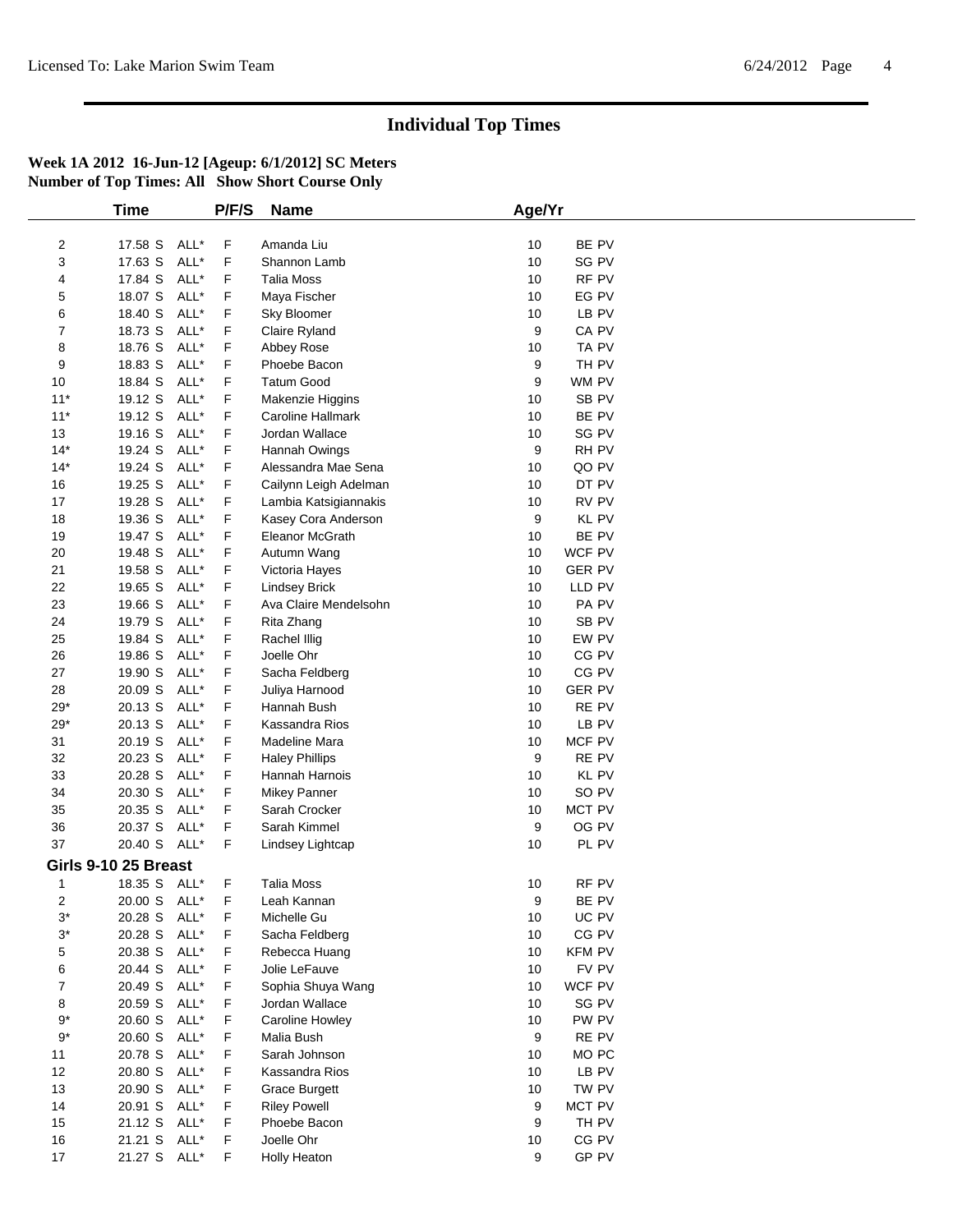|       | <b>Time</b>              |      | P/F/S | <b>Name</b>           | Age/Yr              |  |
|-------|--------------------------|------|-------|-----------------------|---------------------|--|
|       |                          |      |       |                       |                     |  |
| 18    | 21.33 S                  | ALL* | F     | Moshelle Borjigin     | <b>GER PV</b><br>10 |  |
| 19    | 21.40 S                  | ALL* | F     | Karen Yang            | 10<br>PGL PV        |  |
| 20    | 21.42 S                  | ALL* | F     | Brianna Sanidad       | SG PV<br>10         |  |
| 21    | 21.71 S                  | ALL* | F     | Mei Mei Zuo           | TH PV<br>10         |  |
| 22    | 21.75 S                  | ALL* | F     | Katie Bittman         | CCR PV<br>10        |  |
| 23    | 21.78 S                  | ALL* | F     | <b>Tiare Hicks</b>    | G PV<br>10          |  |
| 24    | 21.87 S                  | ALL* | F     | <b>Tatum Zupnik</b>   | RC PV<br>10         |  |
| 25    | 21.94 S                  | ALL* | F     | Julia Johnson         | 10<br>MO PC         |  |
| 26    | 21.95 S                  | ALL* | F     | Eleanor McGrath       | BE PV<br>10         |  |
| 27    | 21.96 S                  | ALL* | F     | Alison Kaiser         | 9<br>RE PV          |  |
| 28    | 22.06 S                  | ALL* | F     | Claire A. Cerone      | DT PV<br>10         |  |
| 29    | 22.12 S                  | ALL* | F     |                       | SG PV<br>9          |  |
|       |                          |      |       | <b>Taylor Wallace</b> |                     |  |
| 30    | 22.13 S                  | ALL* | F     | Paige Stahley         | NGV PV<br>10        |  |
|       | <b>Girls 9-10 25 Fly</b> |      |       |                       |                     |  |
| 1     | 16.32 S ALL*             |      | F     | Amanda Liu            | BE PV<br>10         |  |
| 2     | 16.55 S                  | ALL* | F     | <b>Talia Moss</b>     | 10<br>RF PV         |  |
| $3^*$ | 16.56 S                  | ALL* | F     | Jolie LeFauve         | FV PV<br>10         |  |
| $3^*$ | 16.56 S                  | ALL* | F     | Maya Fischer          | EG PV<br>10         |  |
| 5     | 16.57 S                  | ALL* | F     | Megan Sharkey         | PW PV<br>10         |  |
| 6     | 16.65 S                  | ALL* | F     | Phoebe Bacon          | 9<br>TH PV          |  |
| $7^*$ | 17.06 S                  | ALL* | F     | Mei Mei Zuo           | TH PV<br>10         |  |
| $7^*$ | 17.06 S                  | ALL* | F     | Julie Fan             | 9<br>IF PV          |  |
| 9     | 17.08 S                  | ALL* | F     | <b>Grace Burgett</b>  | TW PV<br>10         |  |
| $10*$ | 17.12 S                  | ALL* | F     | <b>Tatum Zupnik</b>   | RC PV<br>10         |  |
| $10*$ | 17.12 S                  | ALL* | F     | Malia Bush            | 9<br>RE PV          |  |
| 12    | 17.17 S                  | ALL* | F     | Kelly Craemer         | PL PV<br>10         |  |
| 13    | 17.37 S                  | ALL* | F     | Shannon Lamb          | SG PV<br>10         |  |
| 14    | 17.40 S                  | ALL* | F     | Sarah Johnson         | MO PC<br>10         |  |
| 15    | 17.44 S                  | ALL* | F     | Caroline Howley       | PW PV<br>10         |  |
| 16    | 17.51 S                  | ALL* | F     | Karen Yang            | PGL PV<br>10        |  |
| 17    |                          | ALL* | F     |                       | WCF PV<br>10        |  |
|       | 17.53 S                  |      |       | Sophia Shuya Wang     |                     |  |
| $18$  | 17.67 S                  | ALL* | F     | Abbey Rose            | TA PV<br>10         |  |
| 19    | 17.71 S                  | ALL* | F     | <b>Tatum Good</b>     | 9<br>WM PV          |  |
| 20    | 17.75 S                  | ALL* | F     | Victoria Hayes        | <b>GER PV</b><br>10 |  |
| 21    | 17.83 S                  | ALL* | F     | Leah Kannan           | 9<br>BE PV          |  |
| 22    | 17.84 S                  | ALL* | F     | Joelle Ohr            | CG PV<br>10         |  |
| 23    | 17.88 S                  | ALL* | F     | Sophia Weiland        | RH PV<br>9          |  |
| 24    | 18.03 S ALL*             |      | F     | <b>Holly Heaton</b>   | GP PV<br>9          |  |
| 25    | 18.09 S ALL*             |      | F     | Sofia Ballance        | PO PV<br>10         |  |
| 26    | 18.13 S ALL*             |      | F     | Kassandra Rios        | 10<br>LB PV         |  |
| 27    | 18.16 S                  | ALL* | F     | Rita Zhang            | SB PV<br>10         |  |
| 28    | 18.23 S                  | ALL* | F     | Sarah Kimmel          | OG PV<br>9          |  |
| 29    | 18.24 S                  | ALL* | F     | Lia Harrison          | RF PV<br>9          |  |
| $30*$ | 18.34 S                  | ALL* | F     | Taylor Castaneda      | SB PV<br>10         |  |
| $30*$ | 18.34 S                  | ALL* | F     | Ava Claire Mendelsohn | PA PV<br>10         |  |
| $30*$ | 18.34 S                  | ALL* | F     | Sky Bloomer           | 10<br>LB PV         |  |
| 33    | 18.37 S                  | ALL* | F     | Autumn Wang           | WCF PV<br>10        |  |
| 34    | 18.38 S                  | ALL* | F     | Caroline Hallmark     | 10<br>BE PV         |  |
| 35    | 18.41 S                  | ALL* | F     | <b>Ruby Farber</b>    | G PV<br>10          |  |
| 36    | 18.44 S                  | ALL* | F     | Helena Narisu         | NO PV<br>10         |  |
| 37    | 18.47 S                  | ALL* | F     | <b>Tia Thomas</b>     | SG PV<br>9          |  |
| $38*$ | 18.50 S                  | ALL* | F     | Rebecca Huang         | 10<br><b>KFM PV</b> |  |
| $38*$ | 18.50 S                  | ALL* | F     | Amelia Bergman        | MM PV<br>10         |  |
| 40    | 18.54 S ALL*             |      | F     | Alessandra Mae Sena   | QO PV<br>10         |  |
|       |                          |      |       |                       |                     |  |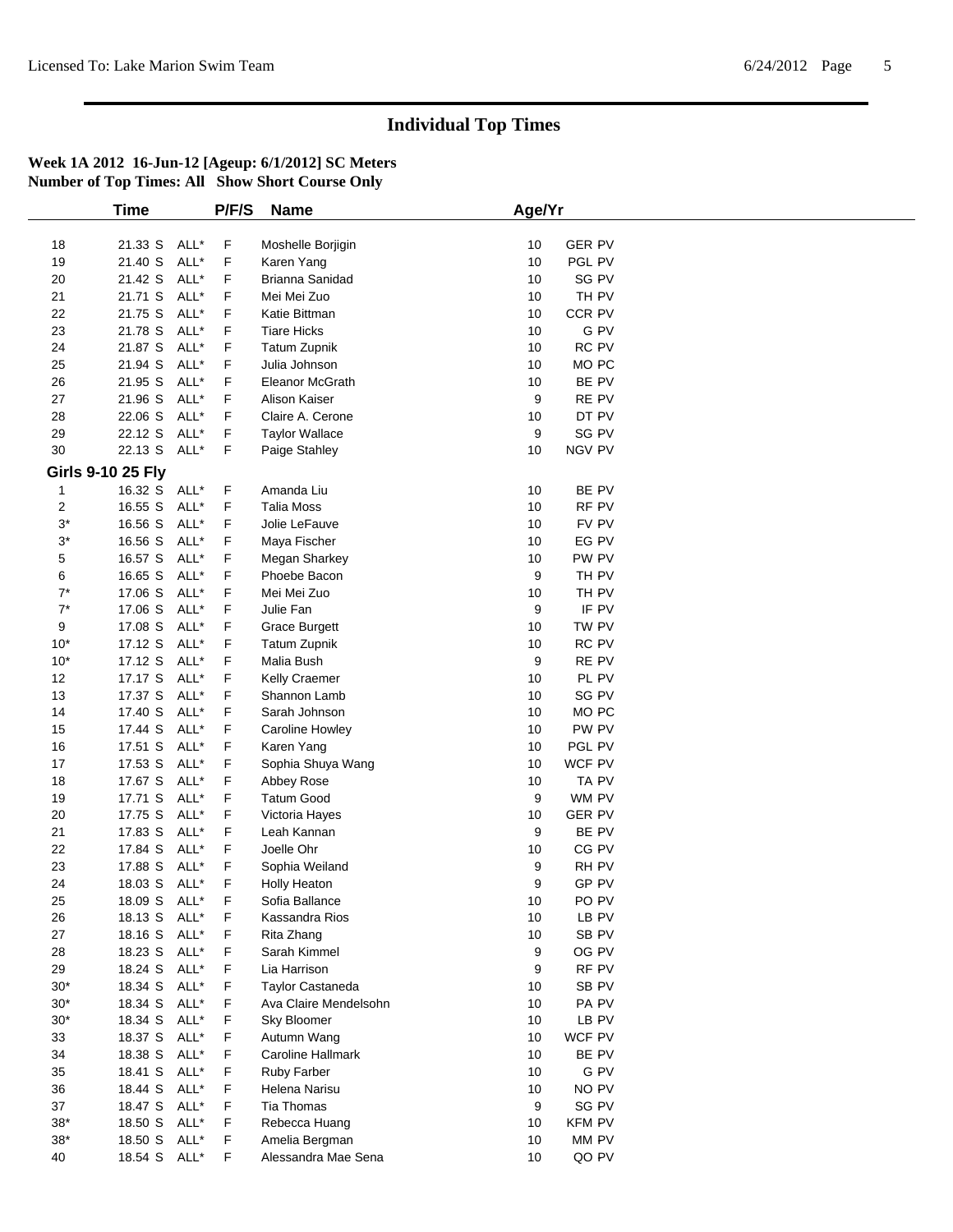|                         | Time                       |      | P/F/S | <b>Name</b>            | Age/Yr |                  |
|-------------------------|----------------------------|------|-------|------------------------|--------|------------------|
|                         |                            |      |       |                        |        |                  |
| 41                      | 18.56 S                    | ALL* | F     | Kasey Cora Anderson    | 9      | <b>KL PV</b>     |
| 42                      | 18.59 S ALL*               |      | F     | Madeline Mara          | 10     | MCF PV           |
|                         | <b>Girls 11-12 50 Free</b> |      |       |                        |        |                  |
| 1                       | 29.23 S ALL*               |      | F     | Olivia French          | 12     | <b>KL PV</b>     |
| $\overline{c}$          | 29.75 S                    | ALL* | F     | EmilyT Wang            | 12     | UC PV            |
| 3                       | 29.96 S                    | ALL* | F     | Sammie Grant           | 11     | D <sub>PV</sub>  |
| 4                       | 30.30 S                    | ALL* | F     | Celine Nugent          | 12     | TW PV            |
| 5                       | 30.31 S                    | ALL* | F     | Sophia Liu             | 12     | BE PV            |
| 6                       | 30.63 S                    | ALL* | F     | Lauren Christine Dunne | 12     | QO PV            |
| $\overline{7}$          | 30.65 S                    | ALL* | F     | <b>Ellie Matusek</b>   | 12     | <b>MCT PV</b>    |
| 8                       | 30.69 S                    | ALL* | F     | Julia Wang             | 11     | <b>WL PV</b>     |
| 9                       | 30.75 S                    | ALL* | F     | Caroline Lamb          | 12     | SG PV            |
| 10                      | 30.78 S                    | ALL* | F     | Rachel Danegger        | 11     | LF PV            |
| 11                      | 30.90 S                    | ALL* | F     | Ophelie Loblack        | 11     | RV PV            |
| $12*$                   | 31.00 S                    | ALL* | F     | Erica Robison          | 12     | MO PC            |
| $12*$                   | 31.00 S                    | ALL* | F     | Thiany Riddihough      | 12     | CS <sub>PV</sub> |
| 14                      | 31.29 S                    | ALL* | F     | Jocelyn Merkin         | 12     | RS PV            |
| 15                      | 31.39 S                    | ALL* | F     | <b>Audrey Tirrell</b>  | 11     | LM PV            |
| 16                      | 31.50 S                    | ALL* | F     | Katie Athey            | 12     | HA PV            |
| 17                      | 31.54 S                    | ALL* | F     | Olivia Plihal          | 12     | SG PV            |
| 18                      | 31.65 S                    | ALL* | F     | <b>Grace Elliott</b>   | 12     | MCF PV           |
| 19                      | 31.71 S                    | ALL* | F     |                        | 12     | <b>GER PV</b>    |
|                         |                            |      |       | Arona Baigal           |        |                  |
| 20                      | 31.72 S                    | ALL* | F     | Kristen Gload          | 11     | SG PV            |
| 21                      | 31.77 S                    | ALL* | F     | Candice Lee            | 12     | WCF PV           |
| 22                      | 31.87 S                    | ALL* | F     | Laura Carey            | 12     | MW PV            |
| 23                      | 31.97 S                    | ALL* | F     | Hannah Kannan          | 12     | BE PV            |
| 24                      | 32.03 S                    | ALL* | F     | Lena Redisch           | 12     | MO <sub>PC</sub> |
| 25                      | 32.15 S                    | ALL* | F     | <b>Grace Giddings</b>  | 11     | OM PV            |
| $26*$                   | 32.19 S                    | ALL* | F     | Nefret El-Masry        | 12     | RV PV            |
| $26*$                   | 32.19 S                    | ALL* | F     | Katie Crocker          | 12     | <b>MCT PV</b>    |
| $26*$                   | 32.19 S                    | ALL* | F     | Rafaela Gutierrez      | 12     | PW PV            |
| $29*$                   | 32.20 S                    | ALL* | F     | Natalie Hart           | 12     | C PV             |
| $29*$                   | 32.20 S                    | ALL* | F     | <b>Elizabeth Cove</b>  | 12     | D PV             |
| 31                      | 32.22 S                    | ALL* | F     | Kathryn von Heeringen  | 12     | WTL PV           |
| 32                      | 32.25 S                    | ALL* | F     | Alana Bailey           | 11     | SG PV            |
| 33                      | 32.39 S                    | ALL* | F     | Kennedy Nolan          | 11     | TA PV            |
| 34                      | 32.47 S                    | ALL* | F     | Grace Tarbrake         | 12     | SG PV            |
| 35                      | 32.55 S                    | ALL* | F     | Anna McKenzie Brown    | 12     | DT PV            |
| 36                      | 32.56 S ALL*               |      | F     | Maya Drill             | 11     | TW PV            |
| 37                      | 32.57 S ALL*               |      | F     | Caroline Dunn          | 12     | JC PV            |
| 38                      | 32.63 S                    | ALL* | F     | Sophie Reilly          | 11     | PA PV            |
| 39                      | 32.68 S ALL*               |      | F     | Katherine Chlopak      | 11     | SO PV            |
|                         |                            |      |       |                        |        |                  |
|                         | <b>Girls 11-12 50 Back</b> |      |       |                        |        |                  |
| 1                       | 32.81 S ALL*               |      | F     | Olivia French          | 12     | KL PV            |
| $\overline{\mathbf{c}}$ | 33.31 S                    | ALL* | F     | EmilyT Wang            | 12     | UC PV            |
| 3                       | 33.84 S                    | ALL* | F     | Olivia McGrath         | 12     | BE PV            |
| 4                       | 34.53 S                    | ALL* | F     | <b>Grace Elliott</b>   | 12     | MCF PV           |
| 5                       | 34.56 S                    | ALL* | F     | Thiany Riddihough      | 12     | CS <sub>PV</sub> |
| 6                       | 34.91 S                    | ALL* | F     | Olivia Plihal          | 12     | SG PV            |
| 7                       | 35.25 S                    | ALL* | F     | Sophia Liu             | 12     | BE PV            |
| 8                       | 35.44 S                    | ALL* | F     | Sammie Grant           | 11     | D PV             |
| 9                       | 35.47 S                    | ALL* | F     | Arona Baigal           | 12     | <b>GER PV</b>    |
| 10                      | 35.60 S                    | ALL* | F     | <b>Celine Nugent</b>   | 12     | TW PV            |
| $11$                    | 36.08 S ALL*               |      | F     | Julia Wang             | 11     | WL PV            |
|                         |                            |      |       |                        |        |                  |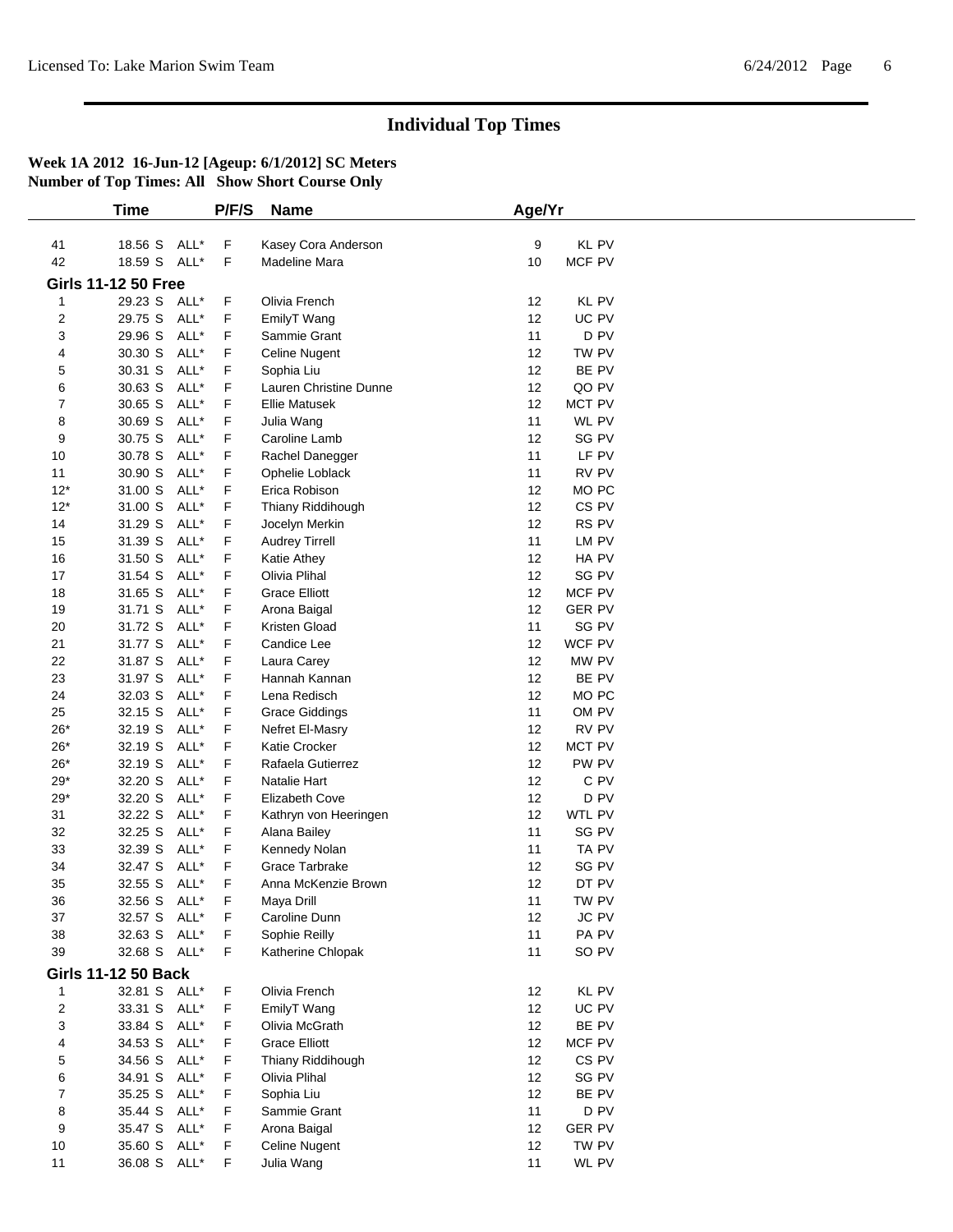|       | <b>Time</b>                  |      | P/F/S | <b>Name</b>                    | Age/Yr |                  |  |
|-------|------------------------------|------|-------|--------------------------------|--------|------------------|--|
|       |                              |      |       |                                |        |                  |  |
| 12    | 36.25 S                      | ALL* | F     | Sophie Bacon                   | 11     | TH PV            |  |
| 13    | 36.27 S                      | ALL* | F     | Katie Athey                    | 12     | HA PV            |  |
| 14    | 36.31 S                      | ALL* | F     | Caroline Lamb                  | 12     | SG PV            |  |
| 15    | 36.63 S                      | ALL* | F     | <b>Ellie Matusek</b>           | 12     | MCT PV           |  |
| 16    | 36.73 S                      | ALL* | F     | Jocelyn Merkin                 | 12     | RS <sub>PV</sub> |  |
| 17    | 36.86 S                      | ALL* | F     | Kristen Gload                  | 11     | SG PV            |  |
| 18    | 36.97 S                      | ALL* | F     | Candice Lee                    | 12     | WCF PV           |  |
| 19    | 36.99 S                      | ALL* | F     | Erica Robison                  | 12     | MO <sub>PC</sub> |  |
| 20    | 37.08 S                      | ALL* | F     | Kennedy Nolan                  | 11     | TA PV            |  |
| 21    | 37.32 S                      | ALL* | F     | Hannah Kannan                  | 12     | BE PV            |  |
| 22    | 37.48 S                      | ALL* | F     | Kiki Bonetta-Misteli           | 12     | GP PV            |  |
| 23    | 37.54 S                      | ALL* | F     | Caroline Dunn                  | 12     | JC PV            |  |
| 24    | 37.70 S                      | ALL* | F     | Rafaela Gutierrez              | 12     | PW PV            |  |
|       | 37.81 S                      | ALL* | F     |                                | 11     | FO PV            |  |
| 25    |                              |      |       | Olivia Amitay                  |        |                  |  |
| 26    | 37.82 S                      | ALL* | F     | <b>Audrey Tirrell</b>          | 11     | LM PV            |  |
| 27    | 37.84 S                      | ALL* | F     | Zoe Westrick                   | 12     | OG PV            |  |
| 28    | 37.89 S                      | ALL* | F     | Katarina Lechner               | 11     | NO PV            |  |
| 29    | 38.55 S                      | ALL* | F     | Alexandra Marquez              | 12     | D <sub>PV</sub>  |  |
| 30    | 38.82 S                      | ALL* | F     | <b>Brenda Tamara-Quinteros</b> | 11     | LB PV            |  |
| $31*$ | 38.83 S                      | ALL* | F     | Natalie Hart                   | 12     | C PV             |  |
| $31*$ | 38.83 S                      | ALL* | F     | <b>Grace Giddings</b>          | 11     | OM PV            |  |
| 33    | 38.87 S                      | ALL* | F     | <b>Holly Greenleaf</b>         | 11     | NWB PV           |  |
| $34*$ | 38.96 S                      | ALL* | F     | Maureen Cosgrove               | 11     | CB <sub>PV</sub> |  |
| $34*$ | 38.96 S ALL*                 |      | F     | Maya Drill                     | 11     | TW PV            |  |
|       | <b>Girls 11-12 50 Breast</b> |      |       |                                |        |                  |  |
| 1     | 37.88 S                      | ALL* | F     | Rachel Danegger                | 11     | LF PV            |  |
| 2     | 38.87 S                      | ALL* | F     | Cassandra Sanidad              | 11     | SG PV            |  |
| 3     | 39.43 S                      | ALL* | F     | Grace Tarbrake                 | 12     | SG PV            |  |
|       |                              | ALL* | F     |                                | 12     | WTL PV           |  |
| 4     | 40.09 S                      |      |       | Nicea McCabe                   |        |                  |  |
| 5     | 40.21 S                      | ALL* | F     | Celine Nugent                  | 12     | TW PV            |  |
| 6     | 40.22 S                      | ALL* | F     | Anna Mayer                     | 12     | FH PV            |  |
| 7     | 40.34 S                      | ALL* | F     | Ophelie Loblack                | 11     | RV PV            |  |
| 8     | 40.38 S                      | ALL* | F     | Gabrielle Meisel               | 11     | <b>NCC PV</b>    |  |
| 9     | 40.58 S                      | ALL* | F     | Caroline Cornish               | 11     | PW PV            |  |
| 10    | 40.59 S                      | ALL* | F     | Nefret El-Masry                | 12     | RV PV            |  |
| 11    | 40.72 S                      | ALL* | F     | Alexandra Marquez              | 12     | D PV             |  |
| 12    | 40.94 S                      | ALL* | F     | Joelle Rosen                   | 12     | RF PV            |  |
| 13    | 40.99 S                      | ALL* | F     | <b>Allison Wade</b>            | 11     | HA PV            |  |
| 14    | 41.39 S ALL*                 |      | F     | Alana Bailey                   | 11     | SG PV            |  |
| 15    | 41.69 S ALL*                 |      | F     | Lena Redisch                   | 12     | MO <sub>PC</sub> |  |
| 16    | 41.84 S ALL*                 |      | F     | Anya Vinogradsky               | 12     | TH PV            |  |
| 17    | 42.08 S                      | ALL* | F     | Sophie Reilly                  | 11     | PA PV            |  |
| 18    | 42.25 S                      | ALL* | F     | Laura Carey                    | 12     | MW PV            |  |
| 19    | 42.31 S                      | ALL* | F     | Sarah Luigard                  | 12     | D <sub>PV</sub>  |  |
| 20    | 42.37 S                      | ALL* | F     | Rachel Cohen                   | 12     | CCR PV           |  |
| 21    | 42.39 S                      | ALL* | F     | Deborah Kaufman                | 11     | TW PV            |  |
|       |                              | ALL* |       |                                |        |                  |  |
| 22    | 42.53 S                      |      | F     | Maria McCleary                 | 11     | HA PV            |  |
| 23    | 42.59 S                      | ALL* | F     | Theresa Nardone                | 12     | PL PV            |  |
| 24    | 42.63 S                      | ALL* | F     | Christie Karayianis            | 12     | RV PV            |  |
| 25    | 42.90 S                      | ALL* | F     | Lily Behrens                   | 12     | MW PV            |  |
| 26    | 43.03 S ALL*                 |      | F     | Amanda Murayama                | 11     | WWD PV           |  |
| 27    | 43.06 S                      | ALL* | F     | Mollie Bauer                   | 11     | RH PV            |  |
| 28    | 43.16 S                      | ALL* | F     | Kathryn von Heeringen          | 12     | WTL PV           |  |
| 29    | 43.21 S ALL*                 |      | F     | <b>Britney Nguyen</b>          | 11     | HA PV            |  |
|       |                              |      |       |                                |        |                  |  |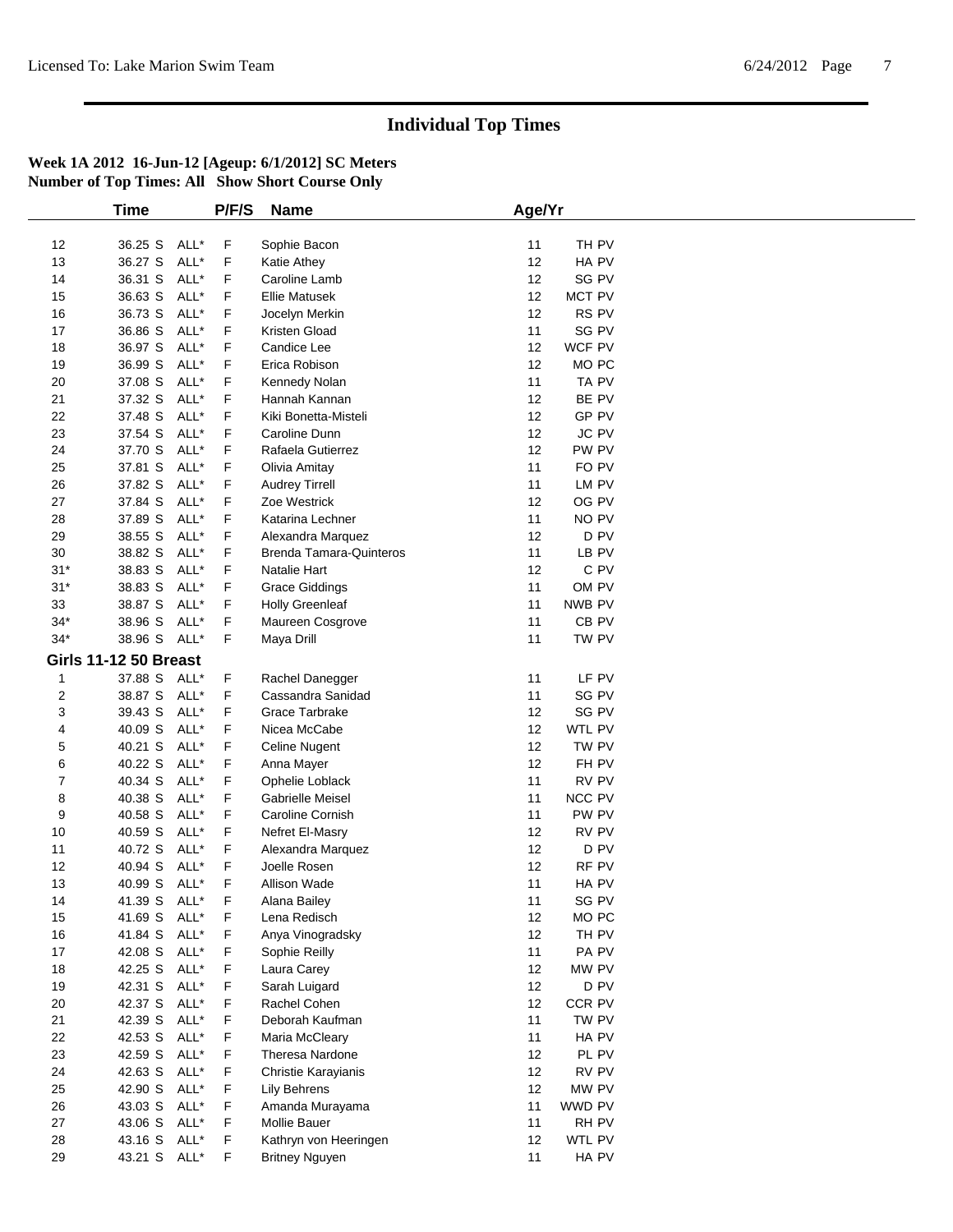|       | <b>Time</b>                |      | P/F/S | <b>Name</b>               | Age/Yr |                  |
|-------|----------------------------|------|-------|---------------------------|--------|------------------|
|       |                            |      |       |                           |        |                  |
| 30    | 43.22 S                    | ALL* | F     | Olivia McGrath            | 12     | BE PV            |
| 31    | 43.33 S                    | ALL* | F     | Kara Williamson           | 12     | GP PV            |
| 32    | 43.40 S ALL*               |      | F     | Lexi Cochran              | 12     | TH PV            |
|       | <b>Girls 11-12 50 Fly</b>  |      |       |                           |        |                  |
| 1     | 32.31 S ALL*               |      | F     | Sammie Grant              | 11     | D PV             |
| $2^*$ | 32.34 S                    | ALL* | F     | EmilyT Wang               | 12     | UC PV            |
| $2^*$ | 32.34 S                    | ALL* | F     | Thiany Riddihough         | 12     | CS <sub>PV</sub> |
| 4     | 32.75 S                    | ALL* | F     | Olivia French             | 12     | <b>KL PV</b>     |
| 5     | 33.12 S                    | ALL* | F     | <b>Ellie Matusek</b>      | 12     | <b>MCT PV</b>    |
| 6     | 33.22 S                    | ALL* | F     | Katie Athey               | 12     | HA PV            |
| 7     | 33.31 S                    | ALL* | F     | Hannah Kannan             | 12     | BE PV            |
| 8     | 33.90 S                    | ALL* | F     | Arona Baigal              | 12     | <b>GER PV</b>    |
| 9     | 34.00 S                    | ALL* | F     | Kristen Gload             | 11     | SG PV            |
| 10    | 34.15 S                    | ALL* | F     | Jocelyn Merkin            | 12     | RS PV            |
| 11    | 34.18 S                    | ALL* | F     | Olivia McGrath            | 12     | BE PV            |
| 12    | 34.49 S                    | ALL* | F     | <b>Grace Elliott</b>      | 12     | MCF PV           |
| 13    | 34.52 S                    | ALL* | F     | Rachel Danegger           | 11     | LF PV            |
| 14    | 34.60 S                    | ALL* | F     | Nefret El-Masry           | 12     | RV PV            |
| 15    | 34.74 S                    | ALL* | F     | Katya Elsa Damskey        | 12     | <b>BPV</b>       |
| 16    | 34.79 S                    | ALL* | F     |                           | 11     | FO PV            |
| 17    | 34.87 S                    | ALL* | F     | Olivia Amitay             | 11     | PA <sub>PV</sub> |
|       |                            | ALL* |       | Sophie Reilly             | 11     |                  |
| 18    | 35.18 S                    |      | F     | Maggie Cosgrove           |        | CB <sub>PV</sub> |
| 19    | 35.28 S                    | ALL* | F     | Jordan Shuck              | 11     | GP PV            |
| 20    | 35.31 S                    | ALL* | F     | Nicole Lopez              | 11     | TW PV            |
| 21    | 35.38 S                    | ALL* | F     | Sophia Liu                | 12     | BE PV            |
| 22    | 35.44 S                    | ALL* | F     | Kennedy Nolan             | 11     | TA PV            |
| 23    | 35.53 S                    | ALL* | F     | Candice Lee               | 12     | WCF PV           |
| 24    | 35.62 S                    | ALL* | F     | Sarah O'Brien             | 12     | TH PV            |
| 25    | 35.78 S                    | ALL* | F     | <b>Hallie Sharpless</b>   | 12     | NO PV            |
| 26    | 35.95 S                    | ALL* | F     | Rafaela Gutierrez         | 12     | PW PV            |
| 27    | 36.01 S                    | ALL* | F     | Kiki Bonetta-Misteli      | 12     | GP PV            |
| 28    | 36.03 S                    | ALL* | F     | Jordyn Wagman             | 11     | CG PV            |
| 29    | 36.18 S                    | ALL* | F     | Katarina Lechner          | 11     | NO PV            |
| 30    | 36.24 S                    | ALL* | F     | Natalie Hart              | 12     | C PV             |
| 31    | 36.25 S                    | ALL* | F     | Katie Crocker             | 12     | MCT PV           |
| $32*$ | 36.37 S                    | ALL* | F     | Zoe Westrick              | 12     | OG PV            |
| $32*$ | 36.37 S                    | ALL* | F     | Maureen Cosgrove          | 11     | CB <sub>PV</sub> |
| 34    | 36.40 S                    | ALL* | F     | Erica Robison             | 12     | MO <sub>PC</sub> |
| 35    | 36.43 S ALL*               |      | F     | <b>Beth Wright</b>        | 11     | RE PV            |
| 36    | 36.47 S ALL*               |      | F     | Caroline Dunn             | 12     | <b>JC PV</b>     |
| 37    | 36.57 S ALL*               |      | F     | Alana Bailey              | 11     | SG PV            |
| 38    | 36.58 S                    | ALL* | F     | Katherine Chlopak         | 11     | SO PV            |
| 39    | 36.93 S                    | ALL* | F     | Caroline Brown            | 11     | CCR PV           |
| 40    | 37.01 S                    | ALL* | F     | Lena Redisch              | 12     | MO PC            |
| 41    | 37.03 S                    | ALL* | F     | Esther Corley Quackenbush | 11     | DT PV            |
| $42*$ | 37.09 S                    | ALL* | F.    | Sophie Bacon              | 11     | TH PV            |
|       |                            |      |       |                           |        |                  |
| $42*$ | 37.09 S ALL*               |      | F     | <b>Tracy Santizo</b>      | 12     | LB PV<br>IF PV   |
| 44    | 37.12 S ALL*               |      | F     | Nicole Kronfli            | 11     |                  |
|       | <b>Girls 13-14 50 Free</b> |      |       |                           |        |                  |
| 1     | 27.56 S ALL*               |      | F     | Hannah Lindsey            | 14     | RE PV            |
| 2     | 28.25 S                    | ALL* | F     | Melanie Doan              | 14     | SG PV            |
| 3     | 28.55 S ALL*               |      | F     | Sydney Kirsch             | 14     | C PV             |
| 4     | 28.62 S ALL*               |      | F     | Catherine Johnson         | 14     | TF PV            |
| 5     | 28.91 S ALL*               |      | F     | Maddy Zarchin             | 13     | LLD PV           |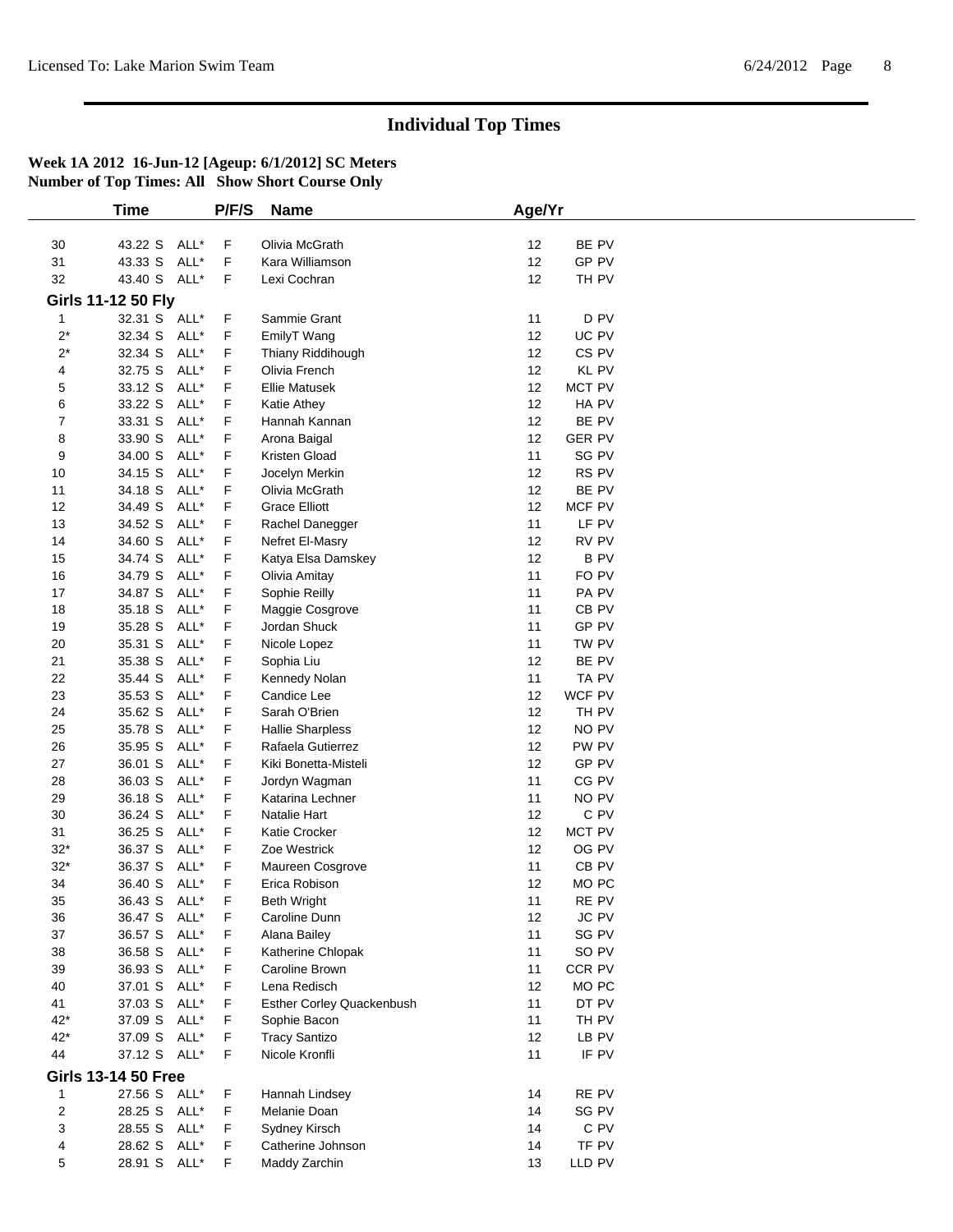|             | Time                       |      | P/F/S | <b>Name</b>              | Age/Yr |                  |  |
|-------------|----------------------------|------|-------|--------------------------|--------|------------------|--|
|             |                            |      |       |                          |        |                  |  |
| $6*$        | 28.96 S                    | ALL* | F     | Dorit Song               | 14     | UC PV            |  |
| $6*$        | 28.96 S                    | ALL* | F     | Abbey Holmes             | 14     | CA PV            |  |
| 8           | 29.28 S                    | ALL* | F     | <b>Audrey Richter</b>    | 13     | NH PV            |  |
| 9           | 29.33 S                    | ALL* | F     | Fiona Asbury             | 14     | PO PV            |  |
| 10          | 29.42 S                    | ALL* | F     | Lynn Zhang               | 14     | RV PV            |  |
| 11          | 29.43 S                    | ALL* | F     | Claire Luigard           | 14     | D PV             |  |
| 12          | 29.46 S                    | ALL* | F     | Kate Wright              | 13     | RE PV            |  |
| 13          | 29.70 S                    | ALL* | F     | <b>Grace Goetcheus</b>   | 14     | C PV             |  |
| 14          | 29.75 S                    | ALL* | F     | Caroline Braviak         | 14     | TW PV            |  |
| 15          | 29.76 S                    | ALL* | F     | Mara Kaplan              | 13     | PW PV            |  |
| $16$        | 29.78 S                    | ALL* | F     | <b>Alexis Pincus</b>     | 14     | WCF PV           |  |
| 17          | 29.82 S                    | ALL* | F     | <b>Madison Waechter</b>  | 13     | FR PV            |  |
| $18*$       | 30.01 S                    | ALL* | F     | Dylan Gribble            | 13     | MCF PV           |  |
| $18*$       | 30.01 S                    | ALL* | F     | Meghan Karl              | 14     | FV PV            |  |
| $20*$       | 30.06 S                    | ALL* | F     | Grace Sun                | 13     | RV PV            |  |
| $20*$       | 30.06 S                    | ALL* | F     | <b>Lillie Spivey</b>     | 14     | WWD PV           |  |
| 22          | 30.13 S                    | ALL* | F     | <b>Brianna Forte</b>     | 13     | FO PV            |  |
| 23          | 30.16 S                    | ALL* | F     | Jaycee Mallory Yegher    | 13     | DT PV            |  |
| 24          | 30.17 S                    | ALL* | F     | Sherril Han              | 14     | <b>KFM PV</b>    |  |
| 25          | 30.26 S                    | ALL* | F     | Lucy Srour               | 14     | CG PV            |  |
| 26          | 30.29 S                    | ALL* | F     | Sydney Knapp             | 13     | MCF PV           |  |
| 27          | 30.31 S                    | ALL* | F     | Eliya Harnood            | 13     | <b>GER PV</b>    |  |
| 28          | 30.39 S                    | ALL* | F     | Emma Moore               | 14     | NWB PV           |  |
| 29          | 30.41 S                    | ALL* | F     | <b>Rachel Sigwalt</b>    | 13     | SG PV            |  |
| 30          | 30.42 S                    | ALL* | F     | Anna Olsson              | 13     | H <sub>PV</sub>  |  |
| 31          | 30.45 S                    | ALL* | F     | Sophie El-Masry          | 14     | RV PV            |  |
| 32          | 30.46 S                    | ALL* | F     | Kate Fulton              | 14     | CB <sub>PV</sub> |  |
| $33*$       | 30.53 S                    | ALL* | F     | <b>Katherine Ellett</b>  | 13     | TW PV            |  |
| $33^{\ast}$ | 30.53 S                    | ALL* | F     | Claudia Gibson           | 13     | WL PV            |  |
| 35          | 30.58 S                    | ALL* | F     | Carly Alvarado           | 14     | UC PV            |  |
| 36          | 30.64 S                    | ALL* | F     | Anne Overly              | 14     | PLT PV           |  |
| 37          | 30.65 S                    | ALL* | F     | Julia Reicin             | 13     | PGL PV           |  |
| 38          | 30.72 S                    | ALL* | F     | Kendall Crosby           | 14     | K PV             |  |
| $39*$       | 30.73 S                    | ALL* | F     | Catherine Gregory        | 14     | PA PV            |  |
| $39*$       | 30.73 S                    | ALL* | F     | Michaela Hauri           | 14     | QO PV            |  |
| 41          | 30.74 S                    | ALL* | F     | Colleen Kaufman          | 14     | HA PV            |  |
| 42          | 30.78 S                    | ALL* | F     | Mackenzie Fisher         | 13     | CG PV            |  |
| 43          | 30.87 S                    | ALL* | F     | Helen Kent               | 14     | WG PV            |  |
| 44          | 30.91 S                    | ALL* | F     | Gail Frances Anderson    | 13     | G PV             |  |
| 45*         | 30.93 S ALL*               |      | F     | Connie Ho                | 14     | PGL PV           |  |
| 45*         | 30.93 S                    | ALL* | F     | Isabel Bogart            | 13     | SL PV            |  |
| 47          | 30.94 S ALL*               |      | F     | Cecelia Nerantzis        | 13     | MW PV            |  |
| 48          | 31.00 S ALL*               |      | F     | <b>Bryna Rose Steele</b> | 14     | <b>BPV</b>       |  |
|             |                            |      |       |                          |        |                  |  |
|             | <b>Girls 13-14 50 Back</b> |      |       |                          |        |                  |  |
| 1           | 30.23 S ALL*               |      | F     | Hannah Lindsey           | 14     | RE PV            |  |
| 2           | 32.88 S ALL*               |      | F     | Sydney Kirsch            | 14     | C PV             |  |
| 3           | 33.03 S ALL*               |      | F     | <b>Grace Goetcheus</b>   | 14     | C PV             |  |
| 4           | 33.04 S                    | ALL* | F     | Catherine Johnson        | 14     | TF PV            |  |
| 5           | 33.36 S ALL*               |      | F     | Kelsy Song               | 14     | WCF PV           |  |
| 6           | 33.50 S ALL*               |      | F     | Lily Haeberle            | 13     | FR PV            |  |
| 7           | 34.10 S                    | ALL* | F     | Carly Alvarado           | 14     | UC PV            |  |
| 8           | 34.13 S ALL*               |      | F     | Deanna Barbara Edwing    | 13     | DT PV            |  |
| 9*          | 34.33 S ALL*               |      | F     | Fiona Asbury             | 14     | PO PV            |  |
| $9^*$       | 34.33 S ALL*               |      | F     | <b>Lillie Spivey</b>     | 14     | WWD PV           |  |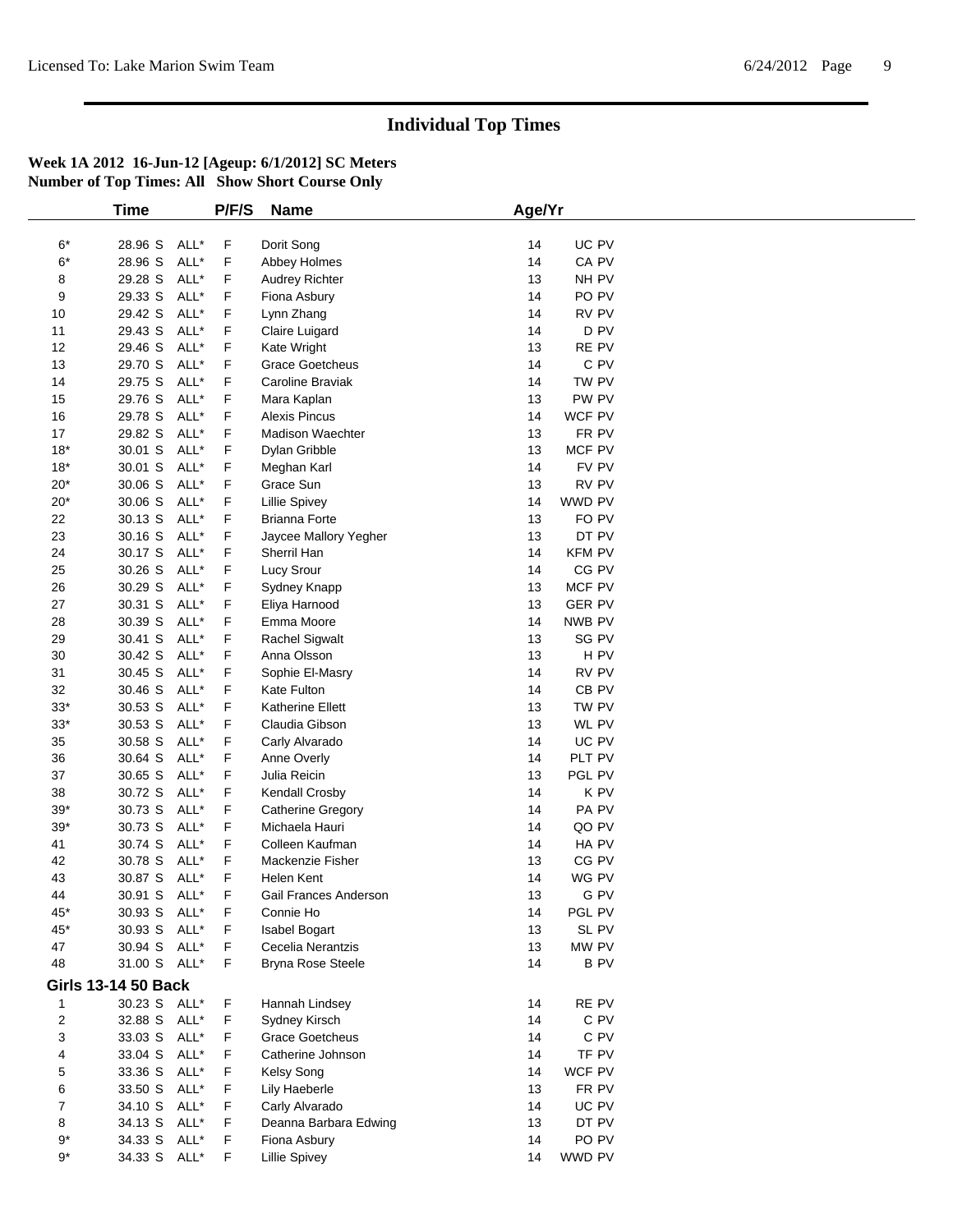|                | <b>Time</b>                  |      | P/F/S | <b>Name</b>             | Age/Yr |                  |  |
|----------------|------------------------------|------|-------|-------------------------|--------|------------------|--|
|                |                              |      |       |                         |        |                  |  |
| 11             | 34.35 S                      | ALL* | F     | Maddy Zarchin           | 13     | LLD PV           |  |
| 12             | 34.55 S                      | ALL* | F     | Caroline Braviak        | 14     | TW PV            |  |
| 13             | 34.56 S                      | ALL* | F     | Dylan Gribble           | 13     | MCF PV           |  |
| 14             | 34.80 S                      | ALL* | F     | Sydney Knapp            | 13     | MCF PV           |  |
| $15*$          | 34.84 S                      | ALL* | F     | Sophie El-Masry         | 14     | RV PV            |  |
| $15*$          | 34.84 S                      | ALL* | F     | Melanie Doan            | 14     | SG PV            |  |
| 17             | 34.92 S                      | ALL* | F     | Helen Kent              | 14     | WG PV            |  |
| 18             | 35.07 S                      | ALL* | F     | Meghan Karl             | 14     | FV PV            |  |
| 19             | 35.21 S                      | ALL* | F     | <b>Audrey Richter</b>   | 13     | NH PV            |  |
| 20             | 35.22 S                      | ALL* | F     | <b>Brianna Forte</b>    | 13     | FO PV            |  |
| 21             | 35.25 S                      | ALL* | F     | Sherril Han             | 14     | <b>KFM PV</b>    |  |
| 22             | 35.38 S                      | ALL* | F     | Christina Lakey         | 13     | TF PV            |  |
| 23             | 35.45 S                      | ALL* | F     | Rachel Ziegler          | 14     | MCF PV           |  |
| 24             | 35.46 S                      | ALL* | F     |                         | 13     | WCF PV           |  |
|                |                              |      |       | Fanny Wu                |        |                  |  |
| 25             | 35.51 S                      | ALL* | F     | Kelsea Jo-Anne Edwing   | 13     | DT PV            |  |
| 26             | 35.61 S                      | ALL* | F     | Connie Ho               | 14     | PGL PV           |  |
| 27             | 35.68 S                      | ALL* | F     | Ariana Casimates        | 14     | HA PV            |  |
| 28             | 35.71 S                      | ALL* | F     | Eliya Harnood           | 13     | <b>GER PV</b>    |  |
| 29             | 35.82 S                      | ALL* | F     | Kellie Zhang            | 13     | PGL PV           |  |
| 30             | 36.02 S                      | ALL* | F     | Katherine Ellett        | 13     | TW PV            |  |
| 31             | 36.05 S                      | ALL* | F     | Emma Moore              | 14     | NWB PV           |  |
| 32             | 36.06 S                      | ALL* | F     | Kate Wright             | 13     | RE PV            |  |
| 33             | 36.08 S                      | ALL* | F     | Catherine Gregory       | 14     | PA PV            |  |
| 34             | 36.13 S                      | ALL* | F     | <b>Tess Speiser</b>     | 14     | MO PC            |  |
| 35             | 36.24 S ALL*                 |      | F     | Sophia Hu               | 14     | WL PV            |  |
|                | <b>Girls 13-14 50 Breast</b> |      |       |                         |        |                  |  |
| 1              | 35.71 S ALL*                 |      | F     | Jaycee Mallory Yegher   | 13     | DT PV            |  |
| $\overline{2}$ | 36.60 S ALL*                 |      | F     | Ashley Piepol           | 13     | TW PV            |  |
| 3              | 36.91 S                      | ALL* | F     | Claire Luigard          | 14     | D <sub>PV</sub>  |  |
| 4              | 37.01 S                      | ALL* | F     | Kelsy Song              | 14     | WCF PV           |  |
| 5              | 37.27 S                      | ALL* | F     | Mara Kaplan             | 13     | PW PV            |  |
|                |                              | ALL* |       |                         |        |                  |  |
| 6              | 37.29 S<br>37.46 S           | ALL* | F     | Abbey Holmes            | 14     | CA PV<br>C PV    |  |
| 7              |                              |      | F     | <b>Grace Goetcheus</b>  | 14     |                  |  |
| 8              | 37.58 S                      | ALL* | F     | Kate Fulton             | 14     | CB PV            |  |
| 9              | 37.76 S                      | ALL* | F     | Fiona Asbury            | 14     | PO <sub>PV</sub> |  |
| 10             | 37.84 S                      | ALL* | F     | Dorit Song              | 14     | UC PV            |  |
| 11             | 38.46 S                      | ALL* | F     | <b>Rachel Sigwalt</b>   | 13     | SG PV            |  |
| 12             | 38.51 S                      | ALL* | F     | <b>Katherine Ellett</b> | 13     | TW PV            |  |
| 13             | 38.55 S ALL*                 |      | F     | Sydney Grube            | 14     | K PV             |  |
| 14             | 38.64 S ALL*                 |      | F     | Kellie Zhang            | 13     | PGL PV           |  |
| 15             | 38.68 S ALL*                 |      | F.    | Sayaka Vaules           | 13     | FH PV            |  |
| 16             | 38.75 S                      | ALL* | F     | Hannah Lee              | 14     | PGL PV           |  |
| $17$           | 38.77 S ALL*                 |      | F     | Rachel Yeatman          | 14     | MCT PV           |  |
| 18             | 38.84 S                      | ALL* | F     | Anna Olsson             | 13     | H <sub>PV</sub>  |  |
| 19             | 39.16 S                      | ALL* | F     | Sarah Aitken            | 14     | CB PV            |  |
| 20             | 39.41 S ALL*                 |      | F     | Colleen Kaufman         | 14     | HA PV            |  |
| 21             | 39.48 S                      | ALL* | F     | Lisa Victoria Zangla    | 13     | QO PV            |  |
| 22             | 39.63 S                      | ALL* | F     | Morgan Yuelan Mayer     | 14     | GP PV            |  |
| 23             | 39.65 S                      | ALL* | F     | Sophie El-Masry         | 14     | RV PV            |  |
| 24             | 39.66 S                      | ALL* | F     | Gwenyth Asbury          | 13     | PO <sub>PV</sub> |  |
| 25             | 39.69 S                      | ALL* | F     | Meredith Srour          | 13     | CG PV            |  |
| 26             | 40.06 S ALL*                 |      | F.    | Kriza Sy                | 14     | PO PV            |  |
| 27             | 40.07 S ALL*                 |      | F     | Dylan Gribble           | 13     | MCF PV           |  |
| 28             | 40.09 S ALL*                 |      | F     | Anne Overly             | 14     | PLT PV           |  |
|                |                              |      |       |                         |        |                  |  |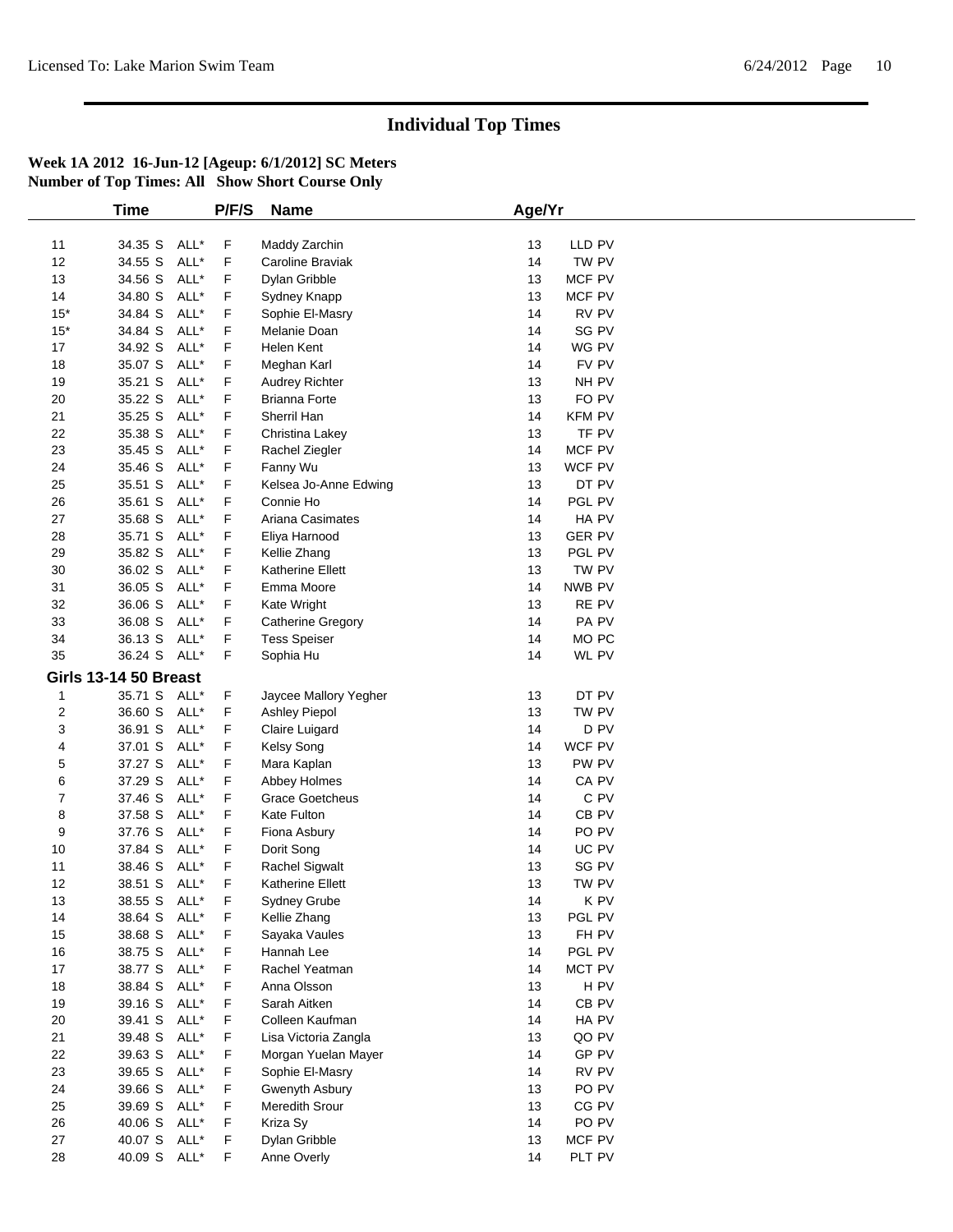|                         | <b>Time</b>               |      | P/F/S | <b>Name</b>                           | Age/Yr   |                  |  |
|-------------------------|---------------------------|------|-------|---------------------------------------|----------|------------------|--|
|                         |                           |      |       |                                       |          |                  |  |
| 29                      | 40.19 S ALL*              |      | F     | Meghan Giron                          | 13       | UC PV            |  |
| 30                      | 40.21 S                   | ALL* | F     | Kristen Toth                          | 14       | A PV             |  |
| 31                      | 40.41 S                   | ALL* | F     | <b>Alexis Pincus</b>                  | 14       | WCF PV           |  |
| 32                      | 40.42 S                   | ALL* | F     | Natalia Ochman                        | 14       | <b>GER PV</b>    |  |
| 33                      | 40.44 S                   | ALL* | F     | Madison Waechter                      | 13       | FR PV            |  |
| 34                      | 40.53 S                   | ALL* | F     | Rachel Post                           | 14       | JC PV            |  |
| 35                      | 40.58 S                   | ALL* | F     | <b>Hallie Srebnick</b>                | 13       | CG PV            |  |
| 36                      | 40.63 S                   | ALL* | F     | Lynn Zhang                            | 14       | RV PV            |  |
| 37                      | 40.65 S                   | ALL* | F     | Delaney Jacobs                        | 14       | MCF PV           |  |
| 38                      | 40.74 S                   | ALL* | F     | Sarah Levendusky                      | 13       | A PV             |  |
| 39                      | 40.76 S                   | ALL* | F     | Mary Hippchen                         | 14       | H <sub>PV</sub>  |  |
| 40                      | 40.79 S                   | ALL* | F     | Fanny Wu                              | 13       | WCF PV           |  |
| 41                      | 40.95 S                   | ALL* | F     | Hannah Horng                          | 14       | <b>KFM PV</b>    |  |
| 42                      | 40.97 S                   | ALL* | F     | Ellie Valenti                         | 14       | LLD PV           |  |
| 43                      | 41.05 S                   | ALL* | F     | Jasmine Chang                         | 13       | WL PV            |  |
| 44                      | 41.09 S                   | ALL* | F     | Rolane Qian                           | 14       | WTL PV           |  |
| 45                      | 41.13 S                   | ALL* | F     | Catherine Gregory                     | 14       | PA PV            |  |
|                         |                           | ALL* | F     |                                       |          |                  |  |
| 46<br>47                | 41.14 S                   |      |       | Julia Reicin<br><b>Grace Goodkind</b> | 13<br>13 | PGL PV           |  |
|                         | 41.17 S ALL*              |      | F     |                                       |          | PW PV            |  |
|                         | <b>Girls 13-14 50 Fly</b> |      |       |                                       |          |                  |  |
| $\mathbf{1}$            | 30.17 S ALL*              |      | F     | Hannah Lindsey                        | 14       | RE PV            |  |
| 2                       | 31.02 S ALL*              |      | F     | Sydney Kirsch                         | 14       | C PV             |  |
| 3                       | 31.34 S                   | ALL* | F     | Maddy Zarchin                         | 13       | LLD PV           |  |
| 4                       | 31.50 S                   | ALL* | F     | Kelsy Song                            | 14       | WCF PV           |  |
| 5                       | 31.76 S                   | ALL* | F     | Mara Kaplan                           | 13       | PW PV            |  |
| 6                       | 31.78 S                   | ALL* | F     | Dorit Song                            | 14       | UC PV            |  |
| 7                       | 32.38 S                   | ALL* | F     | <b>Brianna Forte</b>                  | 13       | FO PV            |  |
| 8                       | 32.39 S                   | ALL* | F     | Caroline Braviak                      | 14       | TW PV            |  |
| 9                       | 32.51 S                   | ALL* | F     | <b>Madison Waechter</b>               | 13       | FR PV            |  |
| 10                      | 32.53 S                   | ALL* | F     | Sherril Han                           | 14       | <b>KFM PV</b>    |  |
| 11                      | 32.62 S                   | ALL* | F     | <b>Audrey Richter</b>                 | 13       | NH PV            |  |
| 12                      | 32.75 S                   | ALL* | F     | Sayaka Vaules                         | 13       | FH PV            |  |
| 13                      | 32.90 S                   | ALL* | F     | Fanny Wu                              | 13       | WCF PV           |  |
| 14                      | 33.00 S                   | ALL* | F     | Kate Wright                           | 13       | RE PV            |  |
| 15                      | 33.14 S                   | ALL* | F     | Claudia Gibson                        | 13       | WL PV            |  |
| 16                      | 33.17 S                   | ALL* | F     | Alexa Stewart                         | 13       | FV PV            |  |
| 17                      | 33.19 S                   | ALL* | F     | Frances Shapiro                       | 14       | RF PV            |  |
| 18                      | 33.20 S                   | ALL* | F     | <b>Lucy Srour</b>                     | 14       | CG PV            |  |
| 19                      | 33.31 S ALL*              |      | F     | Melanie Doan                          | 14       | SG PV            |  |
| 20                      |                           |      | F     |                                       |          | <b>GER PV</b>    |  |
|                         | 33.33 S ALL*              |      |       | Eliya Harnood                         | 13       | H PV             |  |
| 21                      | 33.35 S ALL*              |      | F     | Anna Olsson                           | 13       |                  |  |
| 22                      | 33.43 S ALL*              |      | F     | Kellie Zhang                          | 13       | PGL PV           |  |
| 23                      | 33.53 S ALL*              |      | F     | Emma Moore                            | 14       | NWB PV           |  |
| 24                      | 33.61 S ALL*              |      | F     | Jaycee Mallory Yegher                 | 13       | DT PV            |  |
| 25                      | 33.77 S                   | ALL* | F     | Abbey Holmes                          | 14       | CA PV            |  |
| 26                      | 33.78 S ALL*              |      | F     | Rachel Sigwalt                        | 13       | SG PV            |  |
| 27                      | 33.79 S ALL*              |      | F     | Sydney Knapp                          | 13       | MCF PV           |  |
| 28                      | 34.00 S                   | ALL* | F     | Delaney Jacobs                        | 14       | MCF PV           |  |
| 29                      | 34.06 S ALL*              |      | F     | Mackenzie Fisher                      | 13       | CG PV            |  |
| $30\,$                  | 34.09 S ALL*              |      | F     | Sarah Aitken                          | 14       | CB <sub>PV</sub> |  |
|                         | Girls 13-14 100 IM        |      |       |                                       |          |                  |  |
| 1                       | 1:08.18 S ALL*            |      | F     | Hannah Lindsey                        | 14       | RE PV            |  |
| $\overline{\mathbf{c}}$ | 1:10.10 S ALL*            |      | F     | Kelsy Song                            | 14       | WCF PV           |  |
|                         |                           |      |       |                                       | 14       |                  |  |
| 3                       | 1:11.49 S ALL*            |      | F.    | Dorit Song                            |          | UC PV            |  |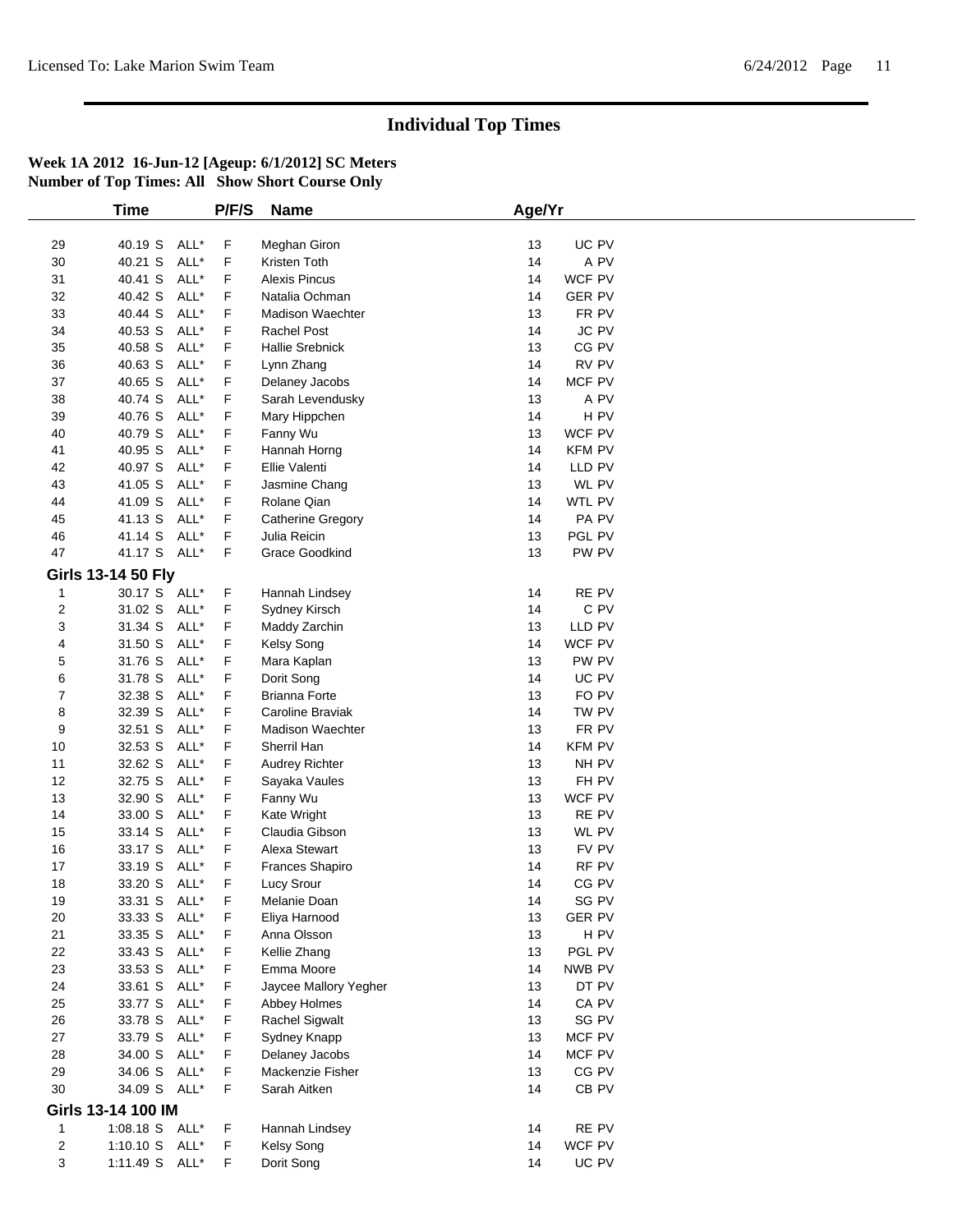|                         | Time                        |      | P/F/S | <b>Name</b>             | Age/Yr |                  |  |
|-------------------------|-----------------------------|------|-------|-------------------------|--------|------------------|--|
|                         |                             |      |       |                         |        |                  |  |
| 4                       | 1:11.53 S ALL*              |      | F     | Melanie Doan            | 14     | SG PV            |  |
| 5                       | 1:11.78 S                   | ALL* | F     | Sydney Kirsch           | 14     | C PV             |  |
| 6                       | $1:11.87$ S                 | ALL* | F     | Maddy Zarchin           | 13     | LLD PV           |  |
| 7                       | 1:11.97 S                   | ALL* | F     | Sophie El-Masry         | 14     | RV PV            |  |
| 8                       | $1:12.15$ S                 | ALL* | F     | Abbey Holmes            | 14     | CA PV            |  |
| 9                       | $1:12.62$ S                 | ALL* | F     | Dylan Gribble           | 13     | MCF PV           |  |
| 10                      | 1:12.67 S ALL*              |      | F     | Jaycee Mallory Yegher   | 13     | DT PV            |  |
| $11*$                   | $1:13.27$ S                 | ALL* | F     | <b>Madison Waechter</b> | 13     | FR PV            |  |
| $11*$                   | $1:13.27$ S                 | ALL* | F     | <b>Grace Goetcheus</b>  | 14     | C PV             |  |
| 13                      | $1:13.28$ S                 | ALL* | F     | Claire Luigard          | 14     | D <sub>PV</sub>  |  |
| 14                      | 1:13.38 S                   | ALL* | F     | Mara Kaplan             | 13     | PW PV            |  |
| 15                      | 1:13.81 S                   | ALL* | F     | Fiona Asbury            | 14     | PO <sub>PV</sub> |  |
| 16                      | 1:13.95 S                   | ALL* | F     | Grace Sun               | 13     | RV PV            |  |
| 17                      | $1:14.01$ S                 | ALL* | F     | Caroline Braviak        | 14     | TW PV            |  |
| 18                      | 1:14.28 S                   | ALL* | F     | Fanny Wu                | 13     | WCF PV           |  |
| 19                      | $1:14.37$ S                 | ALL* | F     | Audrey Richter          | 13     | NH PV            |  |
| 20                      | 1:14.87 S                   | ALL* | F     | Sherril Han             | 14     | <b>KFM PV</b>    |  |
| 21                      | $1:15.03$ S                 | ALL* | F     | <b>Rachel Sigwalt</b>   | 13     | SG PV            |  |
| 22                      | $1:15.24$ S                 | ALL* | F     | Emma Moore              | 14     | NWB PV           |  |
| 23                      | $1:15.27$ S                 | ALL* | F     | Katherine Ellett        | 13     | TW PV            |  |
| $24*$                   | $1:15.46$ S                 | ALL* | F     | Catherine Gregory       | 14     | PA PV            |  |
| $24*$                   | $1:15.46$ S                 | ALL* | F     | Kate Fulton             | 14     | CB <sub>PV</sub> |  |
| 26                      | 1:15.68 S                   | ALL* | F     | Kellie Zhang            | 13     | PGL PV           |  |
| 27                      | 1:15.72 S                   | ALL* | F     | Catherine Johnson       | 14     | TF PV            |  |
| 28                      | 1:15.89 S                   | ALL* | F     | Anna Olsson             | 13     | H PV             |  |
| 29                      | $1:15.97$ S                 | ALL* | F     | Sayaka Vaules           | 13     | FH PV            |  |
| 30                      | 1:15.98 S                   | ALL* | F     | Connie Ho               | 14     | PGL PV           |  |
| 31                      | 1:16.19 S                   | ALL* | F     | Sydney Grube            | 14     | K PV             |  |
| 32                      | $1:16.33$ S                 | ALL* | F     | Carly Alvarado          | 14     | UC PV            |  |
| 33                      | $1:16.35$ S                 | ALL* | F     | Gail Frances Anderson   | 13     | G PV             |  |
| 34                      | 1:16.41 S ALL*              |      | F     | Morgan Yuelan Mayer     | 14     | GP PV            |  |
| 35                      | $1:16.43$ S                 | ALL* | F     | Alexa Stewart           | 13     | FV PV            |  |
| $36*$                   | $1:16.44$ S                 | ALL* | F     | Hannah Lee              | 14     | PGL PV           |  |
| $36*$                   | $1:16.44$ S                 | ALL* | F     | Lynn Zhang              | 14     | RV PV            |  |
| 38                      | $1:16.46$ S                 | ALL* | F     | Anne Overly             | 14     | PLT PV           |  |
| 39                      | $1:16.52$ S                 | ALL* | F     | Colleen Kaufman         | 14     | HA PV            |  |
| 40                      | $1:16.57$ S                 | ALL* | F     | Meghan Karl             | 14     | FV PV            |  |
| 41                      | $1:16.58$ S                 | ALL* | F     | Frances Shapiro         | 14     | RF PV            |  |
| 42                      | 1:16.96 S                   | ALL* | F     | <b>Lillie Spivey</b>    | 14     | WWD PV           |  |
| 43                      | 1:17.18 S ALL*              |      | F     | Ariana Casimates        | 14     | HA PV            |  |
| 44                      | 1:17.23 S ALL*              |      | F     | Sarah Levendusky        | 13     | A PV             |  |
| 45                      | $1:17.24$ S                 | ALL* | F     | Kate Wright             | 13     | RE PV            |  |
| 46                      | 1:17.44 S ALL*              |      | F     | Lily Haeberle           | 13     | FR PV            |  |
| 47                      | 1:17.45 S ALL*              |      | F     | Kelsea Jo-Anne Edwing   | 13     | DT PV            |  |
| 48                      | 1:17.50 S ALL*              |      | F     | Meghan Giron            | 13     | UC PV            |  |
| 49                      | 1:17.53 S ALL*              |      | F     | Kristen Toth            | 14     | A PV             |  |
|                         |                             |      |       |                         |        |                  |  |
|                         | <b>Girls 15-18 100 Free</b> |      |       |                         |        |                  |  |
| $\mathbf{1}$            | 58.44 S ALL*                |      | F     | Caroline McTaggart      | 15     | CCR PV           |  |
| $\overline{\mathbf{c}}$ | 59.88 S ALL*                |      | F     | <b>Charlotte Meyer</b>  | 17     | CS PV            |  |
| 3                       | 1:00.84 S ALL*              |      | F     | Catherine Mulquin       | 17     | <b>MCT PV</b>    |  |
| $4^*$                   | 1:00.91 S ALL*              |      | F     | Jessica Chen            | 15     | RV PV            |  |
| 4*                      | 1:00.91 S ALL*              |      | F     | Kyra Kondis             | 15     | JC PV            |  |
| 6                       | 1:01.44 S ALL*              |      | F     | Rosannah Petit          | 15     | UC PV            |  |
| $7^*$                   | 1:01.63 S ALL*              |      | F     | Diana Hanson            | 17     | UC PV            |  |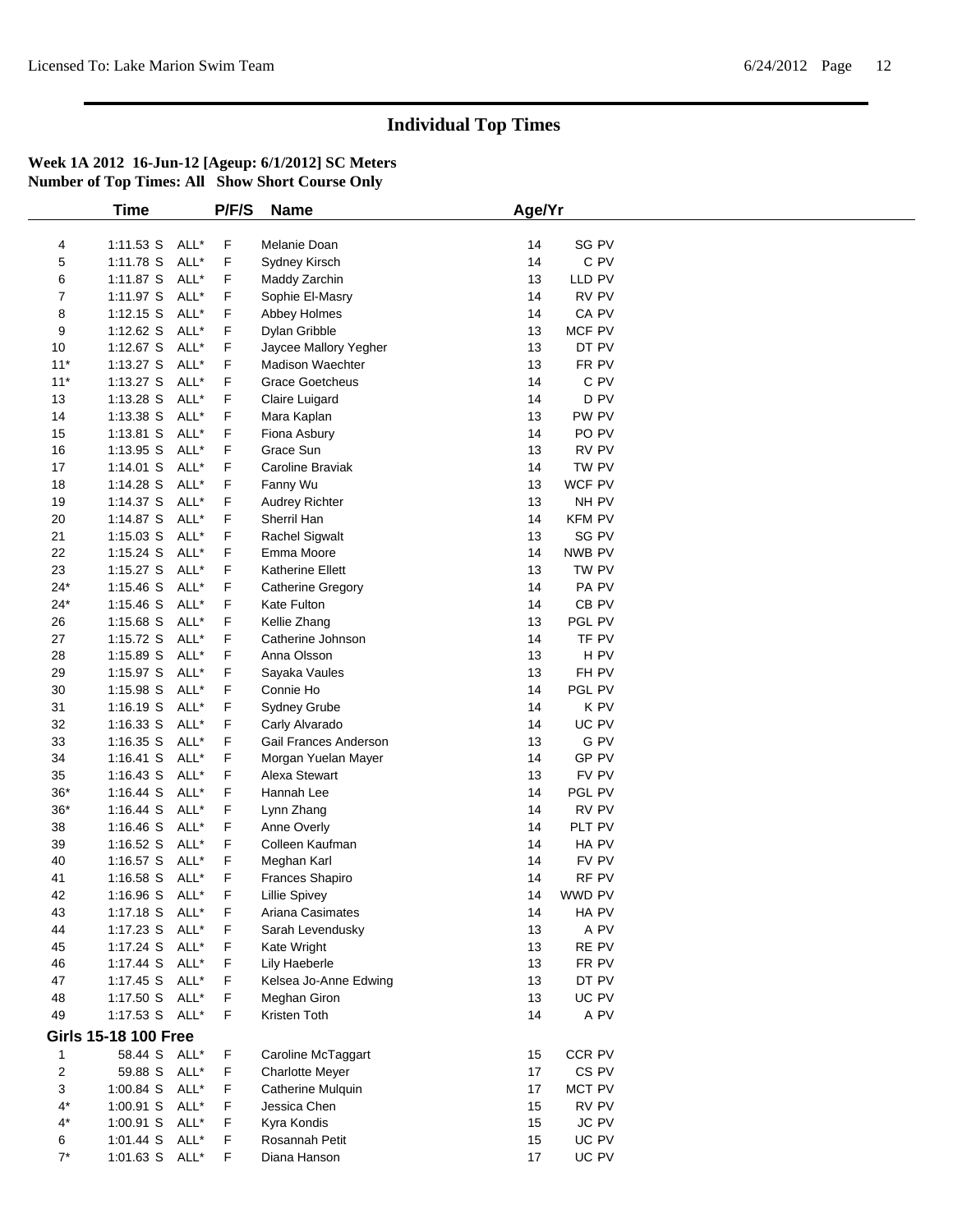|       | Time                        |      | P/F/S | <b>Name</b>               | Age/Yr                 |
|-------|-----------------------------|------|-------|---------------------------|------------------------|
|       |                             |      |       |                           |                        |
| $7^*$ | $1:01.63$ S                 | ALL* | F     | Sarah Kannan              | BE PV<br>15            |
| 9     | 1:01.85 S                   | ALL* | F     | Alicia Tiberino           | 16<br>PGL PV           |
| 10    | $1:02.13$ S                 | ALL* | F     | Emily Zhang               | 15<br>RV PV            |
| 11    | 1:02.35 S                   | ALL* | F     | Ellen Anderson            | NO PV<br>18            |
| 12    | 1:02.43 S                   | ALL* | F     | Rikki Sargent             | TA PV<br>18            |
| 13    | 1:02.59 S                   | ALL* | F     | Morgan Johnson            | 16<br>NGV PV           |
| 14    | 1:02.71 S                   | ALL* | F     | Sidney Drill              | TW PV<br>18            |
| 15    | 1:03.10 S                   | ALL* | F     | <b>Emily Bolek</b>        | 18<br>WL PV            |
| $16*$ | 1:03.22 S                   | ALL* | F     | Scarlett Sun              | 15<br>RV PV            |
| $16*$ | 1:03.22 S                   | ALL* | F     | Kylie Sheapp              | 17<br>TA PV            |
| 18    | 1:03.27 S                   | ALL* | F     | Sarah Haase               | 18<br>FV PV            |
| 19    | 1:03.40 S                   | ALL* | F     | <b>Audrey Gould</b>       | 16<br>SL PV            |
| 20    | 1:03.42 S                   | ALL* | F     | Caroline Fosburgh         | <b>BPV</b><br>18       |
| 21    | 1:03.45 S                   | ALL* | F     | Lily Gasaway              | CCR PV<br>16           |
| 22    | $1:03.55$ S                 | ALL* | F     | Jordan Martinko           | 17<br>MCT PV           |
|       |                             |      |       |                           |                        |
| 23    | 1:03.69 S                   | ALL* | F     | Kimberly Klausing         | WG PV<br>16            |
| 24    | 1:03.72 S                   | ALL* | F     | <b>Katie Ross</b>         | FO PV<br>16            |
| 25    | 1:03.84 S                   | ALL* | F     | <b>Haley Nugent</b>       | 15<br>WM PV            |
| 26    | 1:03.86 S                   | ALL* | F     | Nina Alexandra Cohen      | DT PV<br>16            |
| 27    | 1:03.97 S                   | ALL* | F     | Michelle Illig            | EW PV<br>17            |
| 28    | 1:04.06 S                   | ALL* | F     | Hedda Boege               | 17<br>DA PV            |
| 29    | 1:04.07 S                   | ALL* | F     | <b>Katie Sweeney</b>      | MCT PV<br>16           |
| 30    | 1:04.10 S                   | ALL* | F     | Nicole Orme               | 17<br>BE PV            |
| 31    | 1:04.12 S                   | ALL* | F     | Natalya Ares              | IF PV<br>17            |
| 32    | 1:04.32 S                   | ALL* | F     | <b>Brittany Dickerson</b> | WL PV<br>16            |
| 33    | 1:04.49 S                   | ALL* | F     | Ellie Sherman             | CG PV<br>15            |
| $34*$ | 1:04.53 S                   | ALL* | F     | Jeanette Welch            | 16<br>WL PV            |
| $34*$ | 1:04.53 S                   | ALL* | F     | <b>Emily Martin</b>       | OM PV<br>18            |
| $36*$ | 1:04.57 S                   | ALL* | F     | Lauren Levy               | PA PV<br>18            |
| $36*$ | 1:04.57 S ALL*              |      | F     | Amy Zhou                  | 15<br>PGL PV           |
|       | <b>Girls 15-18 100 Back</b> |      |       |                           |                        |
| 1     | $1:06.14$ S                 | ALL* | F     | <b>Charlotte Meyer</b>    | CS <sub>PV</sub><br>17 |
| 2     | $1:08.44$ S                 | ALL* | F     | <b>Catherine Mulquin</b>  | MCT PV<br>17           |
| 3     | 1:08.79 S                   | ALL* | F.    | <b>Scarlett Sun</b>       | RV PV<br>15            |
| 4     | 1:09.13 S                   | ALL* | F     | Ellen Anderson            | NO PV<br>18            |
| 5     | 1:09.83 S                   | ALL* | F     | Caroline Clark            | MCT PV<br>16           |
|       |                             | ALL* |       |                           |                        |
| 6     | $1:10.19$ S                 |      | F     | Morgan Johnson            | NGV PV<br>16           |
| 7     | $1:11.14$ S                 | ALL* | F     | Alicia Tiberino           | PGL PV<br>16           |
| 8     | 1:11.77 S ALL*              |      | F     | Emily Zhang               | 15<br>RV PV            |
| 9     | 1:11.94 S ALL*              |      | F     | Jessica Schipani          | SG PV<br>16            |
| 10    | 1:12.00 S ALL*              |      | F     | Natalya Ares              | IF PV<br>17            |
| 11    | $1:12.22$ S                 | ALL* | F     | <b>Emily Bolek</b>        | WL PV<br>18            |
| 12    | 1:12.40 S                   | ALL* | F     | Sidney Drill              | 18<br>TW PV            |
| 13    | $1:12.57$ S                 | ALL* | F     | Nicole Orme               | 17<br>BE PV            |
| 14    | $1:12.59$ S                 | ALL* | F     | <b>Haley Nugent</b>       | 15<br>WM PV            |
| $15*$ | 1:12.78 S                   | ALL* | F     | Amy Zhou                  | 15<br>PGL PV           |
| $15*$ | $1:12.78$ S                 | ALL* | F     | Hannah Ship               | 15<br>TW PV            |
| 17    | $1:12.89$ S                 | ALL* | F     | <b>Grace Swinnerton</b>   | LF PV<br>17            |
| 18    | $1:12.94$ S                 | ALL* | F     | Kylie Sheapp              | 17<br>TA PV            |
| 19    | 1:13.40 S                   | ALL* | F     | Laura Garcia              | IF PV<br>16            |
| 20    | $1:13.43$ S                 | ALL* | F     | Lindsay Knapp             | MCF PV<br>15           |
| 21    | 1:13.57 $S$                 | ALL* | F.    | Katie Dahlin              | 15<br>PL PV            |
| 22    | $1:13.61$ S                 | ALL* | F     | Allie Klatzkin            | SB PV<br>17            |
| 23    | 1:13.67 S ALL*              |      | F     | Emma Raynor               | WG PV<br>16            |
|       |                             |      |       |                           |                        |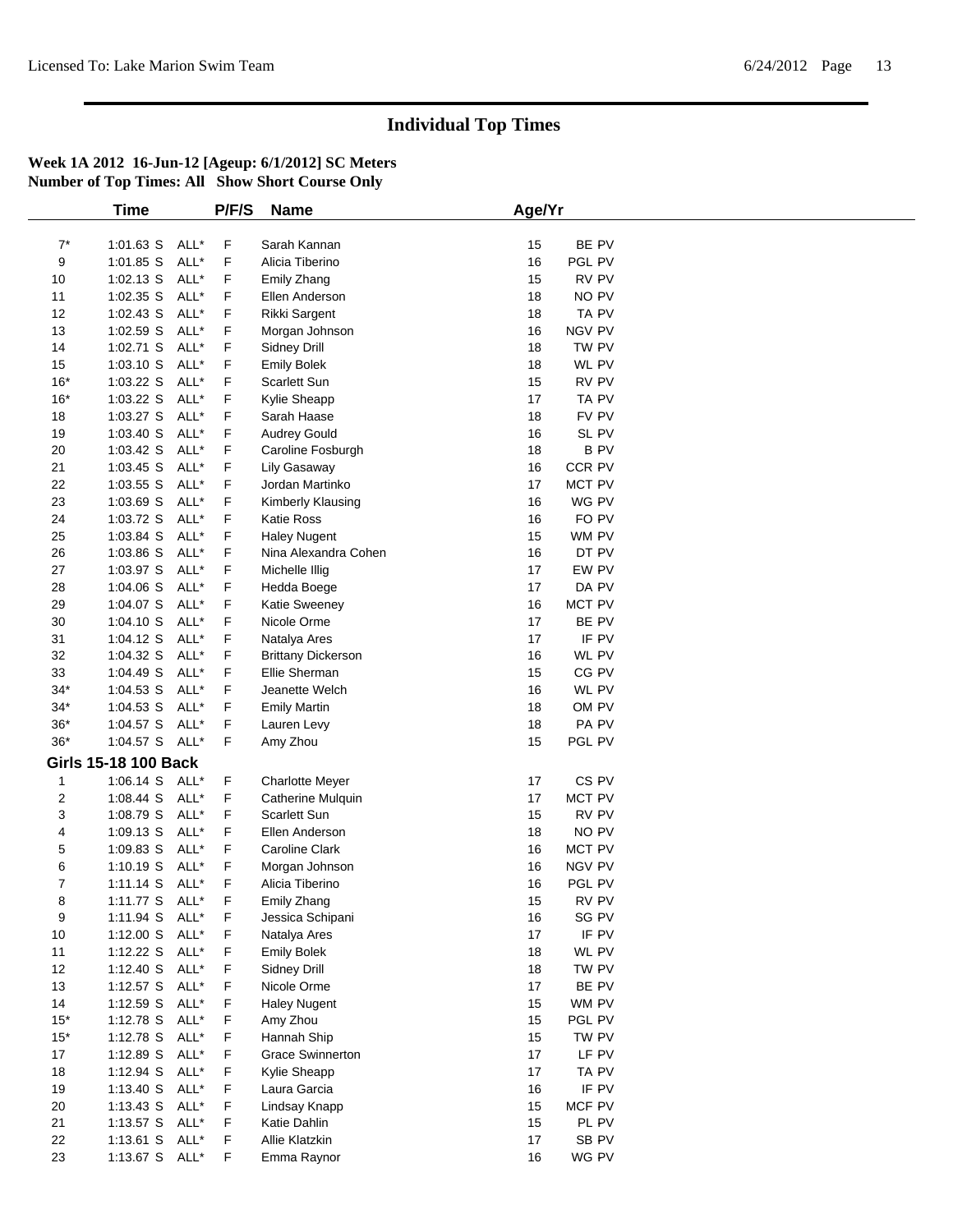|                | Time                          | P/F/S | <b>Name</b>                | Age/Yr |                  |  |
|----------------|-------------------------------|-------|----------------------------|--------|------------------|--|
|                |                               |       |                            |        |                  |  |
| 24             | 1:13.72 S ALL*                | F     | Kyra Kondis                | 15     | <b>JC PV</b>     |  |
| 25             | ALL*<br>$1:13.83$ S           | F     | Nina Alexandra Cohen       | 16     | DT PV            |  |
| 26             | 1:13.84 S<br>ALL*             | F     | Anna Epstein               | 18     | TW PV            |  |
| 27             | 1:13.86 S<br>ALL*             | F     | Sophia Marie Segreti       | 18     | DT PV            |  |
| $28*$          | 1:13.88 S<br>ALL*             | F     | <b>Caroline Rose Nowak</b> | 15     | FR PV            |  |
| $28*$          | 1:13.88 S<br>ALL*             | F     | Ellie Sherman              | 15     | CG PV            |  |
| 30             | ALL*<br>1:13.94 S             | F     | Victoria Kuhn              | 18     | RF PV            |  |
| 31             | 1:14.22 S<br>ALL*             | F     | <b>Emily Martin</b>        | 18     | OM PV            |  |
| $32*$          | 1:14.28 S<br>ALL*             | F     | Kimberly Klausing          | 16     | WG PV            |  |
| $32*$          | 1:14.28 S<br>ALL*             | F     | Jordan Martinko            | 17     | MCT PV           |  |
| 34             | 1:14.58 S<br>ALL*             | F     | Amanda Kuhn                | 16     | RF PV            |  |
| $35^{\ast}$    | 1:14.78 S<br>ALL*             | F     | Hedda Boege                | 17     | DA PV            |  |
| $35*$          | 1:14.78 S<br>ALL*             | F     | Michelle He                | 17     | SB <sub>PV</sub> |  |
| 37             | 1:14.79 S<br>ALL*             | F     | Katherine Cleary           | 16     | A PV             |  |
| 38             | 1:14.96 S<br>ALL*             | F     | <b>Brittany Dickerson</b>  | 16     | WL PV            |  |
| 39             | 1:14.99 S ALL*                | F     | Molly Anderson             | 15     | HA PV            |  |
|                | <b>Girls 15-18 100 Breast</b> |       |                            |        |                  |  |
| $\mathbf 1$    | 1:16.53 S ALL*                | F     | Diana Hanson               | 17     | UC PV            |  |
| 2              | 1:16.88 S ALL*                | F     | Jessica Chen               | 15     | RV PV            |  |
| 3              | $1:18.30$ S<br>ALL*           | F     | Emily Zhang                | 15     | RV PV            |  |
| 4              | 1:19.32 S<br>ALL*             | F     | Zoe Ellen Kaplan           | 16     | DT PV            |  |
| 5              | ALL*<br>1:19.52 S             | F     | <b>Audrey Gould</b>        | 16     | SL PV            |  |
| 6              | 1:19.88 S<br>ALL*             | F     | <b>Charlotte Meyer</b>     | 17     | CS <sub>PV</sub> |  |
| 7              | 1:20.45 S<br>ALL*             | F     | Rikki Sargent              | 18     | TA PV            |  |
| 8              | ALL*<br>1:20.49 S             | F     | Sarah Haase                | 18     | FV PV            |  |
| 9              | 1:20.54 S<br>ALL*             | F     | Kate Zimmerman             | 15     | DA PV            |  |
| 10             | 1:20.67 S<br>ALL*             | F     | Natalie Kronfli            | 16     | IF PV            |  |
| 11             | ALL*<br>1:20.69 S             | F     | <b>Haley Nugent</b>        | 15     | WM PV            |  |
| 12             | 1:20.75 S<br>ALL*             | F     | Lisa Deng                  | 16     | TH PV            |  |
| 13             | 1:21.08 S<br>ALL*             | F     | Amy Hockman                | 16     | HA PV            |  |
| 14             | ALL*<br>1:21.68 S             | F     | Kelly Lewis                | 16     | NO PV            |  |
| 15             | 1:21.75 S<br>ALL*             | F     | Sarah Kannan               | 15     | BE PV            |  |
| 16             | 1:21.96 S<br>ALL*             | F     | Emma Luigard               | 17     | D PV             |  |
| 17             | 1:22.14 S<br>ALL*             | F     | Lauren Gil                 | 18     | MCT PV           |  |
| 18             | 1:22.56 S<br>ALL*             | F     | Sofie Pietrantonio         | 17     | CCR PV           |  |
| 19             | 1:23.06 S<br>ALL*             | F     | Caroline Clark             | 16     | MCT PV           |  |
| 20             | ALL*<br>1:23.47 S             | F     | Jessica Schipani           | 16     | SG PV            |  |
| 21             | $1:23.50$ S<br>ALL*           | F     | Bethany Hamson             | 15     | RH PV            |  |
| 22             | 1:23.62 S ALL*                | F     | <b>Brittany Dickerson</b>  | 16     | WL PV            |  |
| 23             | 1:24.03 S ALL*                | F     | Alexa Popera               | 16     | IF PV            |  |
| 24             | 1:24.40 S ALL*                | F     | Caroline Fosburgh          | 18     | <b>BPV</b>       |  |
| 25             | 1:24.55 S ALL*                | F     | Eva Shpak                  | 18     | TW PV            |  |
| 26             | 1:24.63 S ALL*                | F     | <b>Emily Hall</b>          | 18     | IF PV            |  |
| 27             | 1:24.90 S ALL*                | F     | Melanie Cirillo            | 15     | TW PV            |  |
|                |                               |       |                            |        |                  |  |
|                | <b>Girls 15-18 50 Fly</b>     |       |                            |        |                  |  |
| 1              | 30.28 S ALL*                  | F     | Caroline McTaggart         | 15     | CCR PV           |  |
| $2^*$          | 30.37 S ALL*                  | F     | Scarlett Sun               | 15     | RV PV            |  |
| $2^*$          | 30.37 S<br>ALL*               | F     | Jessica Chen               | 15     | RV PV            |  |
| 4              | 30.58 S ALL*                  | F     | Catherine Mulquin          | 17     | MCT PV           |  |
| 5              | 30.93 S ALL*                  | F     | Morgan Johnson             | 16     | NGV PV           |  |
| 6              | 31.01 S ALL*                  | F     | Alicia Tiberino            | 16     | PGL PV           |  |
| $\overline{7}$ | 31.08 S ALL*                  | F     | Anna Epstein               | 18     | TW PV            |  |
| 8              | 31.22 S ALL*                  | F     | Natalya Ares               | 17     | IF PV            |  |
| 9              | 31.31 S ALL*                  | F     | Caroline Clark             | 16     | MCT PV           |  |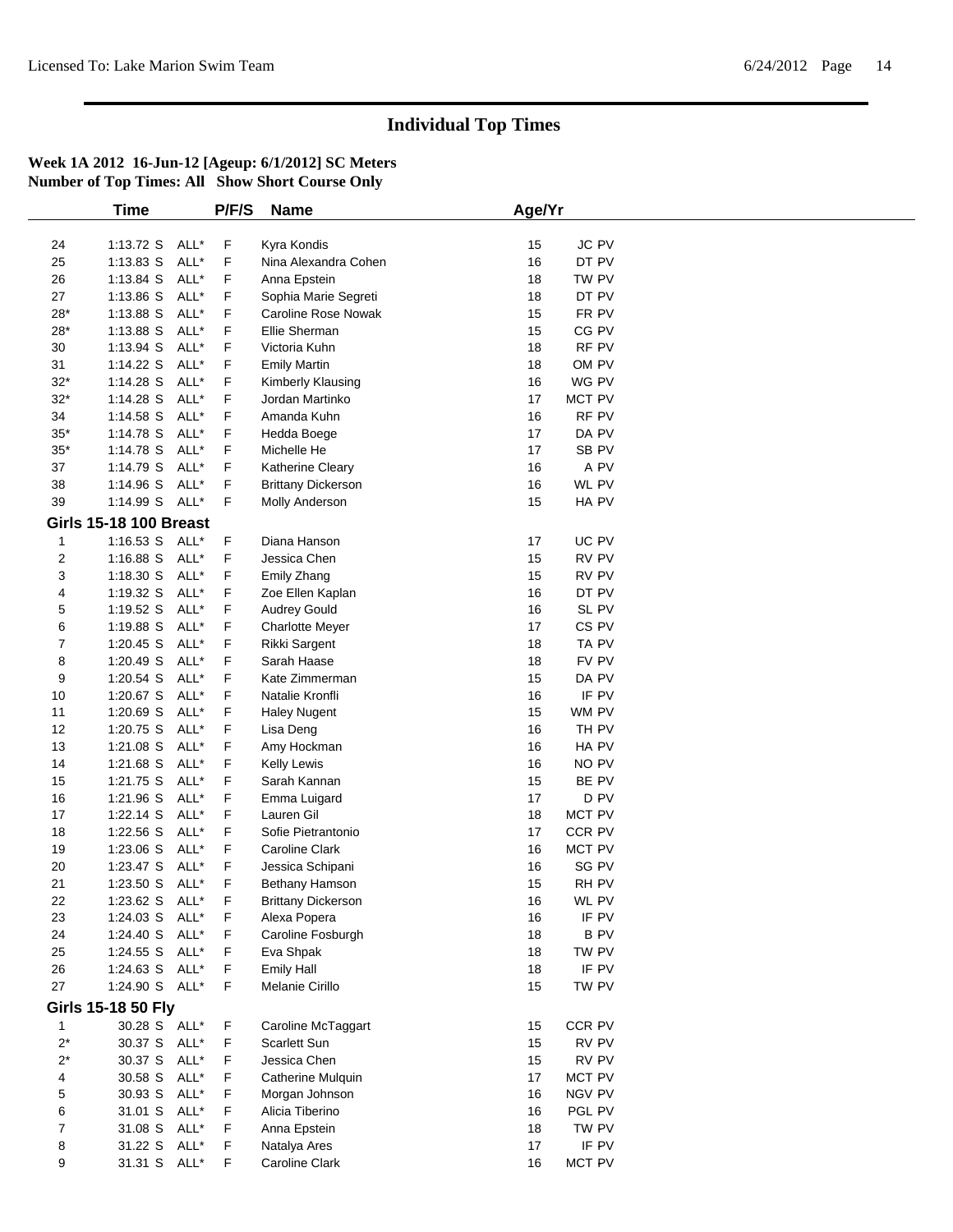|       | <b>Time</b>        |      | P/F/S | <b>Name</b>             | Age/Yr                 |
|-------|--------------------|------|-------|-------------------------|------------------------|
|       |                    |      |       |                         |                        |
| 10    | 31.33 S ALL*       |      | F     | Diana Hanson            | 17<br>UC PV            |
| 11    | 31.55 S            | ALL* | F     | <b>Emily Bolek</b>      | 18<br>WL PV            |
| 12    | 31.64 S            | ALL* | F     | Sarah Kannan            | BE PV<br>15            |
| 13    | 31.77 S            | ALL* | F     | Laura Garcia            | 16<br>IF PV            |
| 14    | 31.81 S            | ALL* | F     | Nicole Orme             | 17<br>BE PV            |
| 15    | 31.92 S            | ALL* | F     | Allie Klatzkin          | 17<br>SB PV            |
| 16    | 31.94 S            | ALL* | F     | Michelle Illig          | EW PV<br>17            |
| 17    | 32.22 S            | ALL* | F     | Ellen Anderson          | NO PV<br>18            |
| 18    | 32.24 S            | ALL* | F     | Rikki Sargent           | 18<br>TA PV            |
| 19    | 32.29 S            | ALL* | F     | Katie Dahlin            | 15<br>PL PV            |
| 20    | 32.31 S            | ALL* | F     | <b>Halie Kellett</b>    | 16<br>MO <sub>PC</sub> |
| $21*$ | 32.37 S            | ALL* | F     | Amy Zhou                | 15<br>PGL PV           |
| $21*$ | 32.37 S            | ALL* | F     | Jordan Martinko         | 17<br>MCT PV           |
| 23    | 32.38 S            | ALL* | F     | Sarah Haase             | FV PV<br>18            |
| 24    | 32.58 S            | ALL* | F     | Ellie Sherman           | 15<br>CG PV            |
| 25    | 32.68 S            | ALL* | F     |                         | 15<br>HA PV            |
| 26    | 32.72 S            | ALL* | F     | Molly Anderson          | 18<br>OG PV            |
|       |                    |      |       | <b>Caroline Hagerty</b> |                        |
| 27    | 32.74 S            | ALL* | F     | <b>Emily Hall</b>       | IF PV<br>18            |
| 28    | 32.77 S            | ALL* | F     | Yassaman Erfani         | PO <sub>PV</sub><br>17 |
| 29    | 32.79 S            | ALL* | F     | Katherine Cleary        | A PV<br>16             |
| 30    | 32.88 S            | ALL* | F     | Katie Ross              | FO PV<br>16            |
| 31    | 32.90 S            | ALL* | F     | Victoria Kuhn           | 18<br>RF PV            |
| $32*$ | 33.00 S            | ALL* | F     | <b>Grace Swinnerton</b> | 17<br>LF PV            |
| $32*$ | 33.00 S ALL*       |      | F     | Emma Luigard            | 17<br>D <sub>PV</sub>  |
|       | Girls 15-18 100 IM |      |       |                         |                        |
| 1     | 1:07.63 S ALL*     |      | F     | <b>Charlotte Meyer</b>  | CS <sub>PV</sub><br>17 |
| 2     | 1:08.97 S          | ALL* | F     | Jessica Chen            | 15<br>RV PV            |
| 3     | 1:09.04 S ALL*     |      | F     | Diana Hanson            | 17<br>UC PV            |
| 4     | 1:09.32 S          | ALL* | F     | Emily Zhang             | RV PV<br>15            |
| 5     | 1:09.73 S          | ALL* | F     | Scarlett Sun            | RV PV<br>15            |
| 6     | $1:10.18$ S        | ALL* | F     | Catherine Mulquin       | 17<br>MCT PV           |
| 7     | $1:10.47$ S        | ALL* | F     | Caroline Clark          | 16<br>MCT PV           |
| 8     | $1:10.71$ S        | ALL* | F     | Caroline McTaggart      | CCR PV<br>15           |
| 9     | 1:11.76 S ALL*     |      | F     | Morgan Johnson          | NGV PV<br>16           |
| 10    | 1:11.80 S          | ALL* | F     | Rikki Sargent           | TA PV<br>18            |
| 11    | 1:11.90 S          | ALL* | F     | Sarah Haase             | FV PV<br>18            |
| 12    | $1:12.34$ S        | ALL* | F     | Natalya Ares            | 17<br>IF PV            |
| 13    | 1:12.66 S ALL*     |      | F     | Jordan Martinko         | 17<br><b>MCT PV</b>    |
| 14    | 1:12.71 S ALL*     |      | F     | Katherine Cleary        | 16<br>A PV             |
| 15    | 1:12.85 S ALL*     |      | F     | Alicia Tiberino         | PGL PV<br>16           |
| 16    | 1:12.94 S ALL*     |      |       | Michelle Illig          | EW PV<br>17            |
| 17    | 1:12.97 S ALL*     |      | F.    |                         | TA PV<br>17            |
|       | 1:12.99 S ALL*     |      | F     | Kylie Sheapp            |                        |
| 18    |                    |      | F     | Zoe Ellen Kaplan        | 16<br>DT PV            |
| 19    | $1:13.01$ S        | ALL* | F     | Ellen Anderson          | NO PV<br>18            |
| 20    | $1:13.03$ S        | ALL* | F     | <b>Haley Nugent</b>     | WM PV<br>15            |
| 21    | 1:13.25 S ALL*     |      | F     | Amy Zhou                | PGL PV<br>15           |
| 22    | 1:13.53 S ALL*     |      | F     | Lisa Deng               | TH PV<br>16            |
| 23    | $1:13.65$ S        | ALL* | F     | Jessica Schipani        | SG PV<br>16            |
| 24    | 1:13.66 S ALL*     |      | F     | <b>Emily Bolek</b>      | 18<br>WL PV            |
| 25    | 1:13.71 S ALL*     |      | F     | Sarah Kannan            | BE PV<br>15            |
| 26    | 1:13.75 S ALL*     |      | F     | Kate Zimmerman          | 15<br>DA PV            |
| 27    | 1:13.82 S ALL*     |      | F     | Caroline Fosburgh       | <b>BPV</b><br>18       |
| 28    | 1:13.85 S ALL*     |      | F     | Kyra Kondis             | JC PV<br>15            |
| $29*$ | 1:13.87 S ALL*     |      | F     | Katie Dahlin            | PL PV<br>15            |
|       |                    |      |       |                         |                        |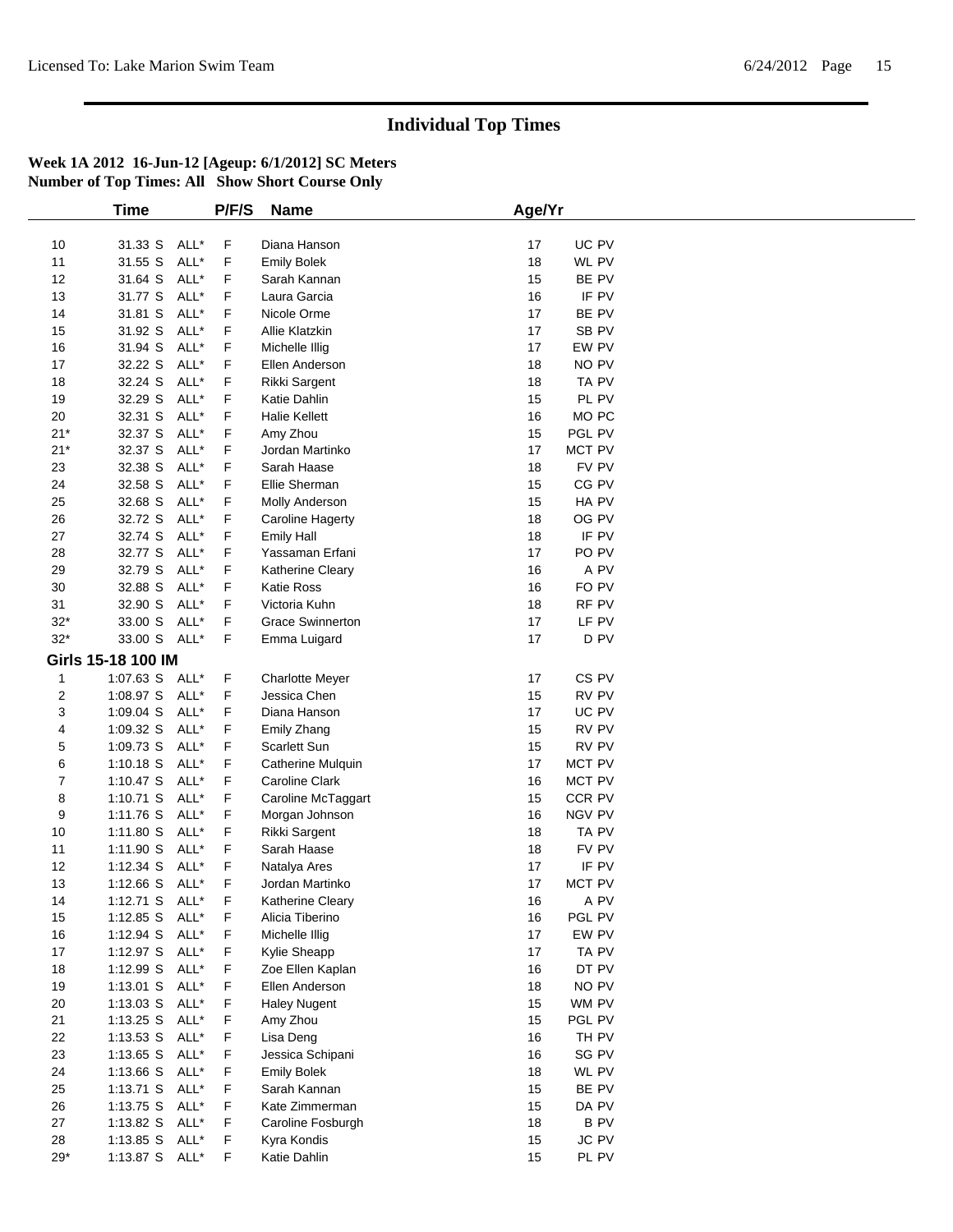|              | <b>Time</b>              |      | P/F/S       | <b>Name</b>               | Age/Yr |                  |  |
|--------------|--------------------------|------|-------------|---------------------------|--------|------------------|--|
|              |                          |      |             |                           |        |                  |  |
| $29^{\star}$ | 1:13.87 S ALL*           |      | F           | <b>Brittany Dickerson</b> | 16     | WL PV            |  |
| 31           | 1:13.90 S                | ALL* | F           | Natalie Kronfli           | 16     | IF PV            |  |
| 32           | 1:13.92 S ALL*           |      | F           | Nicole Orme               | 17     | BE PV            |  |
|              | Boys 8 & Under 25 Free   |      |             |                           |        |                  |  |
|              | 15.98 S ALL*             |      | F           | David Fitch               | 8      | PO <sub>PV</sub> |  |
| 2            | 16.75 S ALL*             |      | F           | Benjamin Nachod           | 8      | <b>GER PV</b>    |  |
| 3            | 16.88 S                  | ALL* | F           | Leo Seen                  | 8      | UC PV            |  |
| 4            | 16.98 S                  | ALL* | F           | <b>Zach Martin</b>        | 8      | QO PV            |  |
| 5            | 17.31 S                  | ALL* | F           | <b>Oliver Orcev</b>       | 8      | WG PV            |  |
| 6            | 17.49 S                  | ALL* | F           | Josh Wolfson              | 8      | TH PV            |  |
| 7            | 17.50 S                  | ALL* | F           | Emmanuel Odim             | 8      | RV PV            |  |
| 8            | 17.75 S                  | ALL* | F           | Zane Clark                | 8      | MCT PV           |  |
| 9            | 17.79 S                  | ALL* | F           | James Marder              | 8      | LF PV            |  |
| 10           | 18.06 S                  | ALL* | F           | Jordan Zhang              | 8      | SB <sub>PV</sub> |  |
| 11           | 18.07 S                  | ALL* | F           | Jackson Van Wagener       | 8      | WM PV            |  |
| 12           | 18.28 S                  | ALL* | F           | Umi Vilbig                | 8      | <b>WTL PV</b>    |  |
| 13           | 18.40 S                  | ALL* | F           | Sumner Smith              | 8      | RF PV            |  |
| 14           | 18.42 S                  | ALL* | F           | Jordan Webster            | 8      | MCT PV           |  |
| 15           | 18.43 S                  | ALL* | F           | Benjamin Peter Linteris   | 8      | DT PV            |  |
| 16           | 18.45 S                  | ALL* | F           | Sachin Krishna-Rogers     | 8      | MS MD            |  |
| 17           | 18.52 S                  | ALL* | F           | <b>Andrew Gload</b>       | 8      | SG PV            |  |
| 18           | 18.53 S ALL*             |      | F           | Adam Liewehr              | 8      | A PV             |  |
| 19           | 18.55 S                  | ALL* | F           | Conor McKenna             | 8      | QO PV            |  |
| 20           | 18.65 S                  | ALL* | F           | <b>Matthew Dietrich</b>   | 8      | H <sub>PV</sub>  |  |
| 21           | 18.81 S                  | ALL* | F           | John Weaver               | 8      | BE PV            |  |
| 22           | 18.85 S ALL*             |      | $\mathsf F$ | Zachary Owen              | 8      | MO PC            |  |
|              | Boys 8 & Under 25 Back   |      |             |                           |        |                  |  |
|              | 20.22 S ALL*             |      | F           | David Fitch               | 8      | PO <sub>PV</sub> |  |
| 2            | 20.50 S                  | ALL* | F           | Joshua Hou                | 8      | RV PV            |  |
| 3            | 20.69 S                  | ALL* | F           | Leo Seen                  | 8      | UC PV            |  |
| 4            | 20.71 S                  | ALL* | F           | <b>Emmanuel Odim</b>      | 8      | RV PV            |  |
| 5            | 21.00 S                  | ALL* | F           | Josh Wolfson              | 8      | TH PV            |  |
| 6            | 21.09 S                  | ALL* | F           | <b>Martin Soros</b>       | 8      | WM PV            |  |
| 7            | 21.38 S                  | ALL* | F           | Ethan Tun                 | 8      | PO <sub>PV</sub> |  |
| 8            | 21.42 S                  | ALL* | F           | Harrison F. Cerone        | 8      | DT PV            |  |
| 9            | 21.69 S                  | ALL* | F           | Jett Lee                  | 8      | MCT PV           |  |
| 10           | 21.98 S                  | ALL* | F           | <b>Zach Martin</b>        | 8      | QO PV            |  |
| 11           | 22.13 S ALL*             |      | F           | Alex Karayianis           | 8      | RV PV            |  |
| 12           | 22.93 S ALL*             |      | F           | <b>Brendan Stewart</b>    | 8      | FV PV            |  |
| 13           | 22.94 S                  | ALL* | F           | Umi Vilbig                | 8      | WTL PV           |  |
| 14           | 23.02 S                  | ALL* | F           | Jordan Webster            | 8      | MCT PV           |  |
| 15           | 23.03 S ALL*             |      | F           | Alex Wolk                 | 8      | SG PV            |  |
| 16           | 23.12 S ALL*             |      | F.          | Liam McDonough            | 8      | NWB PV           |  |
| 17           | 23.39 S ALL*             |      | F           | James Lieske              | 8      | WG PV            |  |
| 18           | 23.42 S                  | ALL* | F.          | Benjamin Peter Linteris   | 8      | DT PV            |  |
| 19           | 23.49 S                  | ALL* | F           | Patrick Lively            | 8      | C PV             |  |
| $20*$        | 23.53 S ALL*             |      | F           | Ashton Yiyang Sun         | 6      | <b>KFM PV</b>    |  |
| $20*$        | 23.53 S ALL*             |      | F           | Charlie Olsen             | 8      | MM PV            |  |
|              | Boys 8 & Under 25 Breast |      |             |                           |        |                  |  |
|              | 21.06 S ALL*             |      | F.          | Harrison F. Cerone        | 8      | DT PV            |  |
| 2            | 22.10 S ALL*             |      | F           | Ethan Tun                 | 8      | PO PV            |  |
| 3            | 23.57 S ALL*             |      | F           | James Marder              | 8      | LF PV            |  |
| 4            | 23.68 S ALL*             |      | F.          |                           | 8      | <b>GER PV</b>    |  |
|              |                          |      |             | Benjamin Nachod           |        |                  |  |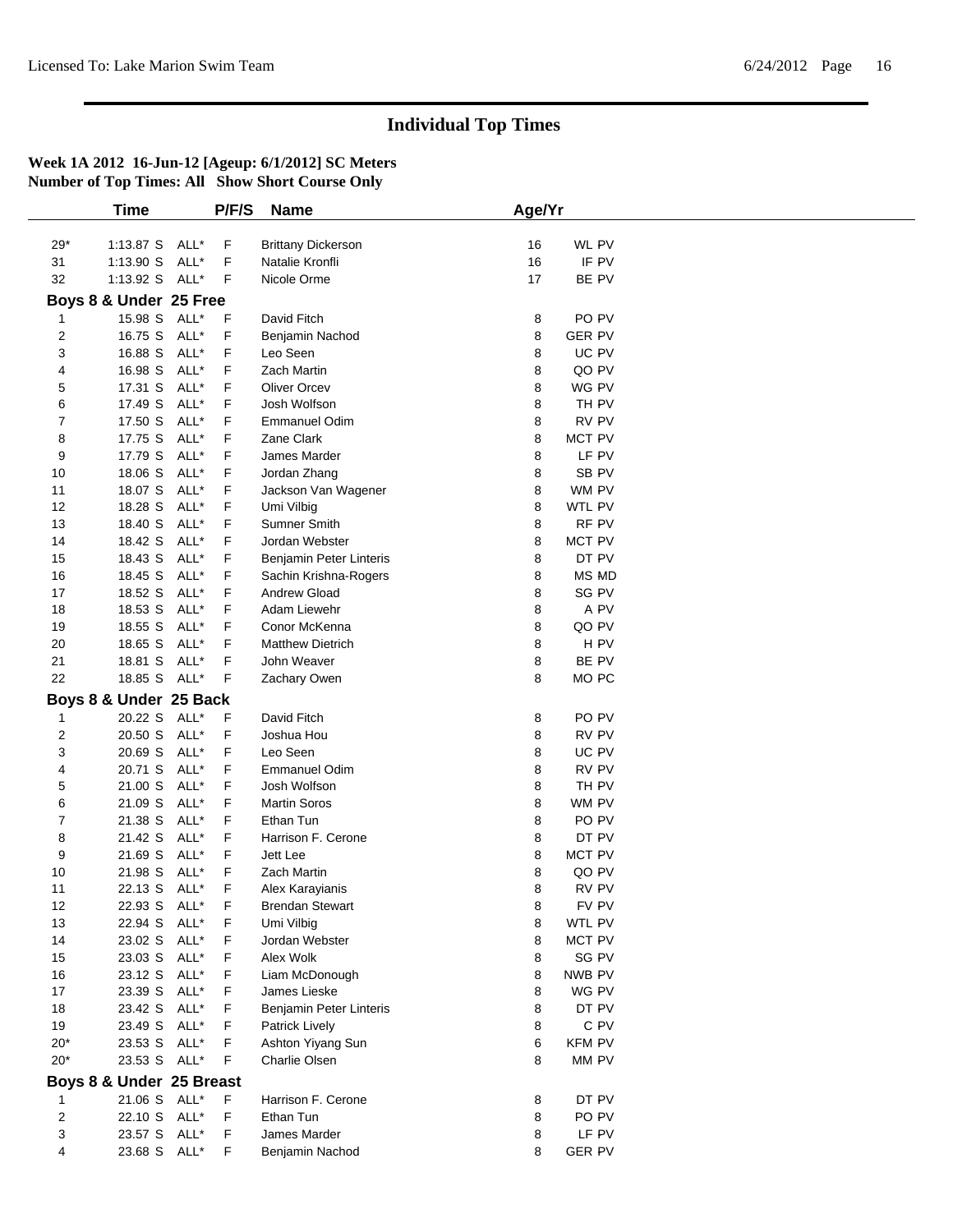| Martin Soros<br>24.37 S ALL*<br>F<br>WM PV<br>5<br>8<br>24.65 S<br>ALL*<br>F<br>8<br>RV PV<br>6<br>Joshua Hou<br>24.75 S<br>ALL*<br>F<br>8<br>MS MD<br>7<br>Sachin Krishna-Rogers<br>8<br>24.87 S<br>ALL*<br>F<br>8<br>PGL PV<br>Charles Lin<br>25.09 S<br>ALL*<br>F<br>8<br>D PV<br>9<br>Peter Zelinsky<br>BE PV<br>25.30 S<br>ALL*<br>F<br>8<br>10<br>Aidan House<br>25.49 S ALL*<br>F<br>8<br>RV PV<br>11<br><b>Emmanuel Odim</b><br>Boys 8 & Under 25 Fly<br>19.03 S ALL*<br>Leo Seen<br>UC PV<br>F<br>8<br>$\mathbf 1$<br>$\overline{2}$<br>19.18 S<br>ALL*<br>F<br>Josh Wolfson<br>8<br>TH PV<br>3<br>19.58 S<br>ALL*<br>F<br>8<br><b>GER PV</b><br>Benjamin Nachod<br>ALL*<br>F<br>8<br>PO PV<br>19.67 S<br>David Fitch<br>4<br>F<br>ALL*<br>DT PV<br>5<br>19.69 S<br>Harrison F. Cerone<br>8<br>ALL*<br>F<br>FV PV<br>19.74 S<br><b>Brendan Stewart</b><br>8<br>6<br>ALL*<br>$\overline{7}$<br>19.96 S<br>F<br>8<br>QO PV<br><b>Zach Martin</b><br>DT PV<br>20.11 S<br>ALL*<br>F<br>8<br>8<br>Benjamin Peter Linteris<br>20.29 S<br>ALL*<br>F<br>Ethan Tun<br>8<br>PO PV<br>9<br>20.40 S<br>ALL*<br>F<br>8<br>RV PV<br>10<br>Alex Karayianis<br>8<br>20.82 S<br>ALL*<br>F<br>MCT PV<br>11<br>Jordan Webster<br>$\boldsymbol{7}$<br>RV PV<br>12<br>20.84 S<br>ALL*<br>F<br>Ethan Fu<br>13<br>20.91 S<br>ALL*<br>F<br>8<br>WM PV<br><b>Martin Soros</b><br>21.47 S<br>ALL*<br>F<br>Zane Clark<br>8<br>MCT PV<br>14<br>15<br>21.55 S<br>ALL*<br>F<br>8<br>SB PV<br>Jordan Zhang<br>ALL*<br>F<br>8<br>QO PV<br>16<br>21.68 S<br>Conor McKenna<br>F<br>ALL*<br>Oliver Orcev<br>8<br>WG PV<br>17<br>21.92 S<br>8<br>18<br>22.09 S<br>ALL*<br>F<br>WM PV<br>Jackson Van Wagener<br>22.38 S ALL*<br>F<br>8<br>LF PV<br>19<br>James Marder<br>22.72 S ALL*<br>F<br>8<br>MO <sub>PC</sub><br>20<br>Zachary Owen<br>8<br>21<br>23.04 S<br>ALL*<br>F<br>Charlie Olsen<br>MM PV<br>8<br>23.10 S ALL*<br>F<br><b>Everett Oehler</b><br>WG PV<br>22<br>23<br>23.16 S<br>ALL*<br>8<br>RH PV<br>F<br>Aaban Syed<br>Boys 12 & Under 100 IM<br>1:08.87 S ALL*<br>RV PV<br>F<br>Sanjay Wijesekera<br>12<br>$\mathbf{1}$<br>1:11.18 S ALL*<br>F<br>John Clado<br>11<br>RV PV<br>$\overline{2}$<br>WCF PV<br>3<br>ALL*<br>F<br>12<br>$1:12.06$ S<br>Noah Garvey<br>ALL*<br>F<br>12<br><b>BPV</b><br>$1:12.56$ S<br>Jeffrey Su<br>4<br>$1:12.59$ S<br>ALL*<br>F<br>12<br>PL PV<br>5<br>Theodore Jagodits<br>1:12.70 S ALL*<br>F<br>TW PV<br><b>Timothy Ellett</b><br>11<br>6<br>7<br>1:12.84 S<br>ALL*<br>F<br>Eli Fouts<br>12<br>MCF PV<br>8<br>$1:13.24$ S<br>ALL*<br>F<br>John Sita<br>12<br>BE PV<br>1:13.25 S ALL*<br>SG PV<br>9<br>F<br><b>Brady Ott</b><br>12<br>1:13.59 S ALL*<br>F<br>Robert Qian<br>12<br>UC PV<br>10<br>PW PV<br>$1:14.01$ S<br>ALL*<br>F<br>Joseph Howley<br>12<br>11<br>G PV<br>12<br>1:14.16 S ALL*<br>F<br>Gregory Fall McCarthy<br>12<br>F<br>12<br>PGL PV<br>13<br>1:14.21 S ALL*<br>Alexander Chung<br>F<br>1:15.13 S ALL*<br>Justin Kim<br>12<br>WCF PV<br>14<br>12<br>1:15.50 S ALL*<br>F<br>David Lieberman<br>LF PV<br>15<br>16<br>1:16.31 S ALL*<br>F<br>12<br><b>GER PV</b><br>Michael Wong<br>12<br>TW PV<br>17<br>1:16.58 S ALL*<br>F<br>Matthew Braviak<br>WCF PV<br>1:16.71 S ALL*<br>F<br>Kevin Song<br>12<br>18<br>1:17.08 S ALL*<br>11<br>C PV<br>19<br>F<br>Nathan Wratney<br>12<br>20<br>1:17.31 S ALL*<br>F<br>TH PV<br>Kyle Barclay<br>21<br>1:17.40 S ALL*<br>F<br>John Wills<br>12<br>OG PV<br>1:17.47 S ALL* |    | <b>Time</b> | P/F/S | <b>Name</b>     | Age/Yr      |  |
|-----------------------------------------------------------------------------------------------------------------------------------------------------------------------------------------------------------------------------------------------------------------------------------------------------------------------------------------------------------------------------------------------------------------------------------------------------------------------------------------------------------------------------------------------------------------------------------------------------------------------------------------------------------------------------------------------------------------------------------------------------------------------------------------------------------------------------------------------------------------------------------------------------------------------------------------------------------------------------------------------------------------------------------------------------------------------------------------------------------------------------------------------------------------------------------------------------------------------------------------------------------------------------------------------------------------------------------------------------------------------------------------------------------------------------------------------------------------------------------------------------------------------------------------------------------------------------------------------------------------------------------------------------------------------------------------------------------------------------------------------------------------------------------------------------------------------------------------------------------------------------------------------------------------------------------------------------------------------------------------------------------------------------------------------------------------------------------------------------------------------------------------------------------------------------------------------------------------------------------------------------------------------------------------------------------------------------------------------------------------------------------------------------------------------------------------------------------------------------------------------------------------------------------------------------------------------------------------------------------------------------------------------------------------------------------------------------------------------------------------------------------------------------------------------------------------------------------------------------------------------------------------------------------------------------------------------------------------------------------------------------------------------------------------------------------------------------------------------------------------------------------------------------------------------------------------------------------------------------------------------------------------------------------------------------------------------------------------------------------------------------------------------------------------------------------------------------|----|-------------|-------|-----------------|-------------|--|
|                                                                                                                                                                                                                                                                                                                                                                                                                                                                                                                                                                                                                                                                                                                                                                                                                                                                                                                                                                                                                                                                                                                                                                                                                                                                                                                                                                                                                                                                                                                                                                                                                                                                                                                                                                                                                                                                                                                                                                                                                                                                                                                                                                                                                                                                                                                                                                                                                                                                                                                                                                                                                                                                                                                                                                                                                                                                                                                                                                                                                                                                                                                                                                                                                                                                                                                                                                                                                                                     |    |             |       |                 |             |  |
|                                                                                                                                                                                                                                                                                                                                                                                                                                                                                                                                                                                                                                                                                                                                                                                                                                                                                                                                                                                                                                                                                                                                                                                                                                                                                                                                                                                                                                                                                                                                                                                                                                                                                                                                                                                                                                                                                                                                                                                                                                                                                                                                                                                                                                                                                                                                                                                                                                                                                                                                                                                                                                                                                                                                                                                                                                                                                                                                                                                                                                                                                                                                                                                                                                                                                                                                                                                                                                                     |    |             |       |                 |             |  |
|                                                                                                                                                                                                                                                                                                                                                                                                                                                                                                                                                                                                                                                                                                                                                                                                                                                                                                                                                                                                                                                                                                                                                                                                                                                                                                                                                                                                                                                                                                                                                                                                                                                                                                                                                                                                                                                                                                                                                                                                                                                                                                                                                                                                                                                                                                                                                                                                                                                                                                                                                                                                                                                                                                                                                                                                                                                                                                                                                                                                                                                                                                                                                                                                                                                                                                                                                                                                                                                     |    |             |       |                 |             |  |
|                                                                                                                                                                                                                                                                                                                                                                                                                                                                                                                                                                                                                                                                                                                                                                                                                                                                                                                                                                                                                                                                                                                                                                                                                                                                                                                                                                                                                                                                                                                                                                                                                                                                                                                                                                                                                                                                                                                                                                                                                                                                                                                                                                                                                                                                                                                                                                                                                                                                                                                                                                                                                                                                                                                                                                                                                                                                                                                                                                                                                                                                                                                                                                                                                                                                                                                                                                                                                                                     |    |             |       |                 |             |  |
|                                                                                                                                                                                                                                                                                                                                                                                                                                                                                                                                                                                                                                                                                                                                                                                                                                                                                                                                                                                                                                                                                                                                                                                                                                                                                                                                                                                                                                                                                                                                                                                                                                                                                                                                                                                                                                                                                                                                                                                                                                                                                                                                                                                                                                                                                                                                                                                                                                                                                                                                                                                                                                                                                                                                                                                                                                                                                                                                                                                                                                                                                                                                                                                                                                                                                                                                                                                                                                                     |    |             |       |                 |             |  |
|                                                                                                                                                                                                                                                                                                                                                                                                                                                                                                                                                                                                                                                                                                                                                                                                                                                                                                                                                                                                                                                                                                                                                                                                                                                                                                                                                                                                                                                                                                                                                                                                                                                                                                                                                                                                                                                                                                                                                                                                                                                                                                                                                                                                                                                                                                                                                                                                                                                                                                                                                                                                                                                                                                                                                                                                                                                                                                                                                                                                                                                                                                                                                                                                                                                                                                                                                                                                                                                     |    |             |       |                 |             |  |
|                                                                                                                                                                                                                                                                                                                                                                                                                                                                                                                                                                                                                                                                                                                                                                                                                                                                                                                                                                                                                                                                                                                                                                                                                                                                                                                                                                                                                                                                                                                                                                                                                                                                                                                                                                                                                                                                                                                                                                                                                                                                                                                                                                                                                                                                                                                                                                                                                                                                                                                                                                                                                                                                                                                                                                                                                                                                                                                                                                                                                                                                                                                                                                                                                                                                                                                                                                                                                                                     |    |             |       |                 |             |  |
|                                                                                                                                                                                                                                                                                                                                                                                                                                                                                                                                                                                                                                                                                                                                                                                                                                                                                                                                                                                                                                                                                                                                                                                                                                                                                                                                                                                                                                                                                                                                                                                                                                                                                                                                                                                                                                                                                                                                                                                                                                                                                                                                                                                                                                                                                                                                                                                                                                                                                                                                                                                                                                                                                                                                                                                                                                                                                                                                                                                                                                                                                                                                                                                                                                                                                                                                                                                                                                                     |    |             |       |                 |             |  |
|                                                                                                                                                                                                                                                                                                                                                                                                                                                                                                                                                                                                                                                                                                                                                                                                                                                                                                                                                                                                                                                                                                                                                                                                                                                                                                                                                                                                                                                                                                                                                                                                                                                                                                                                                                                                                                                                                                                                                                                                                                                                                                                                                                                                                                                                                                                                                                                                                                                                                                                                                                                                                                                                                                                                                                                                                                                                                                                                                                                                                                                                                                                                                                                                                                                                                                                                                                                                                                                     |    |             |       |                 |             |  |
|                                                                                                                                                                                                                                                                                                                                                                                                                                                                                                                                                                                                                                                                                                                                                                                                                                                                                                                                                                                                                                                                                                                                                                                                                                                                                                                                                                                                                                                                                                                                                                                                                                                                                                                                                                                                                                                                                                                                                                                                                                                                                                                                                                                                                                                                                                                                                                                                                                                                                                                                                                                                                                                                                                                                                                                                                                                                                                                                                                                                                                                                                                                                                                                                                                                                                                                                                                                                                                                     |    |             |       |                 |             |  |
|                                                                                                                                                                                                                                                                                                                                                                                                                                                                                                                                                                                                                                                                                                                                                                                                                                                                                                                                                                                                                                                                                                                                                                                                                                                                                                                                                                                                                                                                                                                                                                                                                                                                                                                                                                                                                                                                                                                                                                                                                                                                                                                                                                                                                                                                                                                                                                                                                                                                                                                                                                                                                                                                                                                                                                                                                                                                                                                                                                                                                                                                                                                                                                                                                                                                                                                                                                                                                                                     |    |             |       |                 |             |  |
|                                                                                                                                                                                                                                                                                                                                                                                                                                                                                                                                                                                                                                                                                                                                                                                                                                                                                                                                                                                                                                                                                                                                                                                                                                                                                                                                                                                                                                                                                                                                                                                                                                                                                                                                                                                                                                                                                                                                                                                                                                                                                                                                                                                                                                                                                                                                                                                                                                                                                                                                                                                                                                                                                                                                                                                                                                                                                                                                                                                                                                                                                                                                                                                                                                                                                                                                                                                                                                                     |    |             |       |                 |             |  |
|                                                                                                                                                                                                                                                                                                                                                                                                                                                                                                                                                                                                                                                                                                                                                                                                                                                                                                                                                                                                                                                                                                                                                                                                                                                                                                                                                                                                                                                                                                                                                                                                                                                                                                                                                                                                                                                                                                                                                                                                                                                                                                                                                                                                                                                                                                                                                                                                                                                                                                                                                                                                                                                                                                                                                                                                                                                                                                                                                                                                                                                                                                                                                                                                                                                                                                                                                                                                                                                     |    |             |       |                 |             |  |
|                                                                                                                                                                                                                                                                                                                                                                                                                                                                                                                                                                                                                                                                                                                                                                                                                                                                                                                                                                                                                                                                                                                                                                                                                                                                                                                                                                                                                                                                                                                                                                                                                                                                                                                                                                                                                                                                                                                                                                                                                                                                                                                                                                                                                                                                                                                                                                                                                                                                                                                                                                                                                                                                                                                                                                                                                                                                                                                                                                                                                                                                                                                                                                                                                                                                                                                                                                                                                                                     |    |             |       |                 |             |  |
|                                                                                                                                                                                                                                                                                                                                                                                                                                                                                                                                                                                                                                                                                                                                                                                                                                                                                                                                                                                                                                                                                                                                                                                                                                                                                                                                                                                                                                                                                                                                                                                                                                                                                                                                                                                                                                                                                                                                                                                                                                                                                                                                                                                                                                                                                                                                                                                                                                                                                                                                                                                                                                                                                                                                                                                                                                                                                                                                                                                                                                                                                                                                                                                                                                                                                                                                                                                                                                                     |    |             |       |                 |             |  |
|                                                                                                                                                                                                                                                                                                                                                                                                                                                                                                                                                                                                                                                                                                                                                                                                                                                                                                                                                                                                                                                                                                                                                                                                                                                                                                                                                                                                                                                                                                                                                                                                                                                                                                                                                                                                                                                                                                                                                                                                                                                                                                                                                                                                                                                                                                                                                                                                                                                                                                                                                                                                                                                                                                                                                                                                                                                                                                                                                                                                                                                                                                                                                                                                                                                                                                                                                                                                                                                     |    |             |       |                 |             |  |
|                                                                                                                                                                                                                                                                                                                                                                                                                                                                                                                                                                                                                                                                                                                                                                                                                                                                                                                                                                                                                                                                                                                                                                                                                                                                                                                                                                                                                                                                                                                                                                                                                                                                                                                                                                                                                                                                                                                                                                                                                                                                                                                                                                                                                                                                                                                                                                                                                                                                                                                                                                                                                                                                                                                                                                                                                                                                                                                                                                                                                                                                                                                                                                                                                                                                                                                                                                                                                                                     |    |             |       |                 |             |  |
|                                                                                                                                                                                                                                                                                                                                                                                                                                                                                                                                                                                                                                                                                                                                                                                                                                                                                                                                                                                                                                                                                                                                                                                                                                                                                                                                                                                                                                                                                                                                                                                                                                                                                                                                                                                                                                                                                                                                                                                                                                                                                                                                                                                                                                                                                                                                                                                                                                                                                                                                                                                                                                                                                                                                                                                                                                                                                                                                                                                                                                                                                                                                                                                                                                                                                                                                                                                                                                                     |    |             |       |                 |             |  |
|                                                                                                                                                                                                                                                                                                                                                                                                                                                                                                                                                                                                                                                                                                                                                                                                                                                                                                                                                                                                                                                                                                                                                                                                                                                                                                                                                                                                                                                                                                                                                                                                                                                                                                                                                                                                                                                                                                                                                                                                                                                                                                                                                                                                                                                                                                                                                                                                                                                                                                                                                                                                                                                                                                                                                                                                                                                                                                                                                                                                                                                                                                                                                                                                                                                                                                                                                                                                                                                     |    |             |       |                 |             |  |
|                                                                                                                                                                                                                                                                                                                                                                                                                                                                                                                                                                                                                                                                                                                                                                                                                                                                                                                                                                                                                                                                                                                                                                                                                                                                                                                                                                                                                                                                                                                                                                                                                                                                                                                                                                                                                                                                                                                                                                                                                                                                                                                                                                                                                                                                                                                                                                                                                                                                                                                                                                                                                                                                                                                                                                                                                                                                                                                                                                                                                                                                                                                                                                                                                                                                                                                                                                                                                                                     |    |             |       |                 |             |  |
|                                                                                                                                                                                                                                                                                                                                                                                                                                                                                                                                                                                                                                                                                                                                                                                                                                                                                                                                                                                                                                                                                                                                                                                                                                                                                                                                                                                                                                                                                                                                                                                                                                                                                                                                                                                                                                                                                                                                                                                                                                                                                                                                                                                                                                                                                                                                                                                                                                                                                                                                                                                                                                                                                                                                                                                                                                                                                                                                                                                                                                                                                                                                                                                                                                                                                                                                                                                                                                                     |    |             |       |                 |             |  |
|                                                                                                                                                                                                                                                                                                                                                                                                                                                                                                                                                                                                                                                                                                                                                                                                                                                                                                                                                                                                                                                                                                                                                                                                                                                                                                                                                                                                                                                                                                                                                                                                                                                                                                                                                                                                                                                                                                                                                                                                                                                                                                                                                                                                                                                                                                                                                                                                                                                                                                                                                                                                                                                                                                                                                                                                                                                                                                                                                                                                                                                                                                                                                                                                                                                                                                                                                                                                                                                     |    |             |       |                 |             |  |
|                                                                                                                                                                                                                                                                                                                                                                                                                                                                                                                                                                                                                                                                                                                                                                                                                                                                                                                                                                                                                                                                                                                                                                                                                                                                                                                                                                                                                                                                                                                                                                                                                                                                                                                                                                                                                                                                                                                                                                                                                                                                                                                                                                                                                                                                                                                                                                                                                                                                                                                                                                                                                                                                                                                                                                                                                                                                                                                                                                                                                                                                                                                                                                                                                                                                                                                                                                                                                                                     |    |             |       |                 |             |  |
|                                                                                                                                                                                                                                                                                                                                                                                                                                                                                                                                                                                                                                                                                                                                                                                                                                                                                                                                                                                                                                                                                                                                                                                                                                                                                                                                                                                                                                                                                                                                                                                                                                                                                                                                                                                                                                                                                                                                                                                                                                                                                                                                                                                                                                                                                                                                                                                                                                                                                                                                                                                                                                                                                                                                                                                                                                                                                                                                                                                                                                                                                                                                                                                                                                                                                                                                                                                                                                                     |    |             |       |                 |             |  |
|                                                                                                                                                                                                                                                                                                                                                                                                                                                                                                                                                                                                                                                                                                                                                                                                                                                                                                                                                                                                                                                                                                                                                                                                                                                                                                                                                                                                                                                                                                                                                                                                                                                                                                                                                                                                                                                                                                                                                                                                                                                                                                                                                                                                                                                                                                                                                                                                                                                                                                                                                                                                                                                                                                                                                                                                                                                                                                                                                                                                                                                                                                                                                                                                                                                                                                                                                                                                                                                     |    |             |       |                 |             |  |
|                                                                                                                                                                                                                                                                                                                                                                                                                                                                                                                                                                                                                                                                                                                                                                                                                                                                                                                                                                                                                                                                                                                                                                                                                                                                                                                                                                                                                                                                                                                                                                                                                                                                                                                                                                                                                                                                                                                                                                                                                                                                                                                                                                                                                                                                                                                                                                                                                                                                                                                                                                                                                                                                                                                                                                                                                                                                                                                                                                                                                                                                                                                                                                                                                                                                                                                                                                                                                                                     |    |             |       |                 |             |  |
|                                                                                                                                                                                                                                                                                                                                                                                                                                                                                                                                                                                                                                                                                                                                                                                                                                                                                                                                                                                                                                                                                                                                                                                                                                                                                                                                                                                                                                                                                                                                                                                                                                                                                                                                                                                                                                                                                                                                                                                                                                                                                                                                                                                                                                                                                                                                                                                                                                                                                                                                                                                                                                                                                                                                                                                                                                                                                                                                                                                                                                                                                                                                                                                                                                                                                                                                                                                                                                                     |    |             |       |                 |             |  |
|                                                                                                                                                                                                                                                                                                                                                                                                                                                                                                                                                                                                                                                                                                                                                                                                                                                                                                                                                                                                                                                                                                                                                                                                                                                                                                                                                                                                                                                                                                                                                                                                                                                                                                                                                                                                                                                                                                                                                                                                                                                                                                                                                                                                                                                                                                                                                                                                                                                                                                                                                                                                                                                                                                                                                                                                                                                                                                                                                                                                                                                                                                                                                                                                                                                                                                                                                                                                                                                     |    |             |       |                 |             |  |
|                                                                                                                                                                                                                                                                                                                                                                                                                                                                                                                                                                                                                                                                                                                                                                                                                                                                                                                                                                                                                                                                                                                                                                                                                                                                                                                                                                                                                                                                                                                                                                                                                                                                                                                                                                                                                                                                                                                                                                                                                                                                                                                                                                                                                                                                                                                                                                                                                                                                                                                                                                                                                                                                                                                                                                                                                                                                                                                                                                                                                                                                                                                                                                                                                                                                                                                                                                                                                                                     |    |             |       |                 |             |  |
|                                                                                                                                                                                                                                                                                                                                                                                                                                                                                                                                                                                                                                                                                                                                                                                                                                                                                                                                                                                                                                                                                                                                                                                                                                                                                                                                                                                                                                                                                                                                                                                                                                                                                                                                                                                                                                                                                                                                                                                                                                                                                                                                                                                                                                                                                                                                                                                                                                                                                                                                                                                                                                                                                                                                                                                                                                                                                                                                                                                                                                                                                                                                                                                                                                                                                                                                                                                                                                                     |    |             |       |                 |             |  |
|                                                                                                                                                                                                                                                                                                                                                                                                                                                                                                                                                                                                                                                                                                                                                                                                                                                                                                                                                                                                                                                                                                                                                                                                                                                                                                                                                                                                                                                                                                                                                                                                                                                                                                                                                                                                                                                                                                                                                                                                                                                                                                                                                                                                                                                                                                                                                                                                                                                                                                                                                                                                                                                                                                                                                                                                                                                                                                                                                                                                                                                                                                                                                                                                                                                                                                                                                                                                                                                     |    |             |       |                 |             |  |
|                                                                                                                                                                                                                                                                                                                                                                                                                                                                                                                                                                                                                                                                                                                                                                                                                                                                                                                                                                                                                                                                                                                                                                                                                                                                                                                                                                                                                                                                                                                                                                                                                                                                                                                                                                                                                                                                                                                                                                                                                                                                                                                                                                                                                                                                                                                                                                                                                                                                                                                                                                                                                                                                                                                                                                                                                                                                                                                                                                                                                                                                                                                                                                                                                                                                                                                                                                                                                                                     |    |             |       |                 |             |  |
|                                                                                                                                                                                                                                                                                                                                                                                                                                                                                                                                                                                                                                                                                                                                                                                                                                                                                                                                                                                                                                                                                                                                                                                                                                                                                                                                                                                                                                                                                                                                                                                                                                                                                                                                                                                                                                                                                                                                                                                                                                                                                                                                                                                                                                                                                                                                                                                                                                                                                                                                                                                                                                                                                                                                                                                                                                                                                                                                                                                                                                                                                                                                                                                                                                                                                                                                                                                                                                                     |    |             |       |                 |             |  |
|                                                                                                                                                                                                                                                                                                                                                                                                                                                                                                                                                                                                                                                                                                                                                                                                                                                                                                                                                                                                                                                                                                                                                                                                                                                                                                                                                                                                                                                                                                                                                                                                                                                                                                                                                                                                                                                                                                                                                                                                                                                                                                                                                                                                                                                                                                                                                                                                                                                                                                                                                                                                                                                                                                                                                                                                                                                                                                                                                                                                                                                                                                                                                                                                                                                                                                                                                                                                                                                     |    |             |       |                 |             |  |
|                                                                                                                                                                                                                                                                                                                                                                                                                                                                                                                                                                                                                                                                                                                                                                                                                                                                                                                                                                                                                                                                                                                                                                                                                                                                                                                                                                                                                                                                                                                                                                                                                                                                                                                                                                                                                                                                                                                                                                                                                                                                                                                                                                                                                                                                                                                                                                                                                                                                                                                                                                                                                                                                                                                                                                                                                                                                                                                                                                                                                                                                                                                                                                                                                                                                                                                                                                                                                                                     |    |             |       |                 |             |  |
|                                                                                                                                                                                                                                                                                                                                                                                                                                                                                                                                                                                                                                                                                                                                                                                                                                                                                                                                                                                                                                                                                                                                                                                                                                                                                                                                                                                                                                                                                                                                                                                                                                                                                                                                                                                                                                                                                                                                                                                                                                                                                                                                                                                                                                                                                                                                                                                                                                                                                                                                                                                                                                                                                                                                                                                                                                                                                                                                                                                                                                                                                                                                                                                                                                                                                                                                                                                                                                                     |    |             |       |                 |             |  |
|                                                                                                                                                                                                                                                                                                                                                                                                                                                                                                                                                                                                                                                                                                                                                                                                                                                                                                                                                                                                                                                                                                                                                                                                                                                                                                                                                                                                                                                                                                                                                                                                                                                                                                                                                                                                                                                                                                                                                                                                                                                                                                                                                                                                                                                                                                                                                                                                                                                                                                                                                                                                                                                                                                                                                                                                                                                                                                                                                                                                                                                                                                                                                                                                                                                                                                                                                                                                                                                     |    |             |       |                 |             |  |
|                                                                                                                                                                                                                                                                                                                                                                                                                                                                                                                                                                                                                                                                                                                                                                                                                                                                                                                                                                                                                                                                                                                                                                                                                                                                                                                                                                                                                                                                                                                                                                                                                                                                                                                                                                                                                                                                                                                                                                                                                                                                                                                                                                                                                                                                                                                                                                                                                                                                                                                                                                                                                                                                                                                                                                                                                                                                                                                                                                                                                                                                                                                                                                                                                                                                                                                                                                                                                                                     |    |             |       |                 |             |  |
|                                                                                                                                                                                                                                                                                                                                                                                                                                                                                                                                                                                                                                                                                                                                                                                                                                                                                                                                                                                                                                                                                                                                                                                                                                                                                                                                                                                                                                                                                                                                                                                                                                                                                                                                                                                                                                                                                                                                                                                                                                                                                                                                                                                                                                                                                                                                                                                                                                                                                                                                                                                                                                                                                                                                                                                                                                                                                                                                                                                                                                                                                                                                                                                                                                                                                                                                                                                                                                                     |    |             |       |                 |             |  |
|                                                                                                                                                                                                                                                                                                                                                                                                                                                                                                                                                                                                                                                                                                                                                                                                                                                                                                                                                                                                                                                                                                                                                                                                                                                                                                                                                                                                                                                                                                                                                                                                                                                                                                                                                                                                                                                                                                                                                                                                                                                                                                                                                                                                                                                                                                                                                                                                                                                                                                                                                                                                                                                                                                                                                                                                                                                                                                                                                                                                                                                                                                                                                                                                                                                                                                                                                                                                                                                     |    |             |       |                 |             |  |
|                                                                                                                                                                                                                                                                                                                                                                                                                                                                                                                                                                                                                                                                                                                                                                                                                                                                                                                                                                                                                                                                                                                                                                                                                                                                                                                                                                                                                                                                                                                                                                                                                                                                                                                                                                                                                                                                                                                                                                                                                                                                                                                                                                                                                                                                                                                                                                                                                                                                                                                                                                                                                                                                                                                                                                                                                                                                                                                                                                                                                                                                                                                                                                                                                                                                                                                                                                                                                                                     |    |             |       |                 |             |  |
|                                                                                                                                                                                                                                                                                                                                                                                                                                                                                                                                                                                                                                                                                                                                                                                                                                                                                                                                                                                                                                                                                                                                                                                                                                                                                                                                                                                                                                                                                                                                                                                                                                                                                                                                                                                                                                                                                                                                                                                                                                                                                                                                                                                                                                                                                                                                                                                                                                                                                                                                                                                                                                                                                                                                                                                                                                                                                                                                                                                                                                                                                                                                                                                                                                                                                                                                                                                                                                                     |    |             |       |                 |             |  |
|                                                                                                                                                                                                                                                                                                                                                                                                                                                                                                                                                                                                                                                                                                                                                                                                                                                                                                                                                                                                                                                                                                                                                                                                                                                                                                                                                                                                                                                                                                                                                                                                                                                                                                                                                                                                                                                                                                                                                                                                                                                                                                                                                                                                                                                                                                                                                                                                                                                                                                                                                                                                                                                                                                                                                                                                                                                                                                                                                                                                                                                                                                                                                                                                                                                                                                                                                                                                                                                     |    |             |       |                 |             |  |
|                                                                                                                                                                                                                                                                                                                                                                                                                                                                                                                                                                                                                                                                                                                                                                                                                                                                                                                                                                                                                                                                                                                                                                                                                                                                                                                                                                                                                                                                                                                                                                                                                                                                                                                                                                                                                                                                                                                                                                                                                                                                                                                                                                                                                                                                                                                                                                                                                                                                                                                                                                                                                                                                                                                                                                                                                                                                                                                                                                                                                                                                                                                                                                                                                                                                                                                                                                                                                                                     |    |             |       |                 |             |  |
|                                                                                                                                                                                                                                                                                                                                                                                                                                                                                                                                                                                                                                                                                                                                                                                                                                                                                                                                                                                                                                                                                                                                                                                                                                                                                                                                                                                                                                                                                                                                                                                                                                                                                                                                                                                                                                                                                                                                                                                                                                                                                                                                                                                                                                                                                                                                                                                                                                                                                                                                                                                                                                                                                                                                                                                                                                                                                                                                                                                                                                                                                                                                                                                                                                                                                                                                                                                                                                                     |    |             |       |                 |             |  |
|                                                                                                                                                                                                                                                                                                                                                                                                                                                                                                                                                                                                                                                                                                                                                                                                                                                                                                                                                                                                                                                                                                                                                                                                                                                                                                                                                                                                                                                                                                                                                                                                                                                                                                                                                                                                                                                                                                                                                                                                                                                                                                                                                                                                                                                                                                                                                                                                                                                                                                                                                                                                                                                                                                                                                                                                                                                                                                                                                                                                                                                                                                                                                                                                                                                                                                                                                                                                                                                     |    |             |       |                 |             |  |
|                                                                                                                                                                                                                                                                                                                                                                                                                                                                                                                                                                                                                                                                                                                                                                                                                                                                                                                                                                                                                                                                                                                                                                                                                                                                                                                                                                                                                                                                                                                                                                                                                                                                                                                                                                                                                                                                                                                                                                                                                                                                                                                                                                                                                                                                                                                                                                                                                                                                                                                                                                                                                                                                                                                                                                                                                                                                                                                                                                                                                                                                                                                                                                                                                                                                                                                                                                                                                                                     |    |             |       |                 |             |  |
|                                                                                                                                                                                                                                                                                                                                                                                                                                                                                                                                                                                                                                                                                                                                                                                                                                                                                                                                                                                                                                                                                                                                                                                                                                                                                                                                                                                                                                                                                                                                                                                                                                                                                                                                                                                                                                                                                                                                                                                                                                                                                                                                                                                                                                                                                                                                                                                                                                                                                                                                                                                                                                                                                                                                                                                                                                                                                                                                                                                                                                                                                                                                                                                                                                                                                                                                                                                                                                                     |    |             |       |                 |             |  |
|                                                                                                                                                                                                                                                                                                                                                                                                                                                                                                                                                                                                                                                                                                                                                                                                                                                                                                                                                                                                                                                                                                                                                                                                                                                                                                                                                                                                                                                                                                                                                                                                                                                                                                                                                                                                                                                                                                                                                                                                                                                                                                                                                                                                                                                                                                                                                                                                                                                                                                                                                                                                                                                                                                                                                                                                                                                                                                                                                                                                                                                                                                                                                                                                                                                                                                                                                                                                                                                     |    |             |       |                 |             |  |
|                                                                                                                                                                                                                                                                                                                                                                                                                                                                                                                                                                                                                                                                                                                                                                                                                                                                                                                                                                                                                                                                                                                                                                                                                                                                                                                                                                                                                                                                                                                                                                                                                                                                                                                                                                                                                                                                                                                                                                                                                                                                                                                                                                                                                                                                                                                                                                                                                                                                                                                                                                                                                                                                                                                                                                                                                                                                                                                                                                                                                                                                                                                                                                                                                                                                                                                                                                                                                                                     |    |             |       |                 |             |  |
|                                                                                                                                                                                                                                                                                                                                                                                                                                                                                                                                                                                                                                                                                                                                                                                                                                                                                                                                                                                                                                                                                                                                                                                                                                                                                                                                                                                                                                                                                                                                                                                                                                                                                                                                                                                                                                                                                                                                                                                                                                                                                                                                                                                                                                                                                                                                                                                                                                                                                                                                                                                                                                                                                                                                                                                                                                                                                                                                                                                                                                                                                                                                                                                                                                                                                                                                                                                                                                                     |    |             |       |                 |             |  |
|                                                                                                                                                                                                                                                                                                                                                                                                                                                                                                                                                                                                                                                                                                                                                                                                                                                                                                                                                                                                                                                                                                                                                                                                                                                                                                                                                                                                                                                                                                                                                                                                                                                                                                                                                                                                                                                                                                                                                                                                                                                                                                                                                                                                                                                                                                                                                                                                                                                                                                                                                                                                                                                                                                                                                                                                                                                                                                                                                                                                                                                                                                                                                                                                                                                                                                                                                                                                                                                     |    |             |       |                 |             |  |
|                                                                                                                                                                                                                                                                                                                                                                                                                                                                                                                                                                                                                                                                                                                                                                                                                                                                                                                                                                                                                                                                                                                                                                                                                                                                                                                                                                                                                                                                                                                                                                                                                                                                                                                                                                                                                                                                                                                                                                                                                                                                                                                                                                                                                                                                                                                                                                                                                                                                                                                                                                                                                                                                                                                                                                                                                                                                                                                                                                                                                                                                                                                                                                                                                                                                                                                                                                                                                                                     |    |             |       |                 |             |  |
|                                                                                                                                                                                                                                                                                                                                                                                                                                                                                                                                                                                                                                                                                                                                                                                                                                                                                                                                                                                                                                                                                                                                                                                                                                                                                                                                                                                                                                                                                                                                                                                                                                                                                                                                                                                                                                                                                                                                                                                                                                                                                                                                                                                                                                                                                                                                                                                                                                                                                                                                                                                                                                                                                                                                                                                                                                                                                                                                                                                                                                                                                                                                                                                                                                                                                                                                                                                                                                                     |    |             |       |                 |             |  |
|                                                                                                                                                                                                                                                                                                                                                                                                                                                                                                                                                                                                                                                                                                                                                                                                                                                                                                                                                                                                                                                                                                                                                                                                                                                                                                                                                                                                                                                                                                                                                                                                                                                                                                                                                                                                                                                                                                                                                                                                                                                                                                                                                                                                                                                                                                                                                                                                                                                                                                                                                                                                                                                                                                                                                                                                                                                                                                                                                                                                                                                                                                                                                                                                                                                                                                                                                                                                                                                     |    |             |       |                 |             |  |
|                                                                                                                                                                                                                                                                                                                                                                                                                                                                                                                                                                                                                                                                                                                                                                                                                                                                                                                                                                                                                                                                                                                                                                                                                                                                                                                                                                                                                                                                                                                                                                                                                                                                                                                                                                                                                                                                                                                                                                                                                                                                                                                                                                                                                                                                                                                                                                                                                                                                                                                                                                                                                                                                                                                                                                                                                                                                                                                                                                                                                                                                                                                                                                                                                                                                                                                                                                                                                                                     |    |             |       |                 |             |  |
|                                                                                                                                                                                                                                                                                                                                                                                                                                                                                                                                                                                                                                                                                                                                                                                                                                                                                                                                                                                                                                                                                                                                                                                                                                                                                                                                                                                                                                                                                                                                                                                                                                                                                                                                                                                                                                                                                                                                                                                                                                                                                                                                                                                                                                                                                                                                                                                                                                                                                                                                                                                                                                                                                                                                                                                                                                                                                                                                                                                                                                                                                                                                                                                                                                                                                                                                                                                                                                                     | 22 |             | F     | Zachary Bergman | 12<br>MM PV |  |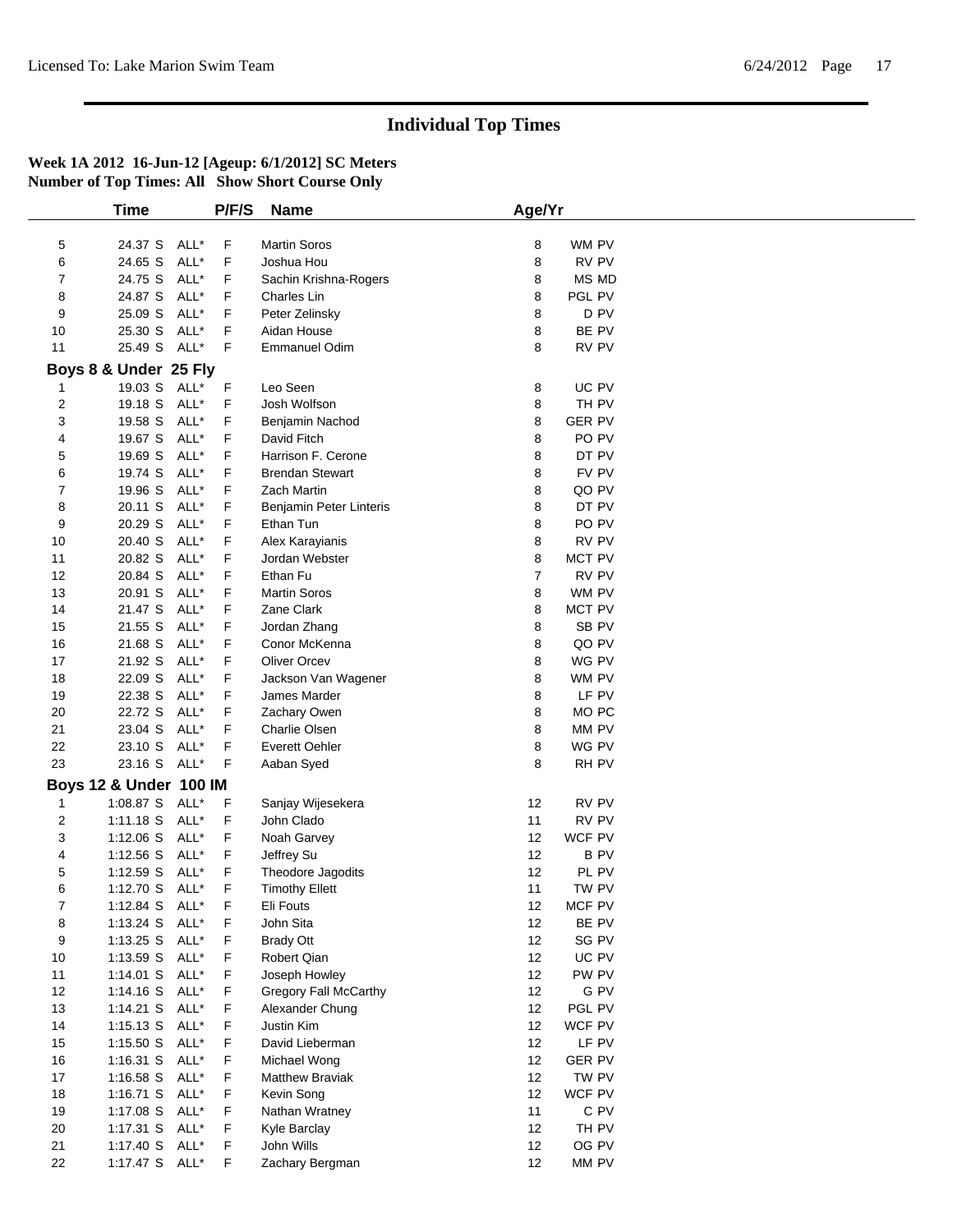|             | <b>Time</b>              | P/F/S | <b>Name</b>               | Age/Yr |                  |  |
|-------------|--------------------------|-------|---------------------------|--------|------------------|--|
|             |                          |       |                           |        |                  |  |
| 23          | 1:17.58 S ALL*           | F     | Remington Ro              | 12     | <b>MCT PV</b>    |  |
| 24          | 1:17.87 S ALL*           | F     | Djordje Orcev             | 11     | WG PV            |  |
| 25          | $1:18.01$ S<br>ALL*      | F     | Kevin Ho                  | 11     | PGL PV           |  |
| 26          | 1:18.68 S<br>ALL*        | F     | Bryan Jong                | 12     | SB <sub>PV</sub> |  |
| 27          | ALL*<br>1:18.73 S        | F     | Aaron Stanton             | 11     | SG PV            |  |
| 28          | 1:18.76 S<br>ALL*        | F     | Nathan Kim                | 12     | UC PV            |  |
| 29          | 1:18.81 S<br>ALL*        | F     | Zachary Youth             | 11     | GP PV            |  |
| 30          | ALL*<br>$1:19.08$ S      | F     | <b>Wyatt Talcott</b>      | 12     | RF PV            |  |
| 31          | 1:19.32 S<br>ALL*        | F     | Daniel Chapman            | 11     | PLT PV           |  |
| 32          | 1:19.49 S<br>ALL*        | F     | Aaron Lazar               | 11     | PW PV            |  |
| 33          | 1:19.54 S<br>ALL*        | F     | Colby Chung               | 11     | <b>GER PV</b>    |  |
| 34          | 1:19.79 S<br>ALL*        | F     | John Judges Hodges        | 11     | DT PV            |  |
| 35          | 1:19.81 S<br>ALL*        | F     | Duncan Crane              | 12     | RC PV            |  |
| 36          | 1:19.82 S ALL*           | F     |                           | 12     | WM PV            |  |
| 37          |                          |       | Christopher Emerson       |        |                  |  |
|             | 1:19.90 S ALL*           | F     | Justin Burgett            | 12     | TW PV            |  |
|             | <b>Boys 9-10 50 Free</b> |       |                           |        |                  |  |
| 1           | 31.37 S ALL*             | F     | Jacob Lindner             | 10     | LLD PV           |  |
| 2           | 31.38 S<br>ALL*          | F     | Gabriel Laracuente        | 10     | QO PV            |  |
| 3           | ALL*<br>31.69 S          | F     | Ryan Gruner               | 10     | SG PV            |  |
| 4           | 31.72 S<br>ALL*          | F     | Alan Li                   | 10     | RV PV            |  |
| 5           | 32.53 S<br>ALL*          | F     | Michael Sabad             | 10     | <b>GER PV</b>    |  |
| 6           | 32.99 S<br>ALL*          | F     | <b>Harrison Oehler</b>    | 10     | WG PV            |  |
| 7           | 33.20 S ALL*             | F     | Nick Karayianis           | 10     | RV PV            |  |
| 8           | 33.41 S<br>ALL*          | F     | Sean Keller               | 10     | CB <sub>PV</sub> |  |
| 9           | ALL*<br>33.80 S          | F     | Jordan Gross              | 10     | CG PV            |  |
| 10          | 33.92 S<br>ALL*          | F     | Noah Rutberg              | 9      | RE PV            |  |
| 11          | 33.97 S<br>ALL*          | F     | Niles Egan                | 10     | <b>NCC PV</b>    |  |
| 12          | 34.03 S<br>ALL*          | F     | Joseph Yifan Huang        | 10     | <b>KFM PV</b>    |  |
| 13          | 34.06 S<br>ALL*          | F     | Jacob Rosner              | 10     | PW PV            |  |
| 14          | 34.08 S<br>ALL*          | F     | <b>Matthew Pottker</b>    | 10     | WM PV            |  |
| 15          | ALL*<br>34.20 S          | F     | Michael Tang              | 10     | TH PV            |  |
| 16          | ALL*<br>34.31 S          | F     | Evan McLaughlin           | 10     | WL PV            |  |
| 17          | ALL*<br>34.36 S          | F     | James Collishaw           | 9      | OG PV            |  |
| 18          | 34.39 S<br>ALL*          | F     | Jonathan Crocker          | 10     | <b>MCT PV</b>    |  |
| 19          | ALL*<br>34.49 S          | F     | Mark Lattner              | 10     | DA PV            |  |
| 20          | 34.81 S<br>ALL*          | F     | Ben Long Zuo              | 9      | TH PV            |  |
| 21          | 35.08 S<br>ALL*          | F     | Cole Bagshaw              | 10     | C PV             |  |
| 22          | 35.11 S ALL*             | F     |                           | 10     | OG PV            |  |
|             | 35.26 S ALL*             | F     | <b>Brady Meyers</b>       |        |                  |  |
| 23          |                          |       | Johann Grinschgl          | $10$   | MM PV            |  |
| 24          | 35.31 S ALL*             | F     | Anthony Qin               | 10     | RV PV            |  |
| 25          | 35.44 S ALL*             | F     | Nicholas West             | 9      | NWB PV           |  |
| 26          | 35.53 S ALL*             | F     | Christopher Vu            | 9      | SG PV            |  |
| 27          | 35.57 S ALL*             | F     | lan Gunsel Song           | 10     | WCF PV           |  |
| 28          | 35.69 S ALL*             | F     | Daniel Garcia             | 9      | IF PV            |  |
| 29          | 35.71 S ALL*             | F     | Maximillano Casey-Bolanos | 10     | NWB PV           |  |
|             | <b>Boys 9-10 25 Back</b> |       |                           |        |                  |  |
|             | 16.92 S ALL*             | F     | Kenny Song                | 10     | WCF PV           |  |
| $\mathbf 2$ | 17.18 S ALL*             | F     | Ryan Gruner               | 10     | SG PV            |  |
| 3           | 17.24 S ALL*             | F     | <b>Gabriel Laracuente</b> | 10     | QO PV            |  |
| 4           | 17.56 S ALL*             | F     | Jacob Lindner             | 10     | LLD PV           |  |
| 5           | 17.80 S ALL*             | F     | Harrison Oehler           | 10     | WG PV            |  |
| 6           | 17.92 S ALL*             | F     | Jordan Gross              | 10     | CG PV            |  |
| 7           | 18.23 S ALL*             | F     | <b>Brett Feyerick</b>     | 9      | TH PV            |  |
| 8           | 18.37 S ALL*             | F.    | Nick Karayianis           | 10     | RV PV            |  |
|             |                          |       |                           |        |                  |  |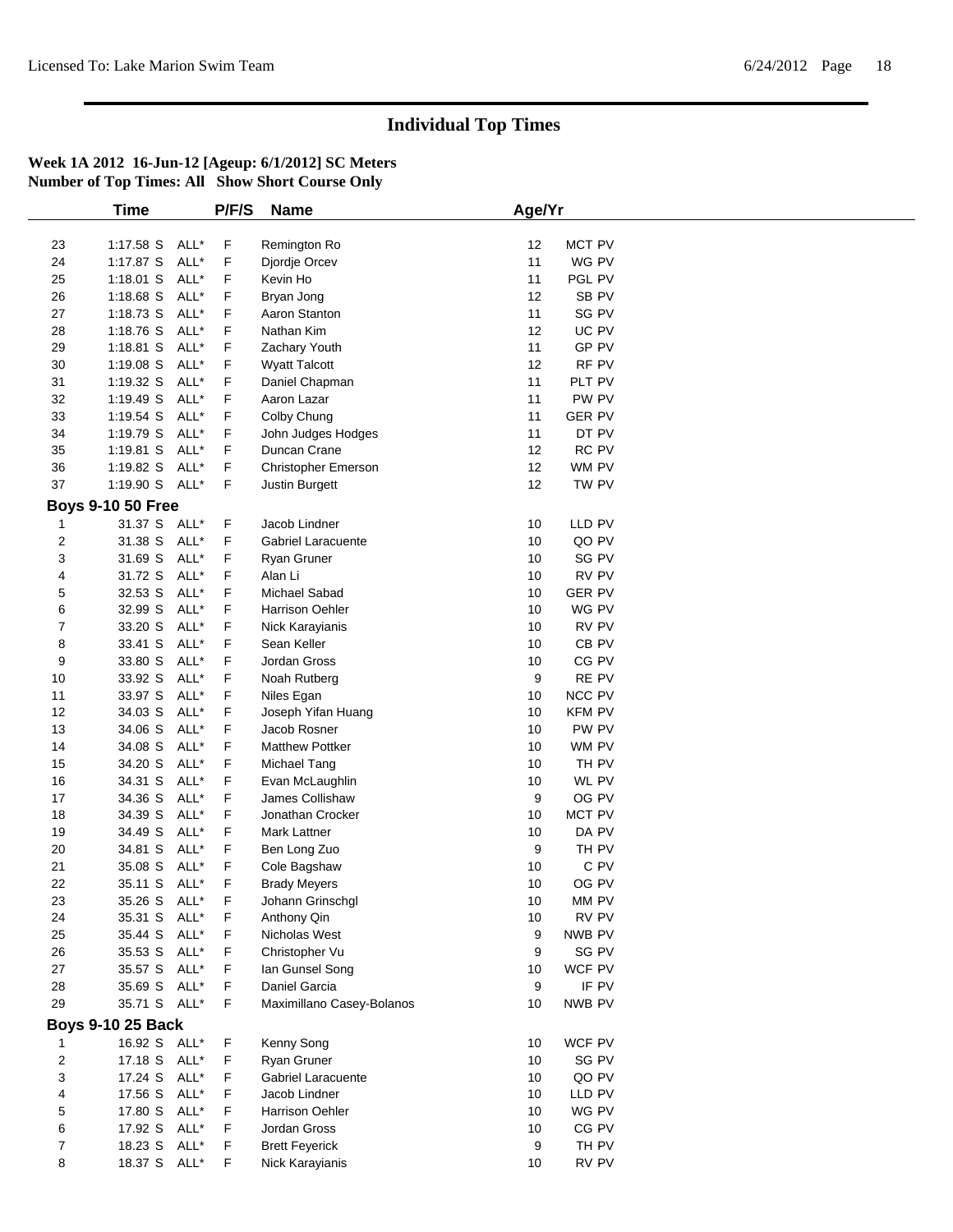|                         | <b>Time</b>             |      | P/F/S  | <b>Name</b>               | Age/Yr |                  |  |
|-------------------------|-------------------------|------|--------|---------------------------|--------|------------------|--|
|                         |                         |      |        |                           |        |                  |  |
| 9                       | 18.56 S ALL*            |      | F      | Christopher Vu            | 9      | SG PV            |  |
| 10                      | 18.58 S                 | ALL* | F      | Nicholas West             | 9      | NWB PV           |  |
| 11                      | 18.69 S                 | ALL* | F      | Zach Bayler               | 10     | RH PV            |  |
| 12                      | 18.76 S                 | ALL* | F      | Alec Cooper               | 9      | PA PV            |  |
| 13                      | 18.83 S                 | ALL* | F      | Noah Rutberg              | 9      | RE PV            |  |
| 14                      | 18.93 S                 | ALL* | F      | Jonathan Crocker          | 10     | MCT PV           |  |
| $15*$                   | 18.97 S                 | ALL* | F      | Mark Lattner              | 10     | DA PV            |  |
| $15*$                   | 18.97 S                 | ALL* | F      | Michael Sabad             | 10     | <b>GER PV</b>    |  |
| 17                      | 19.17 S                 | ALL* | F      | James Collishaw           | 9      | OG PV            |  |
| 18                      | 19.18 S                 | ALL* | F      | Steven Camacho            | 10     | FH PV            |  |
| 19                      | 19.35 S                 | ALL* | F      | Kyle Lawson               | 9      | BE PV            |  |
| 20                      | 19.39 S                 | ALL* | F      | Matthew Pottker           | 10     | WM PV            |  |
| 21                      | 19.50 S                 | ALL* | F      | Niles Egan                | 10     | NCC PV           |  |
| 22                      | 19.63 S                 | ALL* | F      | <b>Harry Montes</b>       | 10     | BE PV            |  |
| 23                      | 19.64 S                 | ALL* | F      | Isaac Wang                | 10     | QO PV            |  |
| 24                      | 19.67 S                 | ALL* | F      | Jacob Rosner              | 10     | PW PV            |  |
| 25                      | 19.69 S                 | ALL* | F      | Michael Tang              | 10     | TH PV            |  |
| 26                      | 19.77 S                 | ALL* | F      | <b>Brady Meyers</b>       | 10     | OG PV            |  |
| 27                      | 19.88 S                 | ALL* | F      | Cameron Barclay           | 9      | TH PV            |  |
| 28                      | 19.94 S                 | ALL* | F      | Anthony Qin               | 10     | RV PV            |  |
| 29                      | 19.98 S                 | ALL* | F      | Joshua Roberts            | 10     | MO <sub>PC</sub> |  |
| 30                      | 20.05 S ALL*            |      | F      | Sean Keller               | 10     | CB <sub>PV</sub> |  |
|                         | Boys 9-10 25 Breast     |      |        |                           |        |                  |  |
| 1                       | 19.03 S ALL*            |      | F      | Kenny Song                | 10     | WCF PV           |  |
| $\overline{c}$          | 19.66 S                 | ALL* | F      | Alan Li                   | 10     | RV PV            |  |
| 3                       | 19.97 S                 | ALL* | F      | Michael Penafiel          | 10     | K PV             |  |
| 4                       | 20.05 S                 | ALL* | F      | Daniel Garcia             | 9      | IF PV            |  |
| 5                       | 20.29 S                 | ALL* | F      | Joseph Alfredo Nonato     | 10     | <b>CLM PV</b>    |  |
| 6                       | 20.36 S                 | ALL* | F      | <b>Timothy Furgeson</b>   | 10     | PLT PV           |  |
| $\overline{7}$          | 20.46 S                 | ALL* | F      | Ben Long Zuo              | 9      | TH PV            |  |
| 8                       | 20.48 S                 | ALL* | F      | Harrison Oehler           | 10     | WG PV            |  |
| 9                       | 21.20 S                 | ALL* | F      | Johann Grinschgl          | 10     | MM PV            |  |
|                         |                         | ALL* |        |                           | 10     | WL PV            |  |
| 10                      | 21.22 S<br>21.46 S      | ALL* | F<br>F | Evan McLaughlin           |        |                  |  |
| 11                      |                         |      |        | Joseph Yifan Huang        | 10     | <b>KFM PV</b>    |  |
| $12*$                   | 21.63 S                 | ALL* | F      | Ethan Rindner             | 10     | EG PV            |  |
| $12*$                   | 21.63 S                 | ALL* | F      | Steven Camacho            | 10     | FH PV            |  |
| 14                      | 21.78 S                 | ALL* | F      | Jason Liu                 | 9      | UC PV            |  |
| 15                      | 21.99 S ALL*            |      | F      | Alexander Ochman          | 9      | <b>GER PV</b>    |  |
|                         | <b>Boys 9-10 25 Fly</b> |      |        |                           |        |                  |  |
| 1                       | 15.39 S ALL*            |      | F      | Alan Li                   | 10     | RV PV            |  |
| $\overline{\mathbf{c}}$ | 15.85 S ALL*            |      | F      | Ryan Gruner               | 10     | SG PV            |  |
| 3                       | 15.93 S ALL*            |      | F      | Jacob Lindner             | 10     | LLD PV           |  |
| 4                       | 16.25 S ALL*            |      | F      | Michael Sabad             | 10     | <b>GER PV</b>    |  |
| 5                       | 16.30 S ALL*            |      | F      | <b>Gabriel Laracuente</b> | 10     | QO PV            |  |
| 6                       | 16.40 S                 | ALL* | F.     | Jordan Gross              | 10     | CG PV            |  |
| $\overline{7}$          | 16.56 S ALL*            |      | F      | Kenny Song                | 10     | WCF PV           |  |
| 8                       | 16.72 S ALL*            |      | F      | Niles Egan                | 10     | NCC PV           |  |
| 9                       | 16.91 S                 | ALL* | F      | Steven Camacho            | 10     | FH PV            |  |
| 10                      | 16.96 S ALL*            |      | F      | Evan McLaughlin           | 10     | WL PV            |  |
| 11                      | 17.12 S ALL*            |      | F      | Noah Rutberg              | 9      | RE PV            |  |
| 12                      | 17.29 S ALL*            |      | F.     | Ben Long Zuo              | 9      | TH PV            |  |
| 13                      | 17.40 S ALL*            |      | F      | Jacob Rosner              | 10     | PW PV            |  |
| 14                      | 17.45 S ALL*            |      | F      | Johann Grinschgl          | 10     | MM PV            |  |
| $15^*$                  | 17.53 S ALL*            |      | F      | <b>Harry Montes</b>       | 10     | BE PV            |  |
|                         |                         |      |        |                           |        |                  |  |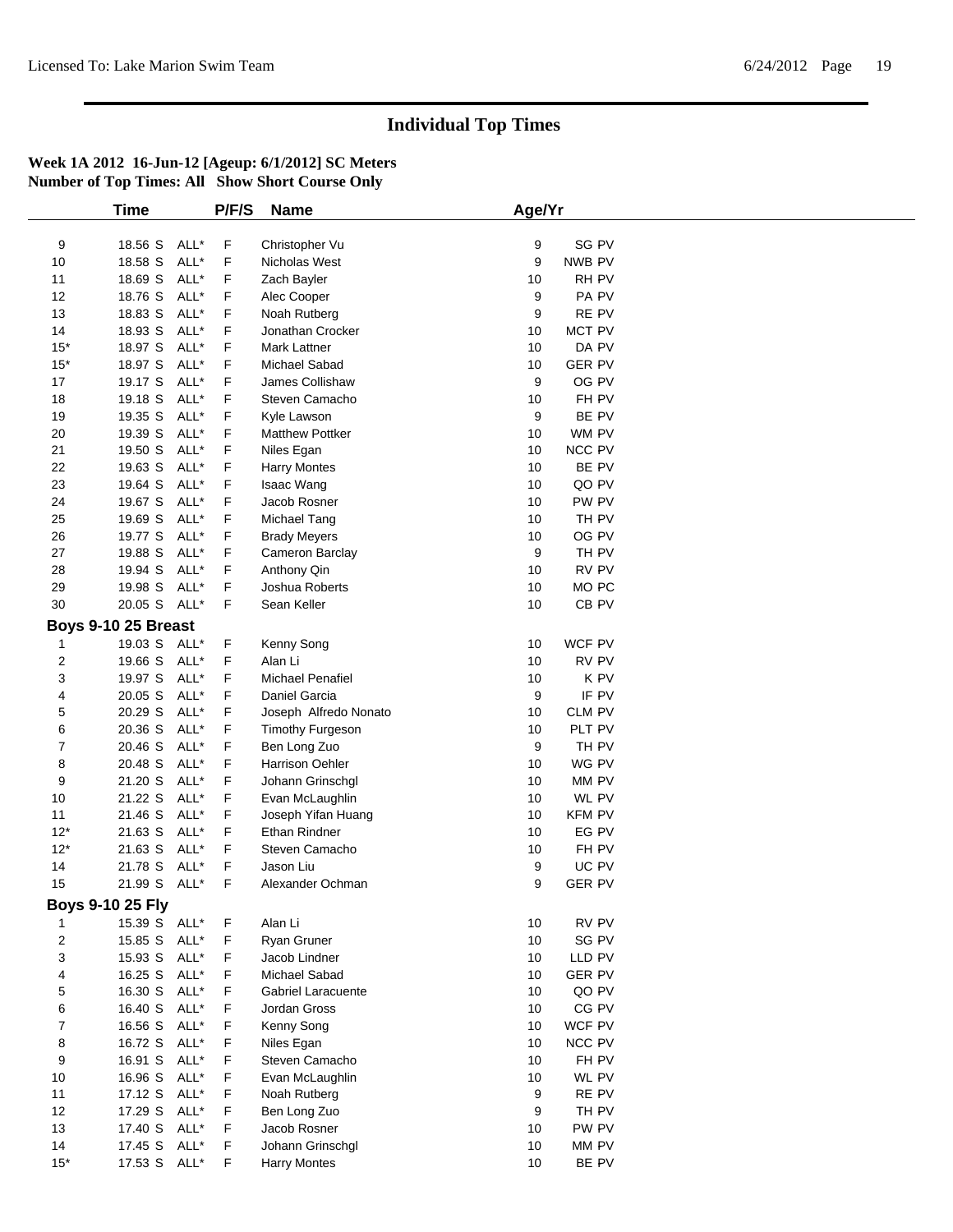|                         | Time                      | P/F/S | <b>Name</b>            | Age/Yr |                  |  |
|-------------------------|---------------------------|-------|------------------------|--------|------------------|--|
|                         |                           |       |                        |        |                  |  |
| $15*$                   | 17.53 S ALL*              | F     | Daniel Garcia          | 9      | IF PV            |  |
| 17                      | 17.57 S<br>ALL*           | F     | Alec Cooper            | 9      | PA PV            |  |
| 18                      | 17.65 S<br>ALL*           | F     | <b>Matthew Pottker</b> | 10     | WM PV            |  |
| 19                      | 17.77 S<br>ALL*           | F     | Ethan Rindner          | 10     | EG PV            |  |
| 20                      | 18.01 S<br>ALL*           | F     | Sean Keller            | 10     | CB <sub>PV</sub> |  |
| $21*$                   | 18.03 S<br>ALL*           | F     | <b>Brett Feyerick</b>  | 9      | TH PV            |  |
| $21*$                   | 18.03 S<br>ALL*           | F     | <b>Michael Paulos</b>  | 10     | PA PV            |  |
| 23                      | 18.11 S<br>ALL*           | F     | Kaden Hoffman          | 10     | PLT PV           |  |
| 24                      | 18.18 S<br>ALL*           | F     | Joseph Yifan Huang     | 10     | <b>KFM PV</b>    |  |
| 25                      | ALL*<br>18.19 S           | F     | Victor Nunzio Zangla   | 9      | QO PV            |  |
| 26                      | 18.22 S<br>ALL*           | F     | Tommy O'Donnell        | 9      | W PV             |  |
| 27                      | 18.34 S<br>ALL*           | F     | Noah Ferguson          | 10     | SG PV            |  |
| 28                      | 18.50 S<br>ALL*           | F     | <b>Brady Meyers</b>    | 10     | OG PV            |  |
| 29                      | 18.56 S<br>ALL*           | F     | Max Fischer            | 10     | EG PV            |  |
| $30\,$                  | ALL*<br>18.59 S           | F     | <b>Griffith Potts</b>  | 10     | A PV             |  |
| 31                      | ALL*<br>18.60 S           | F     | Sean Farley            | 10     | RE PV            |  |
| 32                      | ALL*<br>18.61 S           | F     | Nicholas West          | 9      | NWB PV           |  |
| 33                      | 18.68 S<br>ALL*           | F     | Dominic Valis          | 9      | DF PV            |  |
| 34                      | 18.69 S ALL*              | F     | Hunter DiCello         | 10     | WCF PV           |  |
|                         | <b>Boys 11-12 50 Free</b> |       |                        |        |                  |  |
|                         | 27.68 S ALL*              |       | Sanjay Wijesekera      | 12     | RV PV            |  |
| 1                       |                           | F     |                        |        |                  |  |
| 2                       | 27.97 S ALL*              | F     | <b>Brady Ott</b>       | 12     | SG PV            |  |
| 3                       | 28.73 S<br>ALL*           | F     | Justin Kim             | 12     | WCF PV           |  |
| 4                       | 28.90 S<br>ALL*           | F     | Theodore Jagodits      | 12     | PL PV            |  |
| 5                       | ALL*<br>29.24 S           | F     | Eli Fouts              | 12     | MCF PV           |  |
| $6^{\ast}$              | 29.56 S<br>ALL*           | F     | John Sita              | 12     | BE PV            |  |
| $6*$                    | 29.56 S<br>ALL*           | F     | Daniel Chapman         | 11     | PLT PV           |  |
| 8                       | ALL*<br>29.86 S           | F     | Joseph Howley          | 12     | PW PV            |  |
| 9                       | 29.93 S<br>ALL*           | F     | Jeffrey Su             | 12     | <b>BPV</b>       |  |
| 10                      | 30.01 S<br>ALL*           | F     | <b>Matthew Braviak</b> | 12     | TW PV            |  |
| 11                      | ALL*<br>30.06 S           | F     | Tyler Van Wagener      | 12     | WM PV            |  |
| 12                      | 30.10 S<br>ALL*           | F     | Aaron Stanton          | 11     | SG PV            |  |
| 13                      | 30.15 S<br>ALL*           | F     | Duncan Crane           | 12     | RC PV            |  |
| 14                      | 30.25 S<br>ALL*           | F     | Miles Brown            | 12     | SG PV            |  |
| 15                      | 30.31 S<br>ALL*           | F     | John Judges Hodges     | 11     | DT PV            |  |
| 16                      | 30.39 S<br>ALL*           | F     | Noah Garvey            | 12     | WCF PV           |  |
| $17*$                   | ALL*<br>30.68 S           | F     | Remington Ro           | 12     | MCT PV           |  |
| $17*$                   | 30.68 S<br>ALL*           | F     | David Lieberman        | 12     | LF PV            |  |
| 19                      | 30.69 S ALL*              | F     | Robert Qian            | 12     | UC PV            |  |
| 20                      | 30.72 S ALL*              | F     | Nathan Wratney         | 11     | C PV             |  |
| 21                      | 30.75 S ALL*              | F     | Jacob Sorensen         | 11     | GP PV            |  |
| 22                      | 30.85 S<br>ALL*           | F     | Alexander Chung        | 12     | PGL PV           |  |
| 23                      | 30.89 S ALL*              | F     | Zachary Bergman        | 12     | MM PV            |  |
| 24                      | 30.93 S ALL*              | F     | Michael Wong           | 12     | <b>GER PV</b>    |  |
| 25                      | ALL*<br>30.99 S           | F     | Djordje Orcev          | 11     | WG PV            |  |
| 26                      | 31.00 S ALL*              | F     | John Wills             | 12     | OG PV            |  |
| $27\,$                  | 31.05 S ALL*              | F     | <b>Connor Demitz</b>   | 12     | GP PV            |  |
| 28                      | 31.06 S<br>ALL*           | F     | Steven Mendley         | 11     | RV PV            |  |
| 29                      | 31.18 S ALL*              | F     | Nathan Kim             | 12     | UC PV            |  |
|                         |                           |       |                        |        |                  |  |
| 30                      | 31.25 S ALL*              | F     | Krystian Ochman        | 12     | <b>GER PV</b>    |  |
| 31                      | 31.36 S ALL*              | F     | Jonathan Mendley       | 12     | RV PV            |  |
|                         | <b>Boys 11-12 50 Back</b> |       |                        |        |                  |  |
| 1                       | 31.35 S ALL*              | F     | Sanjay Wijesekera      | 12     | RV PV            |  |
| $\overline{\mathbf{c}}$ | 32.31 S ALL*              | F     | Eli Fouts              | 12     | MCF PV           |  |
|                         |                           |       |                        |        |                  |  |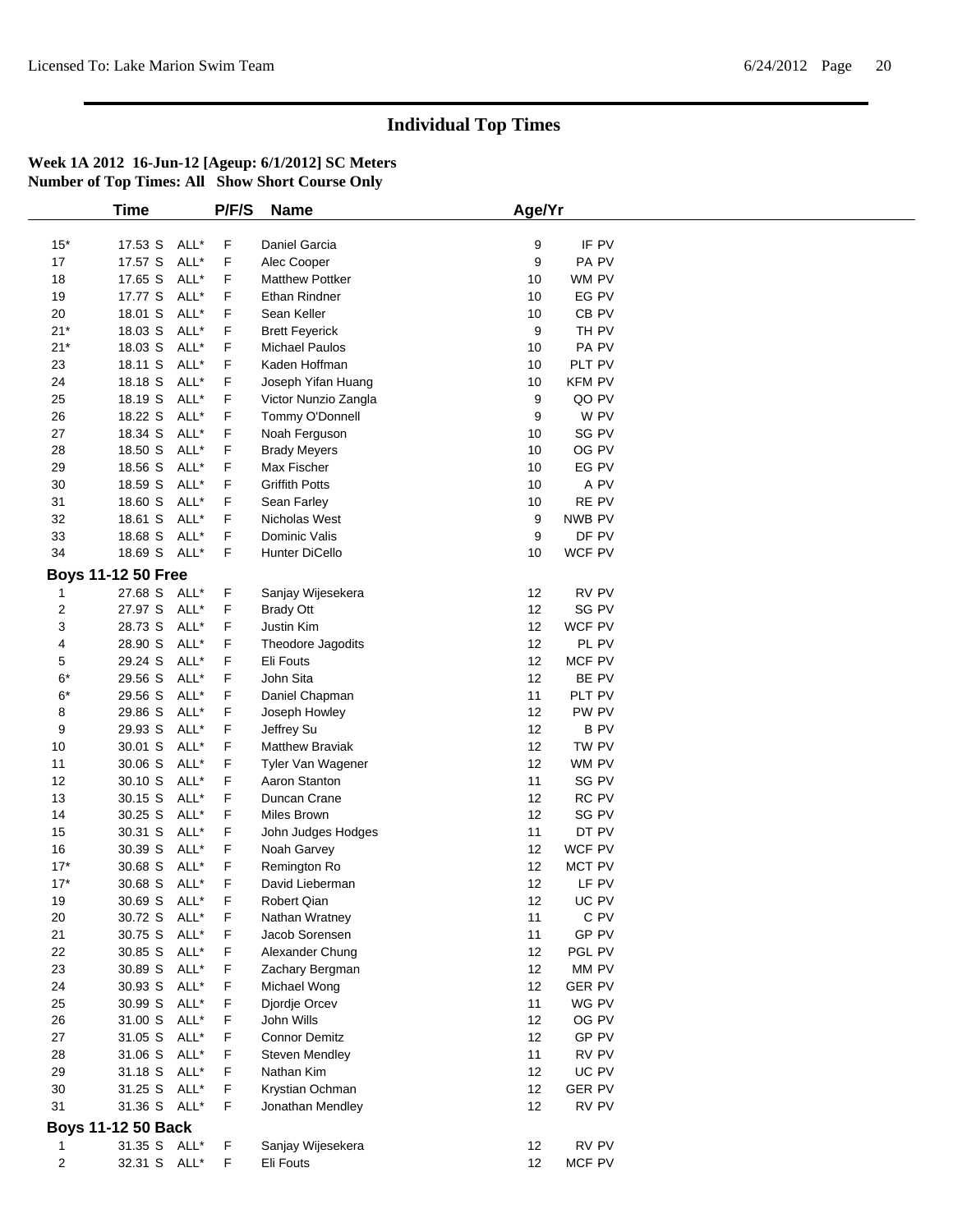|        | <b>Time</b>                 |      | P/F/S | <b>Name</b>                  | Age/Yr |                  |  |  |
|--------|-----------------------------|------|-------|------------------------------|--------|------------------|--|--|
|        |                             |      |       |                              |        |                  |  |  |
| 3      | 32.53 S                     | ALL* | F     | <b>Brady Ott</b>             | 12     | SG PV            |  |  |
| 4      | 33.58 S                     | ALL* | F     | John Clado                   | 11     | RV PV            |  |  |
| 5      | 34.10 S                     | ALL* | F     | Djordje Orcev                | 11     | WG PV            |  |  |
| 6      | 34.25 S                     | ALL* | F     | Justin Kim                   | 12     | WCF PV           |  |  |
| 7      | 34.30 S                     | ALL* | F     | John Wills                   | 12     | OG PV            |  |  |
| 8      | 34.49 S                     | ALL* | F     | John Sita                    | 12     | BE PV            |  |  |
| 9      | 34.80 S                     | ALL* | F     | <b>Timothy Ellett</b>        | 11     | TW PV            |  |  |
| 10     | 34.81 S                     | ALL* | F     | Nathan Kim                   | 12     | UC PV            |  |  |
| 11     | 34.90 S                     | ALL* | F     | <b>Gregory Fall McCarthy</b> | 12     | G PV             |  |  |
| 12     | 34.95 S                     | ALL* | F     | Jeffrey Su                   | 12     | <b>BPV</b>       |  |  |
| 13     | 35.02 S                     | ALL* | F     | Aaron Lazar                  | 11     | PW PV            |  |  |
| 14     | 35.06 S                     | ALL* | F     | Michael Wong                 | 12     | <b>GER PV</b>    |  |  |
| 15     | 35.31 S                     | ALL* | F     | <b>Jack Rose</b>             | 11     | WG PV            |  |  |
| 16     | 35.49 S                     | ALL* | F     | <b>Matthew Braviak</b>       | 12     | TW PV            |  |  |
| 17     | 35.87 S                     | ALL* | F     | Andrei Schwartz              | 11     | RV PV            |  |  |
| 18     | 36.00 S                     | ALL* | F     | <b>Connor Demitz</b>         | 12     | GP PV            |  |  |
| 19     | 36.08 S                     | ALL* | F     | <b>Matthew Mulquin</b>       | 12     | MCT PV           |  |  |
| 20     | 36.09 S                     | ALL* | F     | Duncan Crane                 | 12     | RC PV            |  |  |
| 21     | 36.38 S                     | ALL* | F     | Nathan Wratney               | 11     | C PV             |  |  |
| 22     | 36.54 S                     | ALL* | F     | Daniel Chapman               | 11     | PLT PV           |  |  |
| 23     | 36.63 S                     | ALL* | F     | John Lathrop                 | 12     | RH PV            |  |  |
| 24     | 36.89 S                     | ALL* | F     | <b>Wyatt Talcott</b>         | 12     | RF PV            |  |  |
| 25     | 37.00 S                     | ALL* | F     | Nathan Higgins               | 12     | SB <sub>PV</sub> |  |  |
| 26     | 37.29 S                     | ALL* | F     | Kevin Song                   | 12     | WCF PV           |  |  |
| 27     | 37.40 S                     | ALL* | F     | Lawrence Redmond             | 12     | TH PV            |  |  |
| 28     | 37.62 S                     | ALL* | F     | Jason Ryan McFadden          | 12     | <b>KL PV</b>     |  |  |
| 29     | 37.83 S                     | ALL* | F     | Mac Patrick Adelman          | 12     | DT PV            |  |  |
| 30     | 37.94 S                     | ALL* | F     | John Marder                  | 11     | LF PV            |  |  |
| 31     | 37.99 S                     | ALL* | F     | Kevin MH Tat                 | 12     | CLM PV           |  |  |
| 32     | 38.00 S                     | ALL* | F     | Michael Tran                 | 12     | FM PV            |  |  |
| $33*$  | 38.03 S                     | ALL* | F     | Justin Burgett               | 12     | TW PV            |  |  |
| $33*$  | 38.03 S ALL*                |      | F.    | Kevin Ho                     | 11     | PGL PV           |  |  |
|        |                             |      |       |                              |        |                  |  |  |
|        | <b>Boys 11-12 50 Breast</b> |      |       |                              |        |                  |  |  |
| 1      | 34.72 S ALL*                |      | F.    | Noah Garvey                  | 12     | WCF PV           |  |  |
| 2      | 37.53 S                     | ALL* | F     | Joseph Howley                | 12     | PW PV            |  |  |
| 3      | 38.27 S                     | ALL* | F     | <b>Robert Qian</b>           | 12     | UC PV            |  |  |
| 4      | 38.34 S                     | ALL* | F     | John Sita                    | 12     | BE PV            |  |  |
| $5*$   | 38.53 S                     | ALL* | F     | Zachary Youth                | 11     | GP PV            |  |  |
| $5^*$  | 38.53 S ALL*                |      | F     | Wyatt Talcott                | 12     | RF PV            |  |  |
| 7      | 38.89 S ALL*                |      | F     | <b>Timothy Ellett</b>        | 11     | TW PV            |  |  |
| 8      | 38.91 S                     | ALL* | F     | John Clado                   | 11     | RV PV            |  |  |
| 9      | 38.94 S                     | ALL* | F     | <b>Christopher Blazes</b>    | 12     | <b>BPV</b>       |  |  |
| 10     | 39.10 S                     | ALL* | F     | Theodore Jagodits            | 12     | PL PV            |  |  |
| 11     | 39.12 S                     | ALL* | F     | Alexander Chung              | 12     | PGL PV           |  |  |
| 12     | 39.21 S                     | ALL* | F     | Aaron Stanton                | 11     | SG PV            |  |  |
| 13     | 39.31 S                     | ALL* | F     | Steven Mendley               | 11     | RV PV            |  |  |
| 14     | 39.73 S                     | ALL* | F     | Kevin Song                   | 12     | WCF PV           |  |  |
| 15     | 39.90 S                     | ALL* | F     | Gregory Fall McCarthy        | 12     | G PV             |  |  |
| 16     | 40.03 S                     | ALL* | F     | Zachary Bergman              | 12     | MM PV            |  |  |
| $17\,$ | 40.19 S                     | ALL* | F     | John Howley                  | 11     | PW PV            |  |  |
| 18     | 40.30 S ALL*                |      | F     | Jacob Sorensen               | 11     | GP PV            |  |  |
| 19     | 40.33 S                     | ALL* | F     | David Lieberman              | 12     | LF PV            |  |  |
| 20     | 40.45 S                     | ALL* | F     | Remington Ro                 | 12     | MCT PV           |  |  |
| 21     | 40.53 S ALL*                |      | F     | Glenn Ren                    | 12     | <b>GER PV</b>    |  |  |
|        |                             |      |       |                              |        |                  |  |  |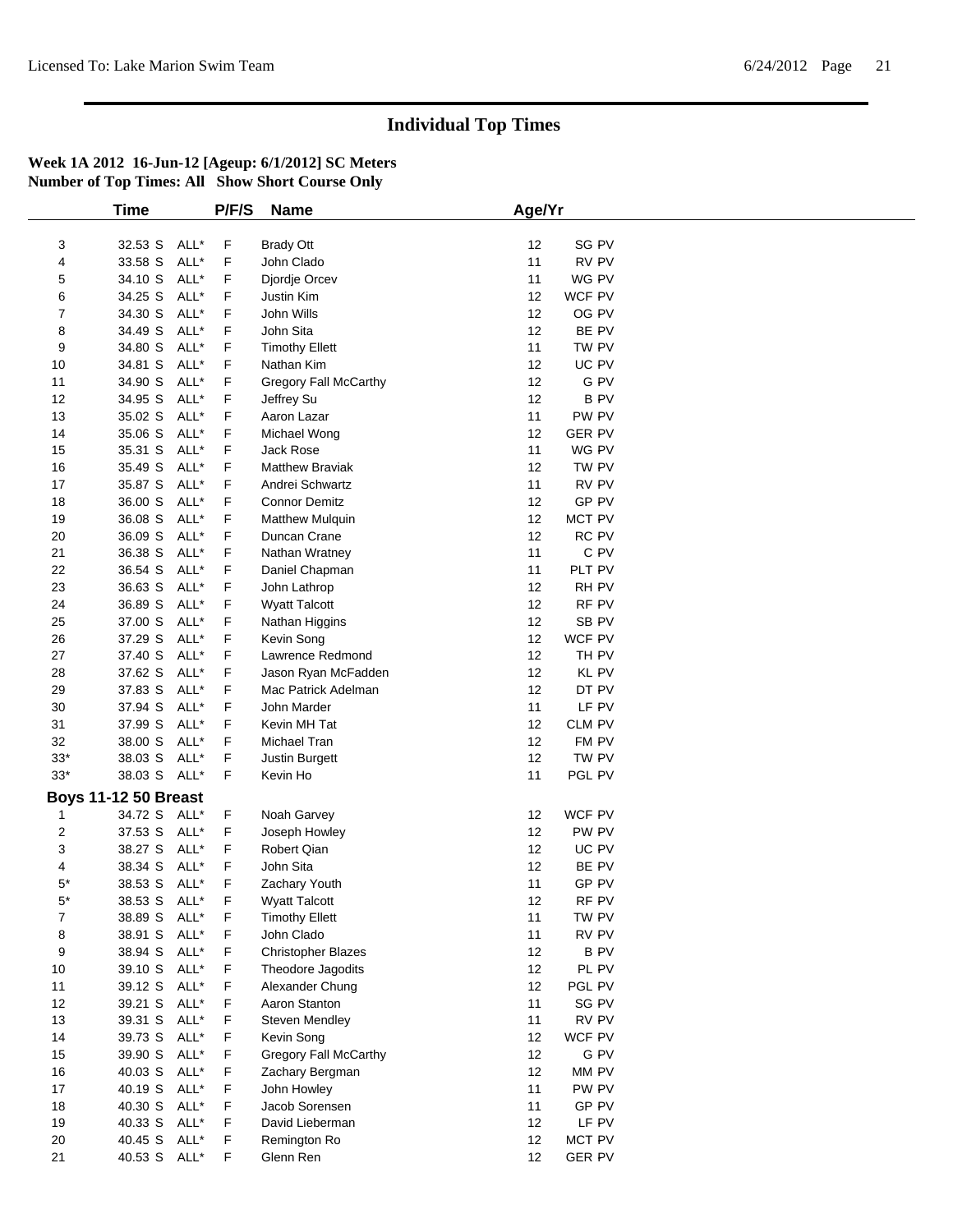|                         | <b>Time</b>       |      | P/F/S | <b>Name</b>            | Age/Yr |                  |  |
|-------------------------|-------------------|------|-------|------------------------|--------|------------------|--|
|                         |                   |      |       |                        |        |                  |  |
| 22                      | 41.08 S ALL*      |      | F     | James Tirrell          | 12     | LM PV            |  |
| 23                      | 41.09 S           | ALL* | F     | John Pate              | 12     | FV PV            |  |
| 24                      | 41.28 S           | ALL* | F     | Kyle Barclay           | 12     | TH PV            |  |
| 25                      | 41.86 S           | ALL* | F     | Luke Xia               | 11     | UC PV            |  |
| 26                      | 41.96 S           | ALL* | F     | Miles Brown            | 12     | SG PV            |  |
| $27*$                   | 42.05 S           | ALL* | F     | Krystian Ochman        | 12     | <b>GER PV</b>    |  |
| $27*$                   | 42.05 S           | ALL* | F     | Max Anthony Jordan     | 12     | PW PV            |  |
| 29                      | 42.18 S           | ALL* | F     | Kai Vilbig             | 12     | WTL PV           |  |
| 30                      | 42.42 S           | ALL* | F     | Kevin Ho               | 11     | PGL PV           |  |
| 31                      | 42.70 S           | ALL* | F     | Declan Black           | 12     | TA PV            |  |
| 32                      | 42.74 S           | ALL* | F     | Kevin Scher            | 11     | WL PV            |  |
| 33                      | 42.81 S           | ALL* | F     | Christopher Joe Fogle  | 12     | KL PV            |  |
| 34                      | 42.98 S           | ALL* | F     | Tony Guardado          | 12     | WG PV            |  |
| 35                      | 43.06 S ALL*      |      | F     | Zachary Nachod         | 11     | <b>GER PV</b>    |  |
|                         | Boys 11-12 50 Fly |      |       |                        |        |                  |  |
| 1                       | 30.16 S ALL*      |      | F     | Sanjay Wijesekera      | 12     | RV PV            |  |
| $\overline{\mathbf{c}}$ | 30.63 S           | ALL* | F     | <b>Brady Ott</b>       | 12     | SG PV            |  |
| 3                       | 31.93 S           | ALL* | F     | Theodore Jagodits      | 12     | PL PV            |  |
| 4                       | 32.08 S           | ALL* | F     | Jeffrey Su             | 12     | <b>BPV</b>       |  |
| 5                       | 32.12 S           | ALL* | F     | Eli Fouts              | 12     | MCF PV           |  |
| 6                       | 32.13 S           | ALL* | F     | <b>Matthew Braviak</b> | 12     | TW PV            |  |
| 7                       | 32.38 S           | ALL* | F     | Michael Wong           | 12     | <b>GER PV</b>    |  |
| 8                       | 32.47 S           | ALL* | F     | <b>Timothy Ellett</b>  | 11     | TW PV            |  |
| 9                       | 32.56 S           | ALL* | F     | Justin Kim             | 12     | WCF PV           |  |
| 10                      | 32.65 S           | ALL* | F     | John Clado             | 11     | RV PV            |  |
| 11                      | 32.72 S           | ALL* | F     | Noah Garvey            | 12     | WCF PV           |  |
| 12                      | 32.81 S           | ALL* | F     | Djordje Orcev          | 11     | WG PV            |  |
| 13                      | 33.14 S           | ALL* | F     |                        | 12     | WCF PV           |  |
|                         |                   | ALL* | F     | Kevin Song             |        | SG PV            |  |
| 14                      | 33.72 S           |      |       | Aaron Stanton          | 11     |                  |  |
| 15                      | 33.95 S           | ALL* | F     | Danny Calder           | 11     | MO <sub>PC</sub> |  |
| $16*$                   | 34.09 S           | ALL* | F     | Robert Qian            | 12     | UC PV            |  |
| $16*$                   | 34.09 S           | ALL* | F     | Daniel Chapman         | 11     | PLT PV           |  |
| 18                      | 34.11 S           | ALL* | F     | Kevin Ho               | 11     | PGL PV           |  |
| 19                      | 34.12 S           | ALL* | F     | Joseph Howley          | 12     | PW PV            |  |
| 20                      | 34.13 S           | ALL* | F     | Gregory Fall McCarthy  | 12     | G PV             |  |
| 21                      | 34.25 S           | ALL* | F     | David Lieberman        | 12     | LF PV            |  |
| 22                      | 34.28 S           | ALL* | F     | Krystian Ochman        | 12     | <b>GER PV</b>    |  |
| 23                      | 34.69 S           | ALL* | F     | Kyle Barclay           | 12     | TH PV            |  |
| 24                      | 34.73 S ALL*      |      | F     | Nathan Kim             | 12     | UC PV            |  |
| 25                      | 34.86 S ALL*      |      | F     | Nathan Wratney         | 11     | C PV             |  |
| 26                      | 35.05 S ALL*      |      | F     | Zachary Bergman        | 12     | MM PV            |  |
| 27                      | 35.10 S           | ALL* | F     | Zachary Youth          | 11     | GP PV            |  |
| 28                      | 35.25 S           | ALL* | F     | Remington Ro           | 12     | MCT PV           |  |
| 29                      | 35.50 S           | ALL* | F     | Alex Loane             | 12     | LLD PV           |  |
| 30                      | 35.87 S           | ALL* | F     | Bryan Jong             | 12     | SB PV            |  |
| 31                      | 35.97 S ALL*      |      | F     | Bobby O'Donnell        | 11     | W PV             |  |
| 32                      | 36.00 S           | ALL* | F     | Diego Morales          | 11     | QO PV            |  |
| 33                      | 36.01 S           | ALL* | F     | Max Anthony Jordan     | 12     | PW PV            |  |
| 34                      | 36.03 S           | ALL* | F     | Duncan Crane           | 12     | RC PV            |  |
| 35                      | 36.12 S           | ALL* | F     | Eli Park               | 12     | D PV             |  |
| 36                      | 36.15 S           | ALL* | F     | Alexander Chung        | 12     | PGL PV           |  |
| 37                      | 36.29 S ALL*      |      | F     | Christopher Emerson    | 12     | WM PV            |  |
| 38                      | 36.30 S ALL*      |      | F     | Sebastian Jacome       | 11     | SG PV            |  |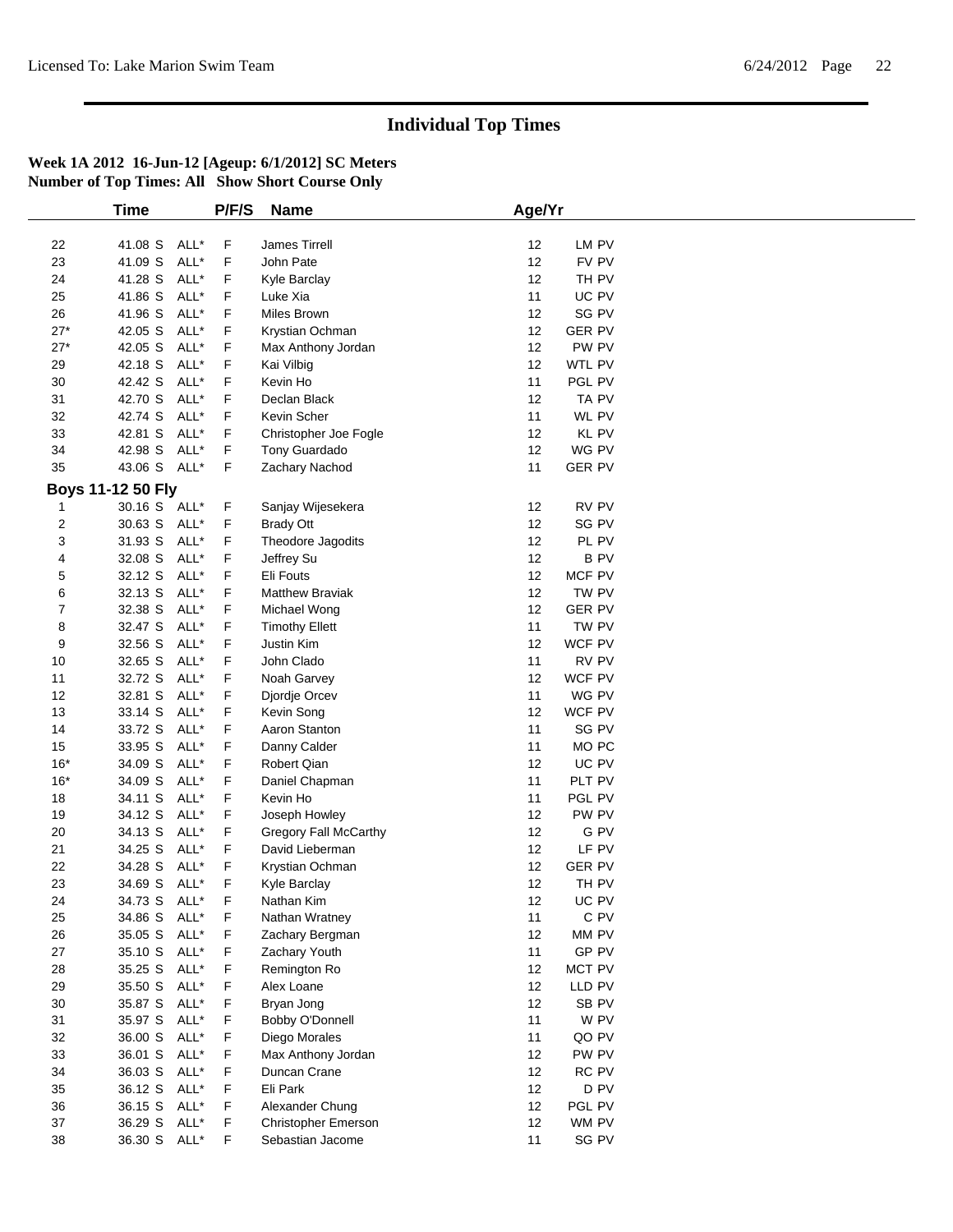|                | <b>Time</b>               |      | P/F/S | <b>Name</b>                | Age/Yr |                  |  |
|----------------|---------------------------|------|-------|----------------------------|--------|------------------|--|
|                |                           |      |       |                            |        |                  |  |
|                | <b>Boys 13-14 50 Free</b> |      |       |                            |        |                  |  |
|                | 26.04 S ALL*              |      | F     | Adrian Lin                 | 14     | PO PV            |  |
| 2              | 26.31 S                   | ALL* | F     | Jason Lazar                | 14     | PW PV            |  |
| 3              | 26.42 S                   | ALL* | F     | Abraham Kim                | 14     | CG PV            |  |
| 4              | 26.52 S                   | ALL* | F     | John Jeang                 | 14     | RV PV            |  |
| 5              | 26.83 S                   | ALL* | F     | Daniel Yook                | 14     | RS PV            |  |
| 6              | 26.84 S                   | ALL* | F     | <b>Brandon Cu</b>          | 13     | UC PV            |  |
| 7              | 26.88 S                   | ALL* | F     | Vinicius Silva             | 14     | TW PV            |  |
| 8              | 26.90 S                   | ALL* | F     | Jase Ashkin                | 14     | <b>KFM PV</b>    |  |
|                | 27.07 S                   | ALL* | F     | <b>Bouke Edskes</b>        | 14     | UC PV            |  |
| 9              |                           |      |       |                            |        |                  |  |
| 10             | 27.13 S                   | ALL* | F     | <b>Brandon Tarbrake</b>    | 14     | SG PV            |  |
| 11             | 27.14 S                   | ALL* | F     | Sawyer Hazel               | 14     | WL PV            |  |
| 12             | 27.29 S                   | ALL* | F     | <b>Samuel Tarter</b>       | 13     | UC PV            |  |
| 13             | 27.47 S                   | ALL* | F     | John Lawrence Henneman     | 14     | KL PV            |  |
| $14*$          | 27.59 S                   | ALL* | F     | Jordan Davila              | 14     | WM PV            |  |
| $14*$          | 27.59 S                   | ALL* | F     | Lucky Sun                  | 14     | PGL PV           |  |
| 16             | 27.64 S                   | ALL* | F     | <b>Colin Mackey</b>        | 14     | CG PV            |  |
| $17*$          | 27.68 S                   | ALL* | F     | Daniel James May           | 14     | PW PV            |  |
| $17*$          | 27.68 S                   | ALL* | F     | <b>Tommy Gillespie</b>     | 14     | RC PV            |  |
| 19             | 27.72 S                   | ALL* | F     | Ethan Amitay               | 14     | FO PV            |  |
| 20             | 27.73 S                   | ALL* | F     | Kaden Sukachevin           | 14     | H PV             |  |
| 21             | 27.74 S                   | ALL* | F     | Alan Li                    | 13     | <b>GER PV</b>    |  |
| 22             | 27.87 S                   | ALL* | F     | <b>Griffin Alaniz</b>      | 13     | CB <sub>PV</sub> |  |
| 23             | 27.88 S                   | ALL* | F     | Kevin Berry                | 14     | GP PV            |  |
| 24             | 27.92 S                   | ALL* | F     | Andy Rothstein             | 13     | TH PV            |  |
| 25             | 27.96 S                   | ALL* | F     | Jack Cosgrove              | 14     | CB <sub>PV</sub> |  |
| 26             | 28.03 S                   | ALL* | F     | Jacob Halem                | 13     | MCF PV           |  |
| 27             | 28.07 S                   | ALL* | F     | <b>Tyler Gutman</b>        | 14     | OG PV            |  |
| 28             | 28.12 S                   | ALL* | F     | Christopher Cochran        | 14     | TH PV            |  |
| $29*$          | 28.15 S                   | ALL* | F     | Ryan O'Leary               | 13     | UC PV            |  |
| $29*$          | 28.15 S                   | ALL* | F     | James Flood                | 14     | CCR PV           |  |
| 31             | 28.34 S                   | ALL* | F     | Ross Philip Lippe          | 14     | DT PV            |  |
| 32             | 28.39 S                   | ALL* | F     | Aram Dommerholt            | 14     | WM PV            |  |
| 33             | 28.40 S ALL*              |      | F     | <b>Christopher Wiggins</b> | 13     | SG PV            |  |
|                |                           |      |       |                            |        |                  |  |
|                | <b>Boys 13-14 50 Back</b> |      |       |                            |        |                  |  |
| 1              | 30.40 S ALL*              |      | F.    | Jase Ashkin                | 14     | <b>KFM PV</b>    |  |
| 2              | 30.66 S                   | ALL* | F     | Daniel Yook                | 14     | RS PV            |  |
| 3              | 31.03 S                   | ALL* | F     | <b>Matthew Tiberino</b>    | 13     | PGL PV           |  |
| 4              | 31.28 S                   | ALL* | F     | John Jeang                 | 14     | RV PV            |  |
| 5              | 31.37 S                   | ALL* | F     | Nozomi Horikawa            | 13     | TW PV            |  |
| 6              | 31.56 S                   | ALL* | F     | Brandon Cu                 | 13     | UC PV            |  |
| $\overline{7}$ | 31.57 S ALL*              |      | F     | <b>Griffin Alaniz</b>      | 13     | CB PV            |  |
| 8              | 31.82 S                   | ALL* | F     | <b>Tyler Gutman</b>        | 14     | OG PV            |  |
| 9              | 31.86 S                   | ALL* | F     | John Lawrence Henneman     | 14     | KL PV            |  |
| 10             | 31.93 S                   | ALL* | F     | Sawyer Hazel               | 14     | WL PV            |  |
| 11             | 32.11 S                   | ALL* | F     | Jacob Halem                | 13     | MCF PV           |  |
| 12             | 32.16 S                   | ALL* | F     | Daniel Chen                | 13     | RV PV            |  |
| 13             | 32.32 S                   | ALL* | F     | Jordan Davila              | 14     | WM PV            |  |
| 14             | 32.44 S                   | ALL* | F     | Samuel Tarter              | 13     | UC PV            |  |
| 15             | 32.48 S                   | ALL* | F.    | Adrian Lin                 | 14     | PO PV            |  |
| 16             | 32.53 S                   | ALL* | F     |                            | 13     | SO PV            |  |
|                |                           |      |       | Jack Chlopak               |        |                  |  |
| $17*$          | 32.58 S                   | ALL* | F     | Vinicius Silva             | 14     | TW PV            |  |
| $17*$          | 32.58 S                   | ALL* | F     | <b>Colin Mackey</b>        | 14     | CG PV            |  |
| 19             | 32.73 S ALL*              |      | F.    | <b>Bouke Edskes</b>        | 14     | UC PV            |  |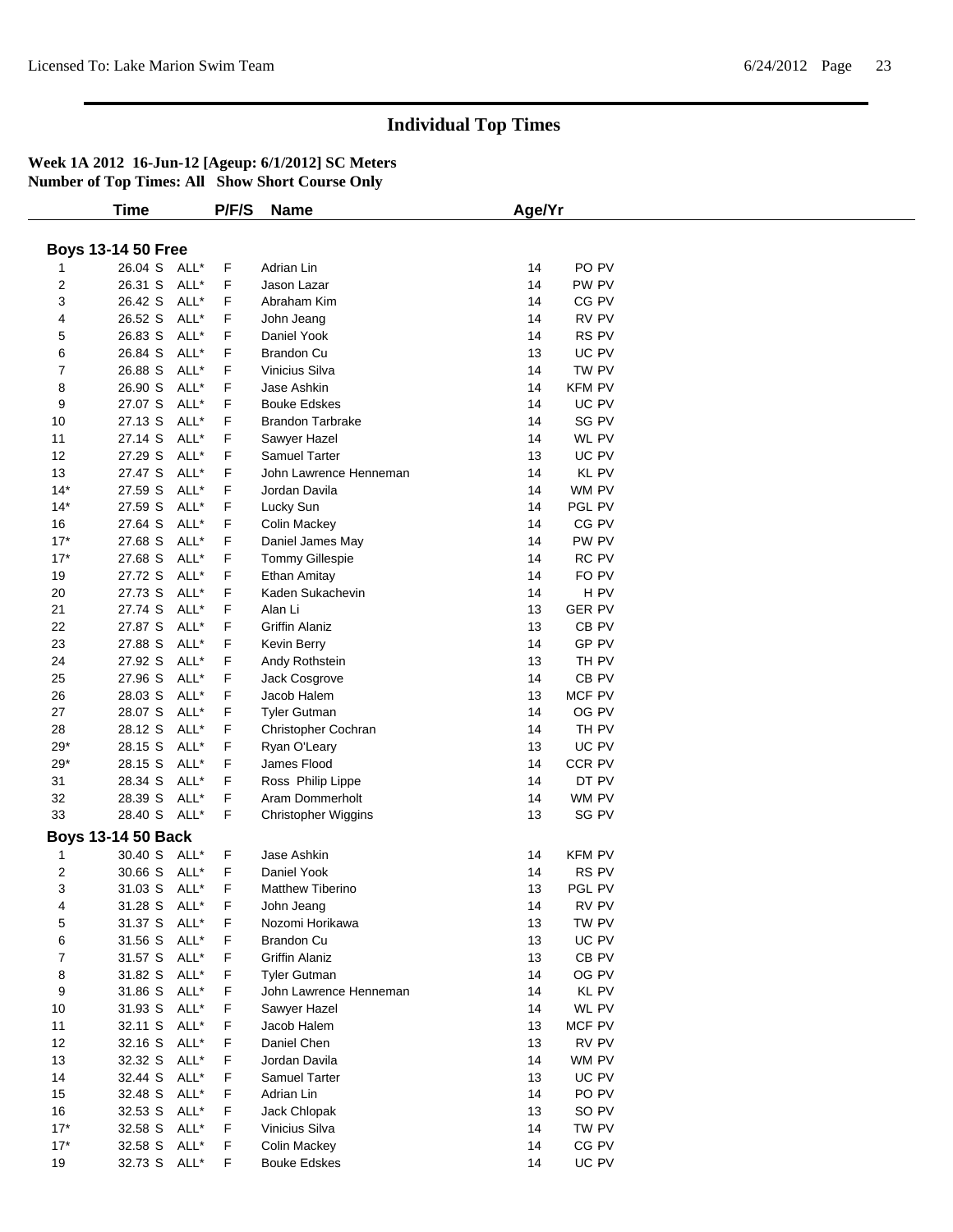|            | <b>Time</b>                 | P/F/S | <b>Name</b>                        | Age/Yr                 |  |
|------------|-----------------------------|-------|------------------------------------|------------------------|--|
|            |                             |       |                                    |                        |  |
| 20         | 32.76 S<br>ALL*             | F     | <b>Tommy Gillespie</b>             | RC PV<br>14            |  |
| 21         | 32.94 S<br>ALL*             | F     | Jack Cosgrove                      | 14<br>CB PV            |  |
| 22         | 33.02 S<br>ALL*             | F     | William Wei An                     | 14<br>CLM PV           |  |
| 23         | 33.15 S<br>ALL*             | F     | Andy Rothstein                     | 13<br>TH PV            |  |
| 24         | 33.56 S<br>ALL*             | F     | Peter Thomas Orban                 | 14<br>W PV             |  |
| 25         | 33.63 S<br>ALL*             | F     | Benito De Leon                     | WCF PV<br>14           |  |
| 26         | 33.81 S<br>ALL*             | F     | Colin McLaughlin                   | DA PV<br>14            |  |
| 27         | ALL*<br>33.83 S             | F     | Alan Yan                           | PGL PV<br>14           |  |
| 28         | 34.09 S<br>ALL*             | F     | Simon Li                           | 13<br><b>GER PV</b>    |  |
| 29         | 34.27 S ALL*                | F     | Alex Munson                        | 14<br>HA PV            |  |
|            | <b>Boys 13-14 50 Breast</b> |       |                                    |                        |  |
|            |                             |       |                                    | CG PV                  |  |
| 1          | 32.92 S ALL*                | F     | Abraham Kim                        | 14                     |  |
| 2          | ALL*<br>33.78 S             | F     | Ethan Amitay                       | 14<br>FO PV            |  |
| 3          | ALL*<br>34.38 S             | F     | Samuel Tarter                      | UC PV<br>13            |  |
| 4          | 34.52 S<br>ALL*             | F     | Ryan O'Leary                       | UC PV<br>13            |  |
| 5          | 35.07 S ALL*                | F     | James Flood                        | 14<br>CCR PV           |  |
| 6          | 35.22 S<br>ALL*             | F     | Eddie Yao                          | CG PV<br>14            |  |
| 7          | 35.28 S<br>ALL*             | F     | Dariush Youssefiani                | CG PV<br>14            |  |
| 8          | 35.36 S<br>ALL*             | F     | Lucky Sun                          | 14<br>PGL PV           |  |
| 9          | 35.54 S<br>ALL*             | F     | John Jeang                         | RV PV<br>14            |  |
| 10         | 35.87 S<br>ALL*             | F     | Alexander Vissering                | OG PV<br>13            |  |
| 11         | 35.97 S ALL*                | F     | Aram Dommerholt                    | 14<br>WM PV            |  |
| 12         | 36.22 S<br>ALL*             | F     | Nozomi Horikawa                    | TW PV<br>13            |  |
| 13         | 36.49 S<br>ALL*             | F     | Jeremy Chung                       | WL PV<br>14            |  |
| 14         | 36.53 S<br>ALL*             | F     | Kaden Sukachevin                   | 14<br>H <sub>PV</sub>  |  |
| 15         | ALL*<br>36.75 S             | F     | Jason Tang                         | UC PV<br>13            |  |
| 16         | ALL*<br>36.80 S             | F     | Alan Li                            | <b>GER PV</b><br>13    |  |
| 17         | ALL*<br>36.88 S             | F     | Ross Philip Lippe                  | DT PV<br>14            |  |
| 18         | 37.02 S<br>ALL*             | F     | Christopher Wiggins                | SG PV<br>13            |  |
| 19         | 37.49 S<br>ALL*             | F     | Austin Kong                        | HA PV<br>14            |  |
| 20         | ALL*<br>37.51 S             | F     | Steven Bae                         | 14<br>RV PV            |  |
| 21         | 37.57 S<br>ALL*             | F     | Nick Fitzwilliam                   | 13<br><b>CLM PV</b>    |  |
| 22         | 37.88 S<br>ALL*             | F     | Jakob Hammond                      | 13<br>FR PV            |  |
| 23         | 38.10 S ALL*                | F     | Evan Lewis                         | 13<br><b>KFM PV</b>    |  |
| 24         | 38.20 S ALL*                | F     | <b>Brandon Tarbrake</b>            | 14<br>SG PV            |  |
|            | Boys 13-14 50 Fly           |       |                                    |                        |  |
| $1^*$      | 29.90 S ALL*                | F     | James Flood                        | CCR PV<br>14           |  |
| $1^*$      | 29.90 S ALL*                | F     | Jase Ashkin                        | <b>KFM PV</b><br>14    |  |
| $3^*$      | 29.94 S<br>ALL*             | F     | Vinicius Silva                     | 14<br>tw pv            |  |
| $3^{\ast}$ | 29.94 S<br>ALL*             | F     | Sawyer Hazel                       | 14<br>WL PV            |  |
| 5          | ALL*<br>30.07 S             | F     | Nozomi Horikawa                    | TW PV<br>13            |  |
| $6*$       | 30.15 S ALL*                | F     | <b>Brandon Cu</b>                  | 13<br>UC PV            |  |
| $6*$       | 30.15 S ALL*                | F     | Ethan Amitay                       | FO PV<br>14            |  |
| 8          | 30.25 S<br>ALL*             | F     | Tommy Gillespie                    | RC PV<br>14            |  |
| 9          | 30.46 S<br>ALL*             | F     | Abraham Kim                        | CG PV<br>14            |  |
|            |                             | F     |                                    | CG PV<br>14            |  |
| 10         | 30.59 S ALL*                |       | <b>Colin Mackey</b>                |                        |  |
| 11         | 30.61 S<br>ALL*             | F     | <b>Bouke Edskes</b><br>Daniel Yook | UC PV<br>14            |  |
| 12         | 30.67 S ALL*                | F     |                                    | 14<br>RS PV            |  |
| 13         | 30.70 S ALL*                | F     | Kaden Sukachevin                   | H PV<br>14             |  |
| 14         | 30.75 S ALL*                | F     | Adrian Lin                         | PO <sub>PV</sub><br>14 |  |
| 15         | 30.77 S ALL*                | F     | Jacob Halem                        | MCF PV<br>13           |  |
| 16         | 30.78 S ALL*                | F     | John Lawrence Henneman             | 14<br>KL PV            |  |
| $17*$      | 30.79 S ALL*                | F     | <b>Griffin Alaniz</b>              | CB PV<br>13            |  |
| $17*$      | 30.79 S ALL*                | F     | Christopher Wiggins                | 13<br>SG PV            |  |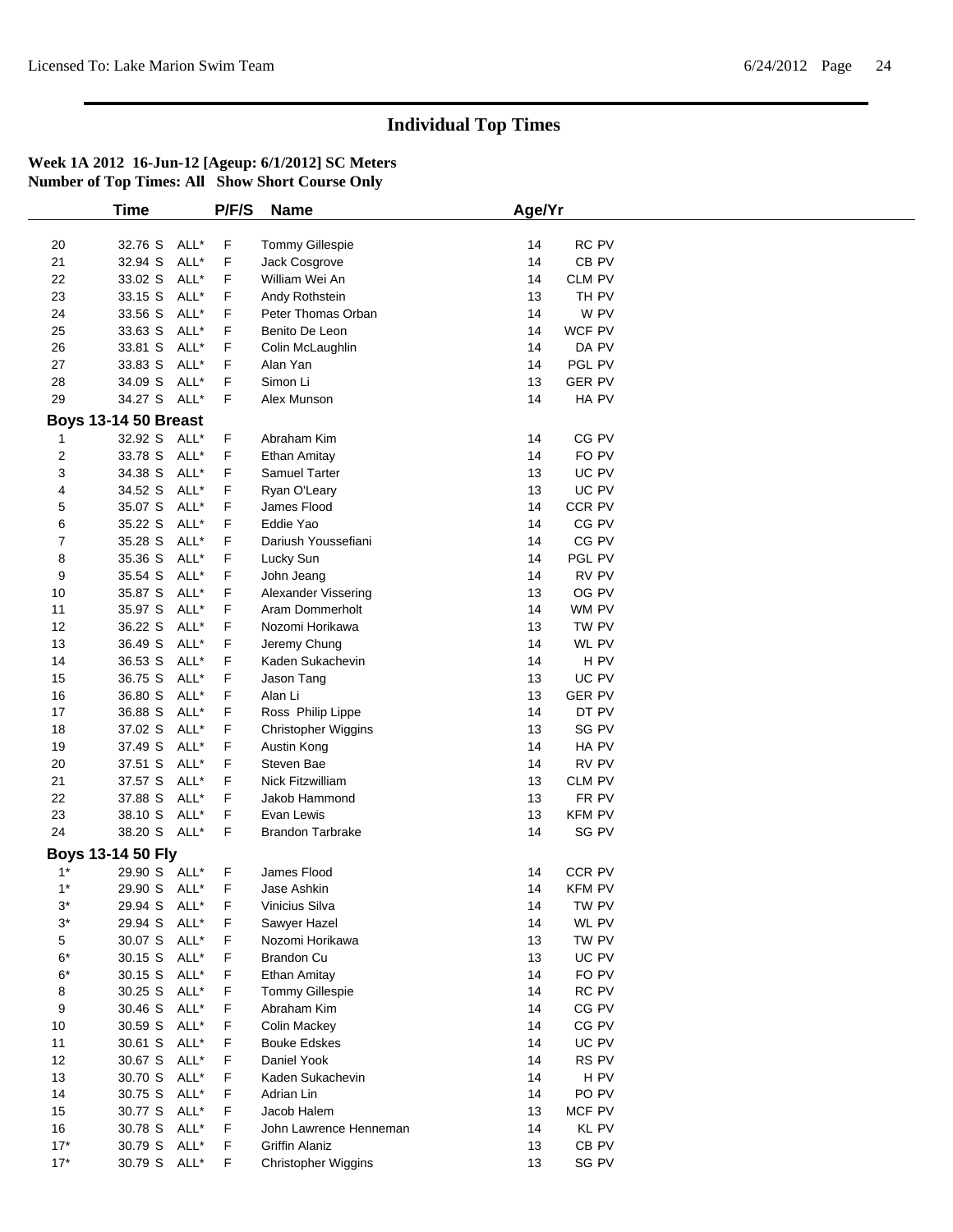| 19<br>20<br>21             | 31.06 S ALL*<br>31.15 S<br>31.22 S | ALL*         | F      | Austin Kong                    |    |                  |  |
|----------------------------|------------------------------------|--------------|--------|--------------------------------|----|------------------|--|
|                            |                                    |              |        |                                |    |                  |  |
|                            |                                    |              |        |                                | 14 | HA PV            |  |
|                            |                                    |              | F      | Kevin Berry                    | 14 | GP PV            |  |
|                            |                                    | ALL*         | F      | Christopher Cochran            | 14 | TH PV            |  |
| 22                         | 31.41 S                            | ALL*         | F      | Jason Tang                     | 13 | UC PV            |  |
| 23                         | 31.62 S                            | ALL*         | F      | Kenneth Afolabi-Brown          | 13 | LM PV            |  |
| 24                         | 31.70 S                            | ALL*         | F      | William Wei An                 | 14 | CLM PV           |  |
| 25                         | 31.73 S                            | ALL*         | F      | <b>Brandon Tarbrake</b>        | 14 | SG PV            |  |
| 26                         | 31.75 S                            | ALL*         | F      | Jared Payabyab                 | 13 | TN PV            |  |
| 27                         | 31.81 S                            | ALL*         | F      | Andy Rothstein                 | 13 | TH PV            |  |
| 28                         | 31.87 S                            | ALL*         | F      | Ross Philip Lippe              | 14 | DT PV            |  |
| $29*$                      | 31.88 S                            | ALL*         | F      | Lucky Sun                      | 14 | PGL PV           |  |
| $29*$                      | 31.88 S                            | ALL*         | F      | Alan Li                        | 13 | <b>GER PV</b>    |  |
| 31                         | 31.89 S                            | ALL*         | F      | Alexander Vissering            | 13 | OG PV            |  |
| 32                         | 31.96 S                            | ALL*         | F      | Eddie Yao                      | 14 | CG PV            |  |
| 33                         | 31.98 S ALL*                       |              | F      | <b>Tyler Gutman</b>            | 14 | OG PV            |  |
| Boys 13-14 100 IM          |                                    |              |        |                                |    |                  |  |
| $\mathbf{1}$               | 1:05.88 S ALL*                     |              | F      | <b>Bouke Edskes</b>            | 14 | UC PV            |  |
| 2                          | 1:06.65 S ALL*                     |              | F      | Nozomi Horikawa                | 13 | TW PV            |  |
| 3                          | $1:06.71$ S                        | ALL*         | F      | Daniel Yook                    | 14 | RS PV            |  |
| 4                          | 1:07.05 S                          | ALL*         | F      | Samuel Tarter                  | 13 | UC PV            |  |
| 5                          | 1:07.34 S                          | ALL*         | F      | Jase Ashkin                    | 14 | <b>KFM PV</b>    |  |
| 6                          | 1:07.75 S                          | ALL*         | F      | John Jeang                     | 14 | RV PV            |  |
| 7                          | $1:08.62$ S                        | ALL*         | F      | <b>Griffin Alaniz</b>          | 13 | CB <sub>PV</sub> |  |
| 8                          | 1:08.67 S                          | ALL*         | F      | Sawyer Hazel                   | 14 | WL PV            |  |
| 9                          | 1:09.39 S                          | ALL*         | F      | Vinicius Silva                 | 14 | TW PV            |  |
| 10                         | 1:09.61 S                          | ALL*         | F      | Kaden Sukachevin               | 14 | H <sub>PV</sub>  |  |
| 11                         | 1:09.68 S                          | ALL*         | F      | <b>Tommy Gillespie</b>         | 14 | RC PV            |  |
| 12                         | 1:09.97 S                          | ALL*         | F      | Alan Li                        | 13 | <b>GER PV</b>    |  |
| 13                         | $1:10.02$ S                        | ALL*         | F      | Jacob Halem                    | 13 | MCF PV           |  |
| 14                         | $1:10.29$ S                        | ALL*         | F      | John Lawrence Henneman         | 14 | KL PV            |  |
| 15                         | $1:10.30$ S                        | ALL*         | F      | Adrian Lin                     | 14 | PO <sub>PV</sub> |  |
| 16                         | $1:10.37$ S                        | ALL*         | F      | <b>Brandon Tarbrake</b>        | 14 | SG PV            |  |
|                            |                                    | ALL*         |        |                                | 14 | FO PV            |  |
| 17<br>18                   | 1:10.38 S<br>$1:10.60$ S           | ALL*         | F<br>F | Ethan Amitay                   | 14 | PGL PV           |  |
|                            |                                    |              |        | Lucky Sun                      |    | UC PV            |  |
| 19                         | 1:10.75 $S$                        | ALL*         | F      | Ryan O'Leary                   | 13 |                  |  |
| 20                         | 1:10.77 $S$                        | ALL*<br>ALL* | F      | Aram Dommerholt<br>Daniel Chen | 14 | WM PV            |  |
| 21                         | 1:11.02 S                          |              | F      |                                | 13 | RV PV            |  |
| 22                         | 1:11.19 S ALL*                     |              | F      | Christopher Cochran            | 14 | TH PV            |  |
| 23                         | 1:11.32 S ALL*                     |              | F      | Matthew Tiberino               | 13 | PGL PV           |  |
| 24                         | 1:11.49 S ALL*                     |              | F      | Alexander Vissering            | 13 | OG PV            |  |
| 25                         | 1:11.65 S ALL*                     |              | F      | Austin Kong                    | 14 | HA PV            |  |
| 26                         | 1:11.81 S ALL*                     |              | F      | Dariush Youssefiani            | 14 | CG PV            |  |
| 27                         | 1:11.93 S ALL*                     |              | F      | Andy Rothstein                 | 13 | TH PV            |  |
| 28                         | 1:12.03 S ALL*                     |              | F      | Jack Chlopak                   | 13 | SO PV            |  |
| 29                         | 1:12.27 S ALL*                     |              | F      | Jeremy Chung                   | 14 | WL PV            |  |
| 30                         | 1:12.31 S ALL*                     |              | F      | Jakob Hammond                  | 13 | FR PV            |  |
| 31                         | 1:12.53 S ALL*                     |              | F      | William Wei An                 | 14 | CLM PV           |  |
| <b>Boys 15-18 100 Free</b> |                                    |              |        |                                |    |                  |  |
|                            | 53.72 S ALL*                       |              | F      | Barry Mangold                  | 17 | TW PV            |  |
| 2                          | 54.57 S ALL*                       |              | F      | <b>Garrett Powell</b>          | 17 | TW PV            |  |
| 3                          | 55.19 S ALL*                       |              | F      | John Freeman                   | 16 | KL PV            |  |
| 4                          | 55.31 S ALL*                       |              | F      | <b>Grant Goddard</b>           | 15 | PA PV            |  |
| 5                          | 55.50 S ALL*                       |              | F      | Nicholas Mion                  | 16 | NWB PV           |  |
| 6                          | 55.53 S ALL*                       |              | F      | Jack Allen Foster              | 16 | G PV             |  |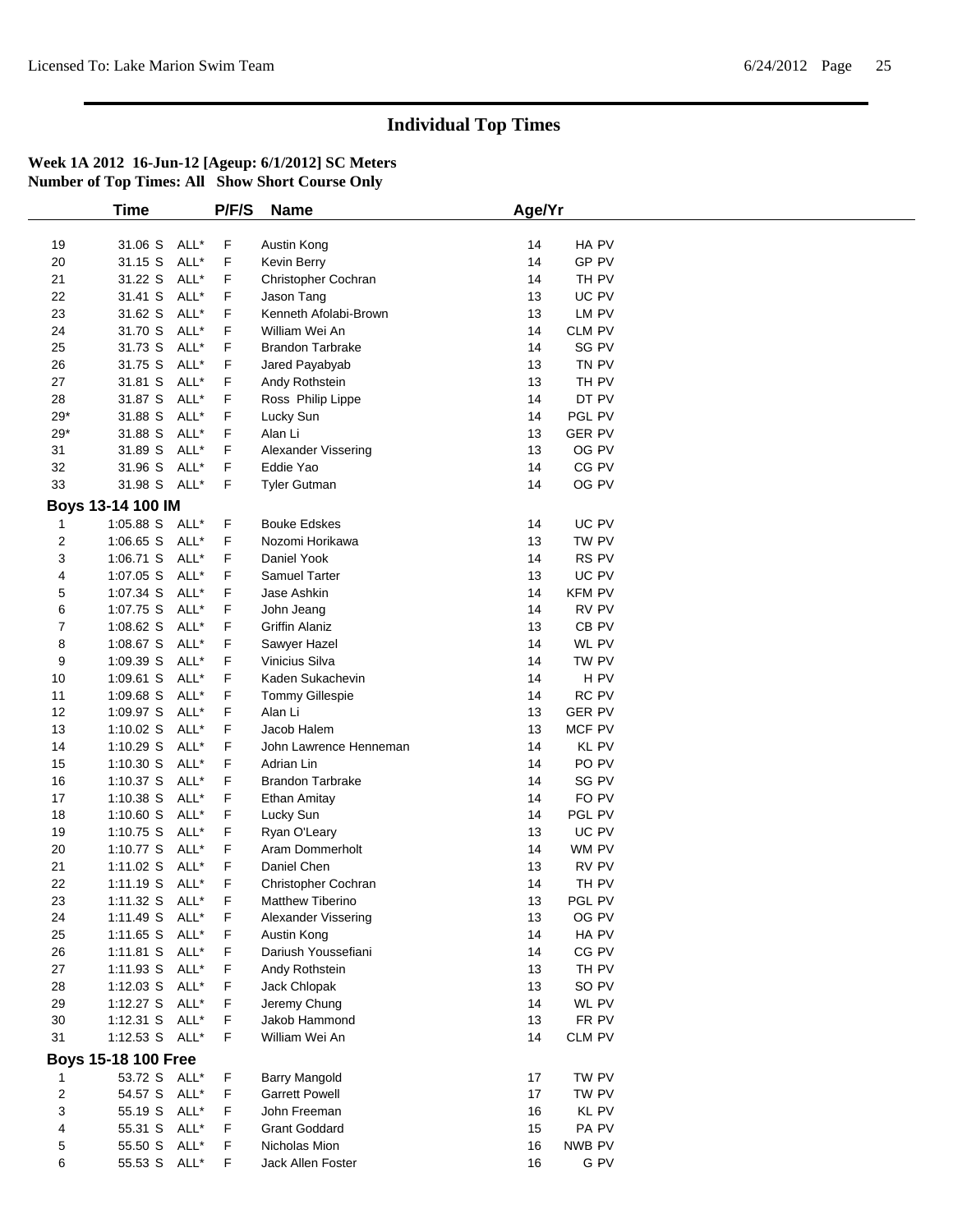|                  | <b>Time</b>                |      | P/F/S  | <b>Name</b>                        | Age/Yr   |                |  |
|------------------|----------------------------|------|--------|------------------------------------|----------|----------------|--|
|                  |                            |      |        |                                    |          |                |  |
| $\overline{7}$   | 55.60 S ALL*               | ALL* | F<br>F | Xavier Laracuente                  | 15<br>18 | QO PV<br>OG PV |  |
| 8                | 55.67 S                    |      |        | Ryan Whitescarver                  |          |                |  |
| $9*$             | 55.84 S                    | ALL* | F      | <b>Brandon Goldstein</b>           | 15       | LLD PV         |  |
| $9*$             | 55.84 S                    | ALL* | F      | Andrew Gibson                      | 15       | WL PV          |  |
| 11               | 56.03 S                    | ALL* | F      | Rory Lewis                         | 15       | K PV           |  |
| 12               | 56.12 S                    | ALL* | F      | Graham Baird                       | 15       | RC PV          |  |
| 13               | 56.22 S                    | ALL* | F      | Cory Camp                          | 17       | RH PV          |  |
| 14               | 56.32 S                    | ALL* | F      | Steve Ge                           | 16       | RV PV          |  |
| $15*$            | 56.34 S                    | ALL* | F      | Alvin Wang                         | 16       | QO PV          |  |
| $15*$            | 56.34 S                    | ALL* | F      | Christopher Root                   | 17       | C PV           |  |
| $15*$            | 56.34 S                    | ALL* | F      | Kevin Fu                           | 17       | RV PV          |  |
| 18               | 56.36 S                    | ALL* | F      | Michael Thomas                     | 16       | NWB PV         |  |
| 19               | 56.38 S                    | ALL* | F      | Jean-Marc Nugent                   | 16       | TW PV          |  |
| 20               | 56.55 S                    | ALL* | F      | <b>Austin Dickey</b>               | 17       | WL PV          |  |
| 21               | 56.62 S                    | ALL* | F      | Niklas Hammond                     | 18       | FR PV          |  |
| $22*$            | 56.65 S                    | ALL* | F      | Alex Wu                            | 16       | WCF PV         |  |
| $22*$            | 56.65 S                    | ALL* | F      | Johnny Mooers                      | 16       | C PV           |  |
| 24               | 56.68 S                    | ALL* | F      | Sam Trible                         | 17       | PLT PV         |  |
| 25               | 56.72 S                    | ALL* | F      | Andrew Valentine                   | 16       | PW PV          |  |
| 26               | 56.78 S                    | ALL* | F      | Gregory Subong Song                | 15       | DT PV          |  |
| 27               | 56.90 S                    | ALL* | F      | <b>Emmanuel Katsigiannakis</b>     | 15       | RV PV          |  |
| 28               | 56.97 S ALL*               |      | F      | <b>Brennan Novak</b>               | 15       | PGL PV         |  |
| 29               | 57.00 S                    | ALL* | F      | Rio Hodges                         | 17       | <b>KL PV</b>   |  |
| 30               | 57.07 S                    | ALL* | F      | Matthew Din                        | 16       | WG PV          |  |
| $31*$            | 57.09 S                    | ALL* | F      | Nathaniel Hull                     | 18       | BE PV          |  |
| $31*$            | 57.09 S                    | ALL* | F      | Christopher Wysocki                | 18       | CG PV          |  |
| 33               | 57.12 S                    | ALL* | F      | Joshua Kiehl                       | 17       | DA PV          |  |
| 34               | 57.20 S                    | ALL* | F      | Michael Sullivan                   | 15       | BE PV          |  |
| 35               | 57.25 S                    | ALL* | F      | <b>Matthew Petraites</b>           | 16       | WTL PV         |  |
| 36               | 57.28 S                    | ALL* | F      | Patrick Reyes                      | 17       | K PV           |  |
| 37               | 57.40 S                    | ALL* | F      | <b>Brian Daza</b>                  | 17       | WM PV          |  |
| $38*$            | 57.49 S                    | ALL* | F      | John Janezich                      | 16       | B PV           |  |
| $38^{\ast}$      | 57.49 S                    | ALL* | F      | John Royals                        | 18       | BE PV          |  |
| 40               | 57.55 S                    | ALL* | F      | Andreas Lair Ferrari               | 17       | <b>BPV</b>     |  |
| 41               | 57.57 S                    | ALL* | F      | <b>Bryan Doremus</b>               | 18       | PW PV          |  |
| 42               | 57.68 S                    | ALL* | F      | Joey Snodderly                     | 15       | TW PV          |  |
| 43               | 57.84 S                    | ALL* | F      | Sammy Lee                          | 18       | PGL PV         |  |
| 44               | 57.89 S                    | ALL* | F      | Jamie Stevenson                    | 17       | CCR PV         |  |
| 45               | 57.90 S                    | ALL* | F      | Fletcher Horwitz Tollefson         | 18       | GP PV          |  |
| 46               | 57.91 S ALL*               |      | F      | Michael Ledecky                    | 18       | PA PV          |  |
| 47               | 57.97 S ALL*               |      | F      | Nicholas Lechner                   | 18       | NO PV          |  |
| 48               | 58.00 S ALL*               |      | F      | Eric Eig                           | 17       | IF PV          |  |
|                  | <b>Boys 15-18 100 Back</b> |      |        |                                    |          |                |  |
|                  | 56.81 S ALL*               |      | F      | Jack Conger                        | 17       | FV PV          |  |
| 2                | 59.63 S ALL*               |      | F      | <b>Garrett Powell</b>              | 17       | TW PV          |  |
| 3                | 1:01.66 S ALL*             |      | F      | <b>Grant Goddard</b>               | 15       | PA PV          |  |
| 4                | $1:01.98$ S                | ALL* | F      | John Freeman                       | 16       | KL PV          |  |
| 5                | 1:02.08 S ALL*             |      | F      | <b>Brandon Goldstein</b>           | 15       | LLD PV         |  |
| 6                | 1:02.59 S ALL*             |      | F      | Sam Trible                         | 17       | PLT PV         |  |
| $\boldsymbol{7}$ | 1:02.76 S ALL*             |      | F      | Hugo Menguy                        | 16       | BE PV          |  |
|                  | 1:03.16 S ALL*             |      | F      |                                    | 16       | QO PV          |  |
| 8                |                            |      | F      | Alvin Wang<br>Andreas Lair Ferrari | 17       | <b>BPV</b>     |  |
| 9                | 1:03.18 S ALL*             |      |        |                                    |          |                |  |
| 10               | 1:03.40 S ALL*             |      | F      | Jack Allen Foster                  | 16       | G PV           |  |
| 11               | 1:03.59 S ALL*             |      | F      | Cory Camp                          | 17       | RH PV          |  |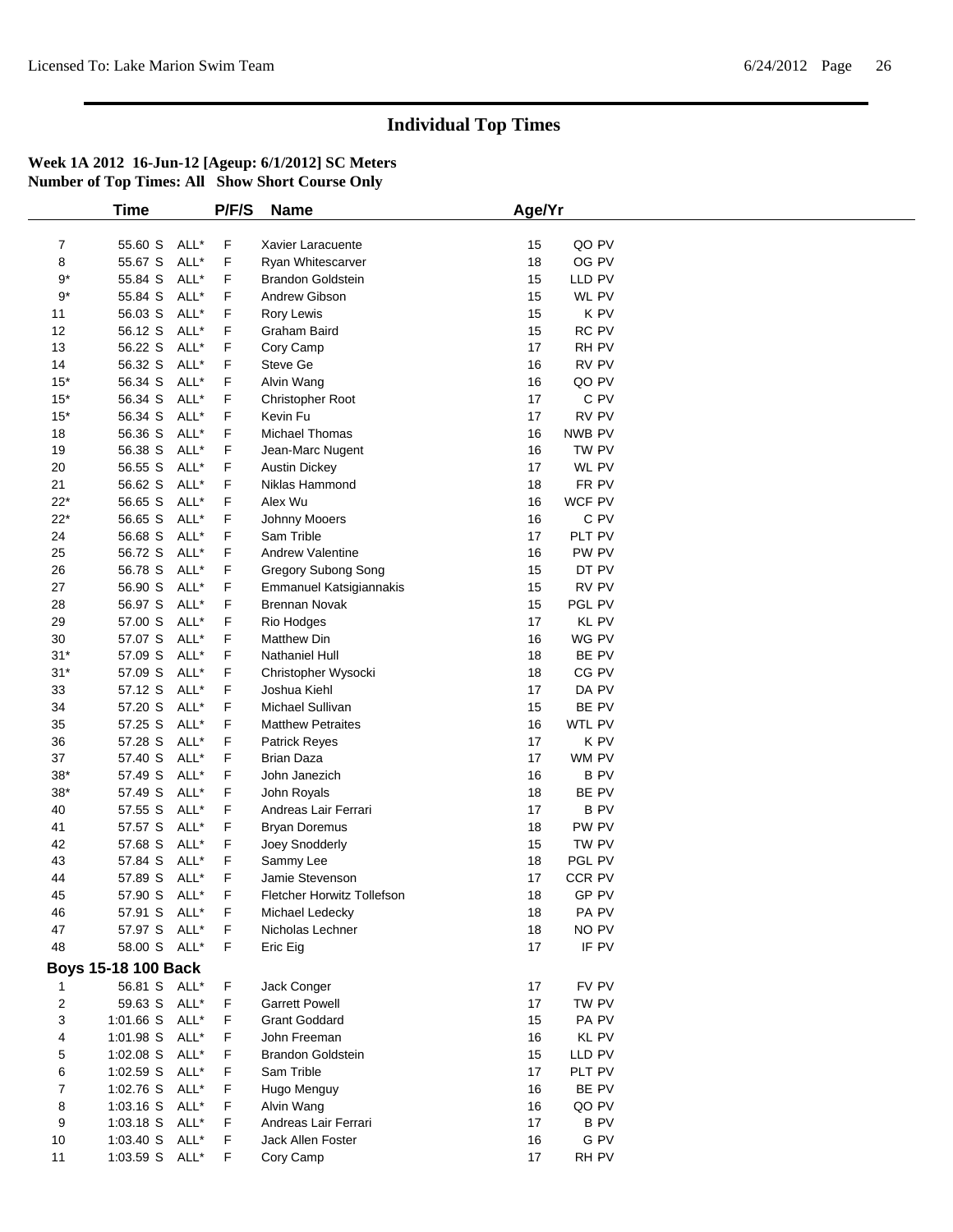|                | <b>Time</b>                  |      | P/F/S | <b>Name</b>                | Age/Yr |                  |  |
|----------------|------------------------------|------|-------|----------------------------|--------|------------------|--|
|                |                              |      |       |                            |        |                  |  |
| 12             | 1:03.84 S                    | ALL* | F     | Duncan Johnson             | 16     | MW PV            |  |
| 13             | 1:04.13 S                    | ALL* | F     | Kevin Fu                   | 17     | RV PV            |  |
| 14             | 1:04.20 S                    | ALL* | F     | Andrew Mann                | 16     | KL PV            |  |
| 15             | $1:04.47$ S                  | ALL* | F     | Jorge Rios Jr              | 17     | LB PV            |  |
| 16             | 1:04.50 S                    | ALL* | F     | <b>Tyler Pham</b>          | 18     | NO PV            |  |
| 17             | $1:04.56$ S                  | ALL* | F     | <b>Brian Murphy</b>        | 18     | OM PV            |  |
| $18*$          | 1:04.57 S                    | ALL* | F     | Michael Kasner             | 18     | PL PV            |  |
| $18*$          | 1:04.57 S                    | ALL* | F     | Evan Connolly              | 15     | OG PV            |  |
| 20             | 1:04.81 S                    | ALL* | F     | Rory Lewis                 | 15     | K PV             |  |
| 21             | 1:05.01 S                    | ALL* | F     | Michael Sullivan           | 15     | BE PV            |  |
| 22             | 1:05.17 S                    | ALL* | F     | <b>Arthur Arcaz</b>        | 16     | TW PV            |  |
| 23             | $1:05.24$ S                  | ALL* | F     | Matthew Gibson             | 17     | EW PV            |  |
| 24             | 1:05.37 S                    | ALL* | F     | Emmanuel Katsigiannakis    | 15     | RV PV            |  |
| 25             | 1:05.43 S                    | ALL* | F     | Michael Thomas             | 16     | NWB PV           |  |
| 26             | 1:05.46 S                    | ALL* | F     | Joey Snodderly             | 15     | TW PV            |  |
| 27             | 1:05.68 S                    | ALL* | F     |                            | 16     | MCF PV           |  |
|                |                              | ALL* |       | Robert Allsopp             | 15     | WL PV            |  |
| 28             | 1:05.70 S                    |      | F     | Nikos Tragotsis            |        |                  |  |
| 29             | $1:05.81$ S                  | ALL* | F     | Eric Lin                   | 16     | UC PV            |  |
| 30             | 1:06.07 S                    | ALL* | F     | Austin von Heeringen       | 16     | WTL PV           |  |
| 31             | $1:06.11$ S                  | ALL* | F     | Alexander Pavlakis         | 16     | WG PV            |  |
| 32             | 1:06.30 S                    | ALL* | F     | <b>Christopher Garrity</b> | 18     | LF PV            |  |
| $33^*$         | 1:06.33 S                    | ALL* | F     | Rio Hodges                 | 17     | KL PV            |  |
| $33^*$         | 1:06.33 S                    | ALL* | F     | Sammy Lee                  | 18     | PGL PV           |  |
| 35             | 1:06.35 S                    | ALL* | F     | Christopher Wysocki        | 18     | CG PV            |  |
| 36             | 1:06.44 S                    | ALL* | F     | Cliff Henderson            | 17     | CB PV            |  |
| 37             | 1:06.47 S                    | ALL* | F     | Johnny Mooers              | 16     | C PV             |  |
| 38             | 1:06.50 S                    | ALL* | F     | Stefan Sigwalt             | 16     | SG PV            |  |
| 39             | $1:06.56$ S                  | ALL* | F     | Michael Cleary             | 18     | A PV             |  |
| 40             | 1:06.59 S                    | ALL* | F     | <b>Matthew Petraites</b>   | 16     | WTL PV           |  |
| 41             | 1:06.71 S                    | ALL* | F     | Patrick Scordato           | 17     | MO <sub>PC</sub> |  |
| 42             | 1:07.09 S                    | ALL* | F     | Nicholas Mion              | 16     | NWB PV           |  |
| 43             | 1:07.16 S                    | ALL* | F     | Andrew Latona              | 16     | SG PV            |  |
| 44             | $1:07.17$ S                  | ALL* | F     | Jamie Stevenson            | 17     | CCR PV           |  |
| 45             | 1:07.23 S                    | ALL* | F     | Michael Liam Kirchner      | 16     | C PV             |  |
| 46*            | 1:07.28 S                    | ALL* | F     | <b>Brennan Novak</b>       | 15     | PGL PV           |  |
|                |                              | ALL* | F     |                            |        | RC PV            |  |
| 46*            | 1:07.28 S                    |      |       | Graham Baird               | 15     |                  |  |
| 48             | 1:07.44 S                    | ALL* | F     | Peter Liang Wang           | 15     | <b>KFM PV</b>    |  |
| 49             | $1:07.47$ S                  | ALL* | F     | John Royals                | 18     | BE PV            |  |
| 50             | 1:07.57 S                    | ALL* | F     | Ryan Whitescarver          | 18     | OG PV            |  |
| 51             | 1:07.59 S ALL*               |      | F     | Joshua Kiehl               | 17     | DA PV            |  |
| 52             | 1:07.62 S                    | ALL* | F     | Michael Palmiere           | 16     | LLD PV           |  |
| 53             | 1:07.70 S ALL*               |      | F     | Niklas Hammond             | 18     | FR PV            |  |
| 54             | 1:07.71 S ALL*               |      | F     | <b>Spencer Sterling</b>    | 18     | A PV             |  |
| $55^{\ast}$    | 1:07.84 S                    | ALL* | F.    | Winston Liu                | 18     | TH PV            |  |
| $55^{\ast}$    | 1:07.84 S                    | ALL* | F     | Andrew Gibson              | 15     | WL PV            |  |
| 57             | 1:07.96 S ALL*               |      | F.    | Eric Eig                   | 17     | IF PV            |  |
| 58             | 1:08.00 S ALL*               |      | F.    | Jake Engel                 | 16     | QO PV            |  |
|                | <b>Boys 15-18 100 Breast</b> |      |       |                            |        |                  |  |
| 1              | 1:06.85 S ALL*               |      | F     | Carsten Vissering          | 15     | OG PV            |  |
| $\overline{c}$ | 1:09.38 S ALL*               |      | F.    | Gregory Subong Song        | 15     | DT PV            |  |
| 3              | 1:10.32 S ALL*               |      | F.    | <b>Matthew Din</b>         | 16     | WG PV            |  |
| 4              | 1:10.74 S ALL*               |      | F.    | Jeremy Liu                 | 16     | QO PV            |  |
| 5              | 1:10.93 S ALL*               |      | F     | Leo Mercer                 | 17     | WG PV            |  |
| 6              | 1:11.25 S ALL*               |      | F     | Eric Sandon Ruggieri       | 18     | $G$ PV           |  |
|                |                              |      |       |                            |        |                  |  |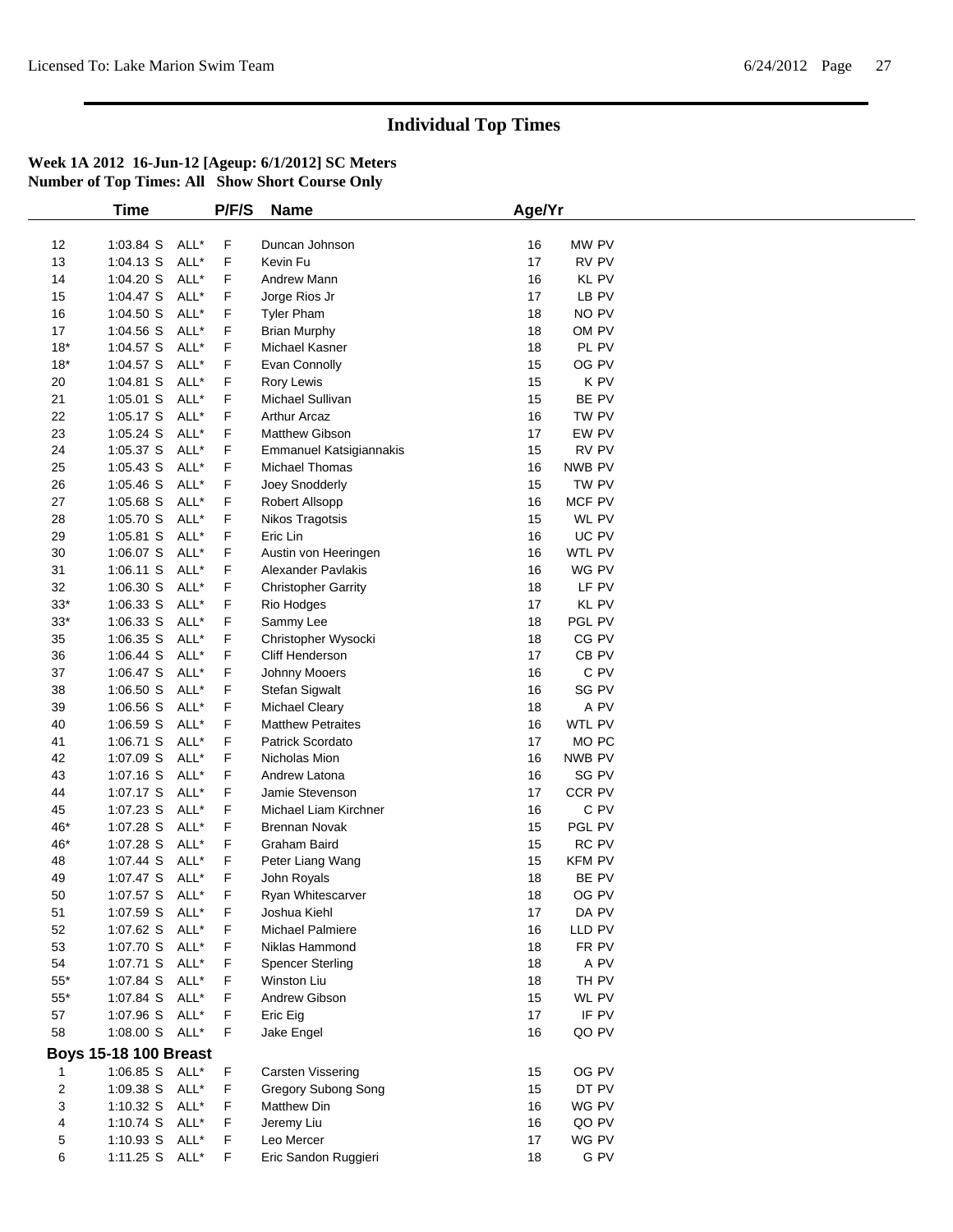|                | <b>Time</b>       |      | P/F/S | <b>Name</b>                | Age/Yr                 |
|----------------|-------------------|------|-------|----------------------------|------------------------|
|                |                   |      |       |                            |                        |
| $\overline{7}$ | 1:11.66 S ALL*    |      | F     | Lanson Tang                | UC PV<br>16            |
| 8              | $1:12.31$ S       | ALL* | F     | Eric Lin                   | 16<br>UC PV            |
| 9              | $1:12.33$ S       | ALL* | F     | Steven Goldberg            | 17<br>SL PV            |
| 10             | 1:12.34 S         | ALL* | F     | Andrew Qian                | UC PV<br>16            |
| 11             | 1:12.39 S         | ALL* | F     | Jean-Marc Nugent           | 16<br>TW PV            |
| 12             | 1:12.42 S         | ALL* | F     | Steve Ge                   | RV PV<br>16            |
| 13             | 1:12.65 S         | ALL* | F     | <b>Adrien Downey</b>       | NWB PV<br>18           |
| 14             | $1:13.06$ S       | ALL* | F     | <b>Matthew Petraites</b>   | 16<br>WTL PV           |
| 15             | $1:13.35$ S       | ALL* | F     | Alex Wu                    | 16<br>WCF PV           |
| 16             | $1:13.47$ S       | ALL* | F     | <b>Brian Murphy</b>        | 18<br>OM PV            |
| 17             | 1:13.77 S         | ALL* | F     | Evan Garfield              | 18<br>MCT PV           |
| 18             | 1:13.78 S         | ALL* | F     | Mark Richardson            | EW PV<br>16            |
| 19             | 1:13.97 S         | ALL* | F     | Jake Parker                | <b>MS MD</b><br>16     |
| 20             | 1:14.02 S         | ALL* | F     | Kevin Mackenzie            | 16<br>NWB PV           |
| 21             | $1:14.03$ S       | ALL* | F     | Huy Lam                    | 17<br><b>GER PV</b>    |
| 22             | 1:14.13 S         | ALL* | F     | Kevin Schwartzman          | 18<br>QO PV            |
| 23             | 1:14.18 S         | ALL* | F     | Samuel Jaffe               | SG PV<br>16            |
|                |                   | ALL* |       | <b>Michael Palmiere</b>    | 16                     |
| 24             | 1:14.25 S         |      | F     |                            | LLD PV                 |
| 25             | 1:14.65 S         | ALL* | F     | Andrew Mann                | KL PV<br>16            |
| 26             | 1:14.77 S         | ALL* | F     | Sammy Lee                  | 18<br>PGL PV           |
| 27             | 1:14.81 S         | ALL* | F     | Lukas Hammond              | 16<br>FR PV            |
| 28             | 1:14.84 S         | ALL* | F     | Niklas Hammond             | 18<br>FR PV            |
| 29             | 1:14.98 S         | ALL* | F     | Joshua Kiehl               | 17<br>DA PV            |
| 30             | 1:15.43 S         | ALL* | F     | Andy Rosenthal             | 18<br>TH PV            |
| 31             | $1:15.63$ S       | ALL* | F     | Peter Liang Wang           | 15<br><b>KFM PV</b>    |
| 32             | 1:15.79 S ALL*    |      | F.    | Kohler Sukachevin          | 16<br>H <sub>PV</sub>  |
|                | Boys 15-18 50 Fly |      |       |                            |                        |
| 1              | 25.89 S ALL*      |      | F     | Jack Conger                | FV PV<br>17            |
| 2              | 27.23 S           | ALL* | F     | Jack Allen Foster          | G PV<br>16             |
| 3              | 27.87 S           | ALL* | F     | Andrew Gibson              | WL PV<br>15            |
| 4              | 27.90 S           | ALL* | F     | Graham Baird               | 15<br>RC PV            |
| 5              | 27.92 S           | ALL* | F     | Rory Lewis                 | K PV<br>15             |
| 6              | 27.93 S           | ALL* | F     | Patrick Scordato           | 17<br>MO <sub>PC</sub> |
| 7              | 28.04 S           | ALL* | F     | Sam Trible                 | 17<br>PLT PV           |
| 8              | 28.05 S           | ALL* | F     | Eric Eig                   | 17<br>IF PV            |
| 9              | 28.06 S           | ALL* | F     | Matthew Gibson             | EW PV<br>17            |
| 10             | 28.07 S           | ALL* | F     | Johnny Mooers              | 16<br>C PV             |
| 11             | 28.18 S           | ALL* | F     | Patrick Reyes              | 17<br>K PV             |
| 12             | 28.22 S ALL*      |      | F     | <b>Tyler Pham</b>          | 18<br>NO PV            |
| 13             | 28.24 S ALL*      |      | F     | Michael Thomas             | NWB PV<br>16           |
|                |                   |      |       |                            |                        |
| 14             | 28.31 S           | ALL* | F     | Xavier Laracuente          | QO PV<br>15            |
| 15             | 28.32 S           | ALL* | F     | Gregory Subong Song        | DT PV<br>15            |
| 16             | 28.43 S           | ALL* | F     | <b>Grant Goddard</b>       | 15<br>PA PV            |
| $17\,$         | 28.44 S           | ALL* | F     | Kenneth Ke                 | 17<br>SB <sub>PV</sub> |
| 18             | 28.46 S           | ALL* | F     | <b>Garrett Powell</b>      | 17<br>TW PV            |
| $19*$          | 28.53 S           | ALL* | F     | <b>Andrew Valentine</b>    | PW PV<br>16            |
| $19*$          | 28.53 S           | ALL* | F     | <b>Christopher Garrity</b> | LF PV<br>18            |
| 21             | 28.57 S           | ALL* | F     | <b>Jack McCarty</b>        | PL PV<br>16            |
| 22             | 28.59 S           | ALL* | F     | Duncan Johnson             | 16<br>MW PV            |
| 23             | 28.60 S           | ALL* | F     | John Freeman               | KL PV<br>16            |
| 24             | 28.63 S ALL*      |      | F     | John Royals                | BE PV<br>18            |
| 25             | 28.65 S           | ALL* | F     | Jean-Marc Nugent           | 16<br>TW PV            |
| 26             | 28.68 S           | ALL* | F     | Carsten Vissering          | OG PV<br>15            |
| 27             | 28.74 S ALL*      |      | F     | Brandon Loiacono           | 17<br>HA PV            |
|                |                   |      |       |                            |                        |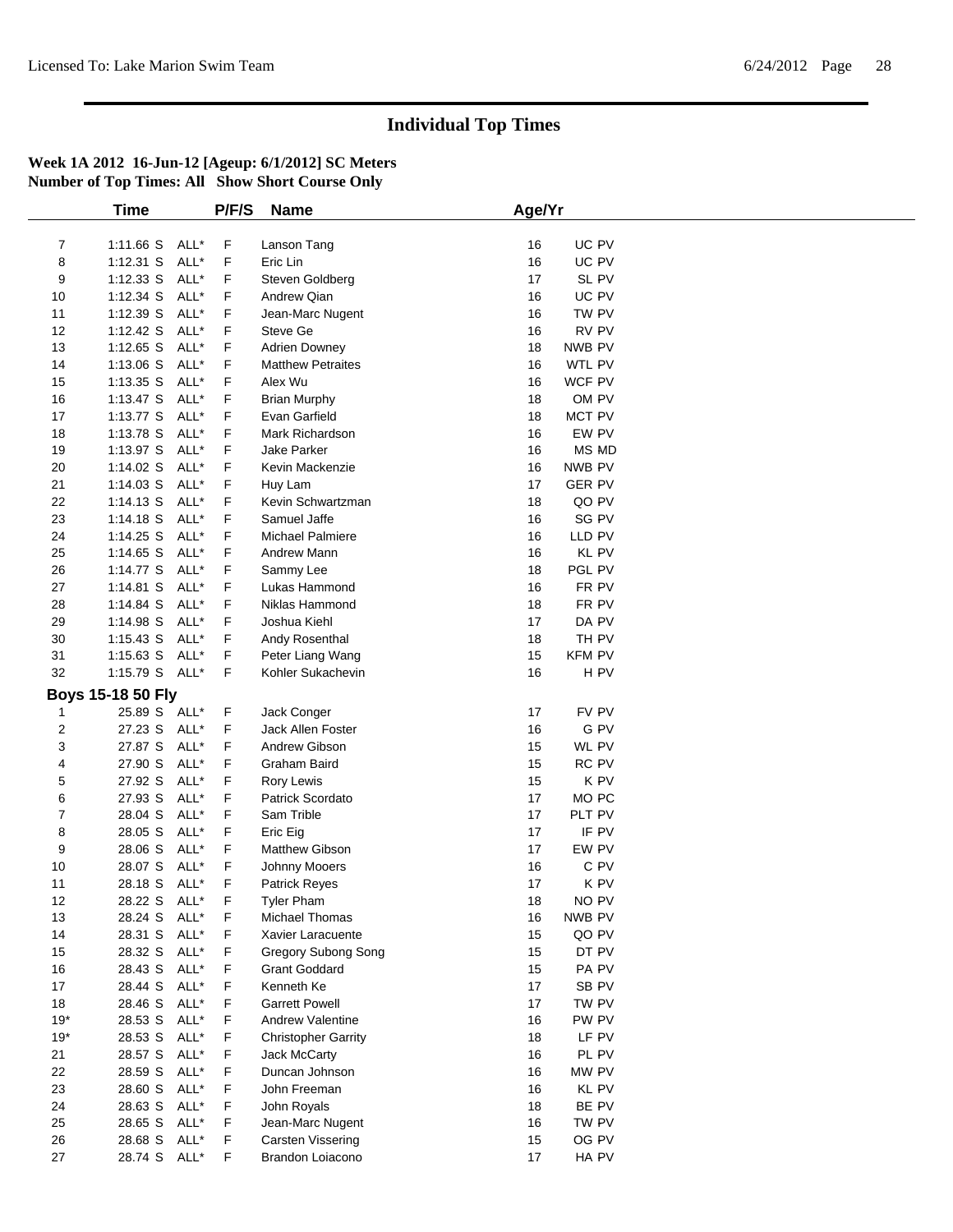|       | <b>Time</b>       |      | P/F/S       | <b>Name</b>                | Age/Yr |                  |
|-------|-------------------|------|-------------|----------------------------|--------|------------------|
|       |                   |      |             |                            |        |                  |
| 28    | 28.77 S           | ALL* | F           | Eric Sandon Ruggieri       | 18     | G PV             |
| 29*   | 28.78 S           | ALL* | F           | <b>Arthur Arcaz</b>        | 16     | TW PV            |
| 29*   | 28.78 S           | ALL* | F           | <b>Bryan Doremus</b>       | 18     | PW PV            |
| 31    | 28.83 S           | ALL* | F           | Eric Lin                   | 16     | UC PV            |
| 32    | 28.84 S           | ALL* | F           | <b>Spencer Sterling</b>    | 18     | A PV             |
| 33    | 28.87 S           | ALL* | F           | Andrew Mann                | 16     | KL PV            |
| 34    | 28.88 S           | ALL* | F           | Kevin Gu                   | 15     | PGL PV           |
| 35    | 28.90 S           | ALL* | F           | Jacob Weiss                | 16     | WL PV            |
| $36*$ | 28.93 S           | ALL* | F           | Andy Rosenthal             | 18     | TH PV            |
| $36*$ | 28.93 S           | ALL* | F           | <b>Brandon Goldstein</b>   | 15     | LLD PV           |
| $36*$ | 28.93 S           | ALL* | F           | Alex Wu                    | 16     | WCF PV           |
|       | 28.97 S ALL*      |      | F           |                            |        |                  |
| 39    |                   |      |             | Michael Sullivan           | 15     | BE PV            |
|       | Boys 15-18 100 IM |      |             |                            |        |                  |
|       | 1:02.37 S ALL*    |      | F           | Carsten Vissering          | 15     | OG PV            |
| 2     | $1:02.63$ S       | ALL* | F           | <b>Garrett Powell</b>      | 17     | TW PV            |
| 3     | $1:03.12$ S       | ALL* | F           | <b>Grant Goddard</b>       | 15     | PA PV            |
| 4     | 1:03.21 S         | ALL* | F           | Gregory Subong Song        | 15     | DT PV            |
| 5     | 1:03.38 S         | ALL* | F           | <b>Brandon Goldstein</b>   | 15     | LLD PV           |
| 6     | 1:04.09 S         | ALL* | F           | Jack Allen Foster          | 16     | G PV             |
| 7     | 1:04.12 S         | ALL* | F           | John Freeman               | 16     | <b>KL PV</b>     |
| 8     | 1:04.25 S         | ALL* | F           | Andrew Mann                | 16     | KL PV            |
| 9     | 1:04.52 S         | ALL* | F           | Steve Ge                   | 16     | RV PV            |
| 10    | 1:04.53 S         | ALL* | F           | Steven Goldberg            | 17     | SL PV            |
| 11    | $1:04.63$ S       | ALL* | F           | Cliff Henderson            | 17     | CB PV            |
| 12    | 1:04.79 S         | ALL* | F           | <b>Matthew Din</b>         | 16     | WG PV            |
|       |                   | ALL* |             |                            |        |                  |
| 13    | 1:04.81 S         |      | F           | Jean-Marc Nugent           | 16     | TW PV            |
| 14    | 1:04.97 S         | ALL* | F           | Cory Camp                  | 17     | RH PV            |
| 15    | $1:05.02$ S       | ALL* | F           | Sammy Lee                  | 18     | PGL PV           |
| 16    | $1:05.03$ S       | ALL* | F           | Rory Lewis                 | 15     | K PV             |
| $17*$ | $1:05.18$ S       | ALL* | F           | Michael Thomas             | 16     | NWB PV           |
| $17*$ | $1:05.18$ S       | ALL* | F           | Andrew Gibson              | 15     | WL PV            |
| 19    | $1:05.33$ S       | ALL* | F           | <b>Graham Baird</b>        | 15     | RC PV            |
| 20    | $1:05.45$ S       | ALL* | F           | <b>Arthur Arcaz</b>        | 16     | TW PV            |
| $21*$ | 1:05.46 S         | ALL* | F           | Nicholas Mion              | 16     | NWB PV           |
| $21*$ | 1:05.46 S         | ALL* | F           | Xavier Laracuente          | 15     | QO PV            |
| 23    | $1:05.53$ S       | ALL* | F           | Duncan Johnson             | 16     | MW PV            |
| 24    | $1:05.62$ S       | ALL* | F           | Joshua Kiehl               | 17     | DA PV            |
| 25    | 1:05.81 S ALL*    |      | F           | <b>Patrick Reyes</b>       | 17     | K PV             |
| 26    | 1:05.85 S         | ALL* | $\mathsf F$ | Andreas Lair Ferrari       | 17     | <b>B PV</b>      |
| 27    | 1:05.87 S         | ALL* | F           | Kevin Fu                   | 17     | RV PV            |
| 28    | 1:05.96 S         | ALL* | F           | Sam Trible                 | 17     | PLT PV           |
| $29*$ | 1:05.97 S ALL*    |      | F           | Andrew Qian                | 16     | UC PV            |
|       | 1:05.97 S ALL*    |      |             | Eric Lin                   |        |                  |
| $29*$ |                   |      | F           |                            | 16     | UC PV            |
| 31    | 1:06.10 S         | ALL* | F           | <b>Matthew Petraites</b>   | 16     | WTL PV           |
| $32*$ | 1:06.22 S         | ALL* | F           | <b>Christopher Garrity</b> | 18     | LF PV            |
| $32*$ | $1:06.22$ S       | ALL* | F           | <b>Brian Murphy</b>        | 18     | OM PV            |
| 34    | 1:06.27 S         | ALL* | F           | <b>Brennan Novak</b>       | 15     | PGL PV           |
| 35    | 1:06.32 S ALL*    |      | F           | Hugo Menguy                | 16     | BE PV            |
| 36    | 1:06.36 S         | ALL* | F           | <b>Tyler Pham</b>          | 18     | NO PV            |
| 37    | $1:06.39$ S       | ALL* | F           | Fletcher Horwitz Tollefson | 18     | GP PV            |
| 38    | 1:06.43 S         | ALL* | F           | Johnny Mooers              | 16     | C PV             |
| 39    | $1:06.51$ S       | ALL* | F           | Nikos Tragotsis            | 15     | WL PV            |
| 40    | $1:06.53$ S       | ALL* | F           | Patrick Scordato           | 17     | MO <sub>PC</sub> |
| 41    | 1:06.68 S ALL*    |      | F.          | Robert Allsopp             | 16     | MCF PV           |
|       |                   |      |             |                            |        |                  |